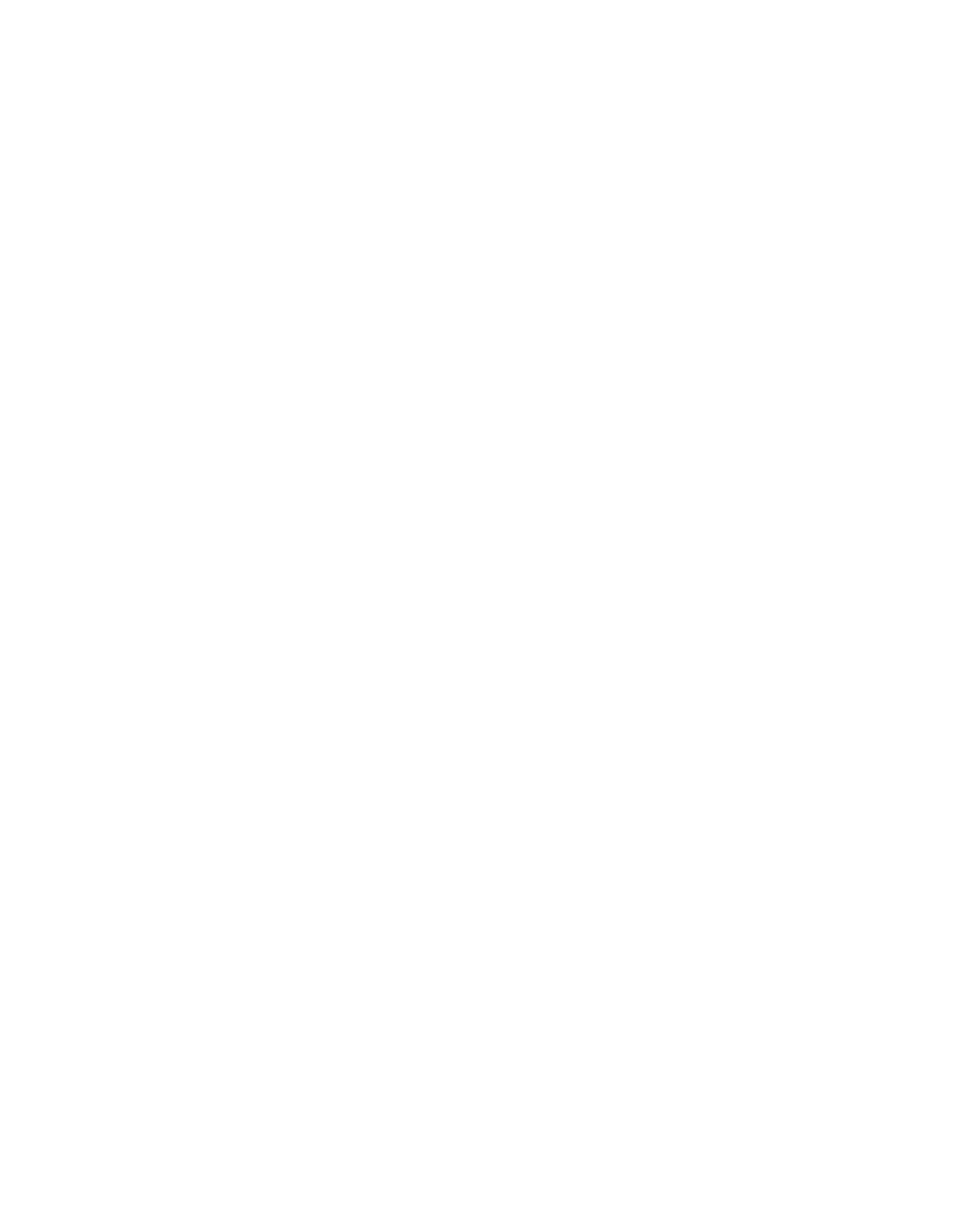# i

## **TABLE OF CONTENTS**

| L.  | <b>INTRODUCTION</b>                                                                       | 1               |
|-----|-------------------------------------------------------------------------------------------|-----------------|
| II. | <b>LEGAL AND POLICY FRAMEWORK</b>                                                         | $\mathbf{2}$    |
|     | Papua New Guinea Legal Framework<br>1.                                                    | $\overline{2}$  |
|     | 2. ADB Environmental Safeguards                                                           | 3               |
|     | III. INSTITUTIONAL ARRANGEMENTS, ROLES AND RESPONSIBILITIES                               | $\mathbf{3}$    |
|     | Institutional Arrangements<br>1.                                                          | 3               |
|     | Responsibilities for Environmental Management in the Program<br>2.                        | $\overline{4}$  |
|     | IV. SCOPE OF WORKS AND IMPACTS                                                            | $6\phantom{1}6$ |
| V.  | PREPARATION, REVIEW AND CLEARANCE OF DOCUMENTS                                            | 10              |
|     | <b>Environmental Criteria for Site Selection</b><br>$1_{-}$                               | 10              |
|     | 2.<br><b>Environmental Assessment and Management Documents</b>                            | 10              |
|     | 3.<br>Requirements for Environmental Assessment and Management Plans                      | 11              |
|     | Requirements of the Construction Environmental Management Plan<br>4.                      | 12              |
|     | 5.<br><b>Review and Clearance of Documents</b>                                            | 13              |
|     | VI. PUBLIC CONSULTATION, DISCLOSURE, AND GRIEVANCE REDRESS                                |                 |
|     | <b>MECHANISM</b>                                                                          | 13              |
|     | <b>Public Consultation</b><br>1.                                                          | 13              |
|     | 2. Disclosure                                                                             | 14              |
|     | Grievance Redress Mechanism<br>3.                                                         | 14              |
|     | <b>VII. MONITORING AND REPORTING</b>                                                      | 16              |
|     | Monitoring<br>1.                                                                          | 16              |
|     | Reporting<br>2.                                                                           | 18              |
|     | <b>VIII. STAFFING REQUIREMENTS AND BUDGET FOR EARF IMPLEMENTATION</b>                     | 18              |
|     | <b>APPENDICES</b>                                                                         |                 |
|     | <b>APPENDIX 1: PNG WATER QUALITY STANDARDS</b>                                            | 20              |
|     | <b>APPENDIX 2: GUIDELINES FOR INCINERATOR USE</b>                                         | 22              |
|     | <b>APPENDIX 3: GUIDELINES FOR PREPARATION OF CONSTRUCTION</b>                             |                 |
|     | <b>ENVIRONMENTAL MANAGEMENT PLAN</b>                                                      | 35              |
|     | APPENDIX 4: SAMPLE SITE ENVIRONMENTAL COMPLIANCE INSPECTION AND<br><b>MONITORING FORM</b> | 41              |
|     | <b>APPENDIX 5: DOCUMENTATION OF PUBLIC CONSULTATION ACTIVITIES</b>                        | 42              |
|     | <b>APPENDIX 6: GRIEVANCE INTAKE FORM (GRM)</b>                                            | 44              |
|     | APPENDIX 7: OUTLINE OF AN EMP MONITORING REPORT                                           | 46              |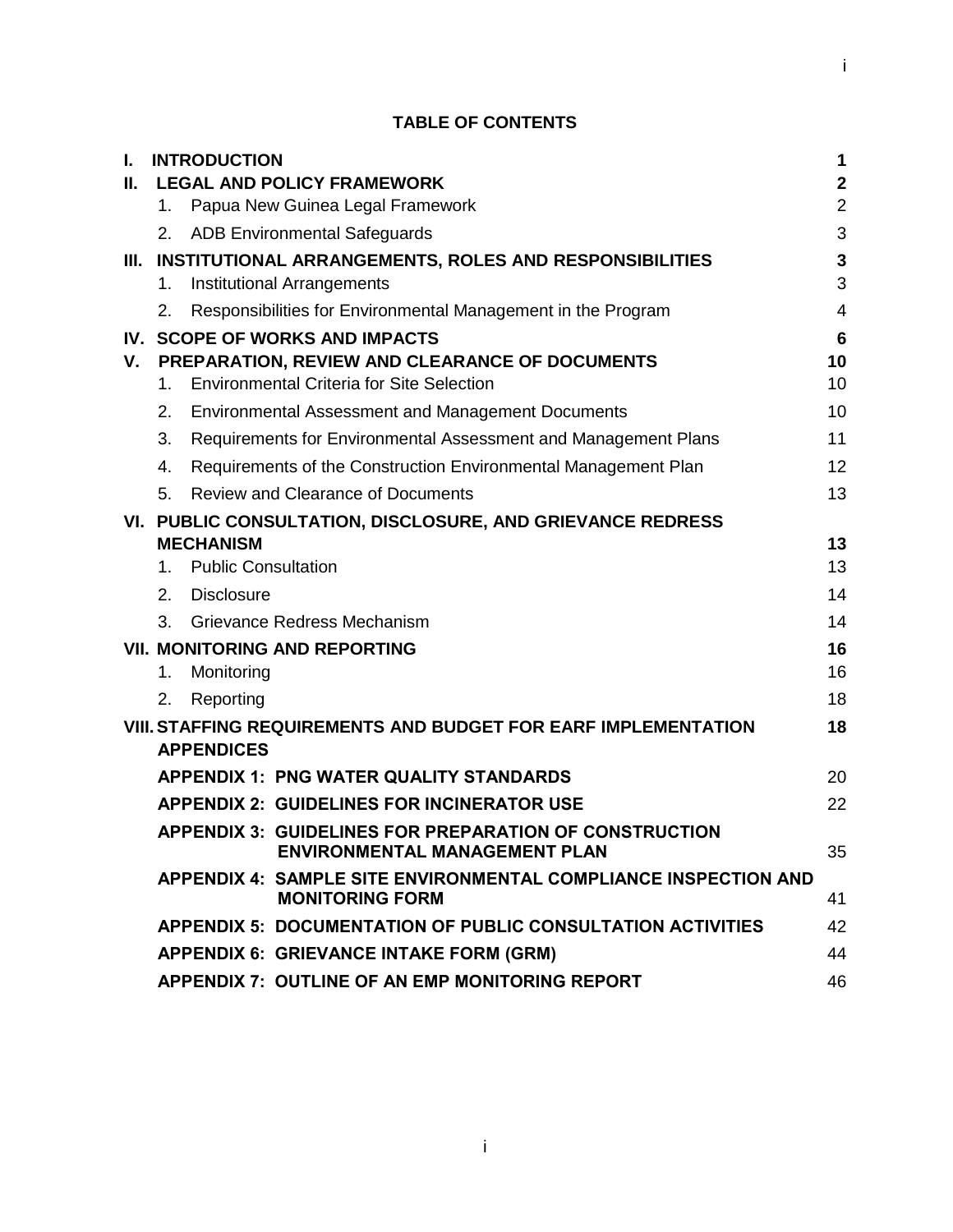#### **ABBREVIATIONS**

ADB - Asian Development Bank AP - affected person BCD - bid and contract documents BOQ - bill of quantities CEMP - construction environmental management plan CEPA - Conservation and Environment Protection Authority CHP - Community Health Post DOH - Department of Health EARF - environmental assessment and review framework EMP - environmental management plan EP - environmental permit EHSO - environmental, health and safety officer GRM - grievance redress mechanism IES - international environmental specialist IEE - initial environmental examination EPAR - Environmental (Prescribed Activities) Regulation 2002 EPH - environment permit holder (under EPAR) NGO - non-government organization NHP - national health policy PCR - physical cultural resources PFM - public finance management PHA - Provincial Health Authority PNG - Papua New Guinea PMU - Project Management Unit QPR - Quarterly Progress Report SPS - Safeguard Policy Statement 2009

#### **CURRENCY EQUIVALENTS**

(as of 18 December 2017) Currency Unit – Kina (K)  $K1.00 = $0.311$  $$1.00 = K3.215$ 

#### **NOTE**

In this report, "\$" refers to US dollars unless otherwise stated.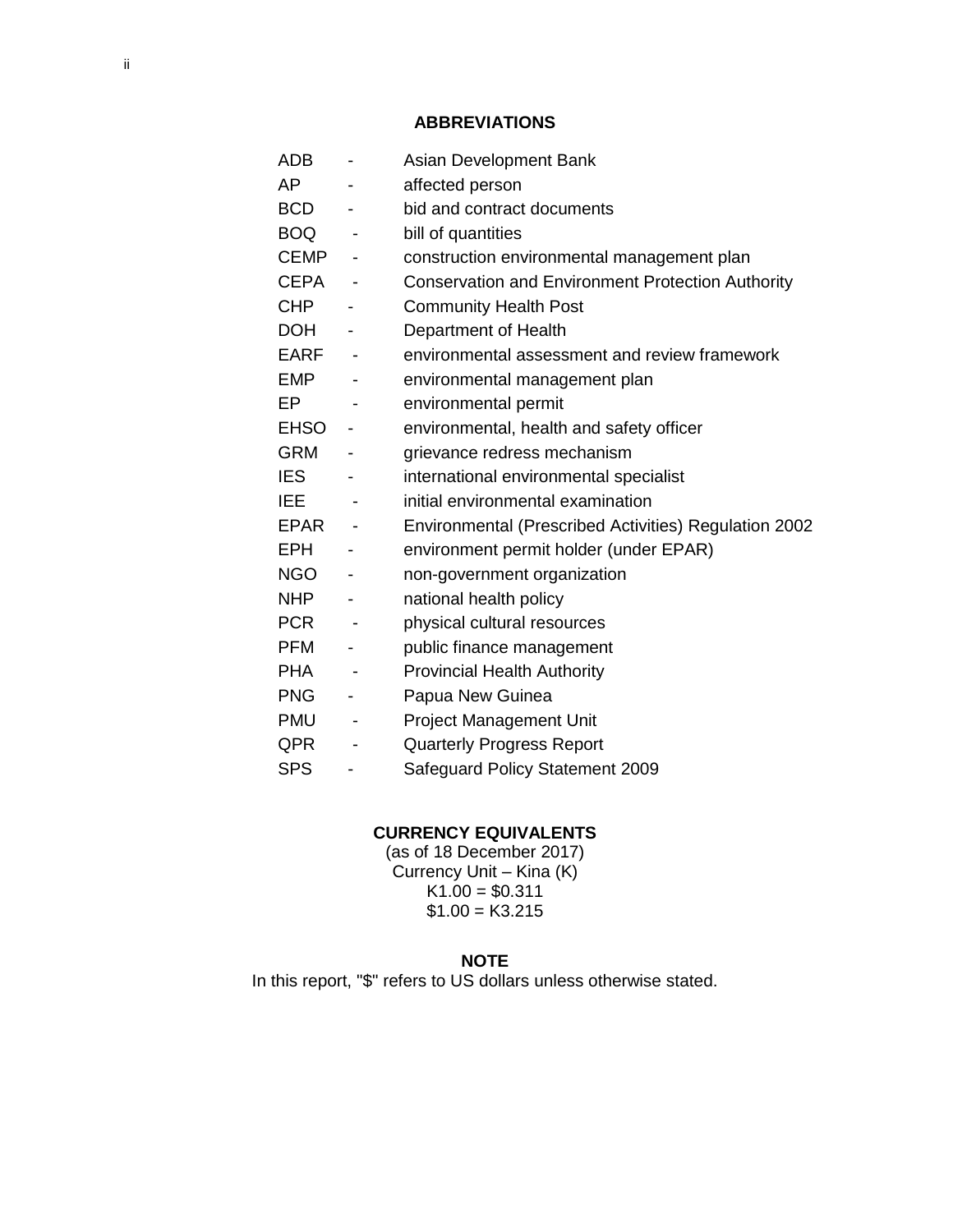## **I. INTRODUCTION**

1. **Background to the Program**. The Government of Papua New Guinea (the Government) has requested financing from the Asian Development Bank (ADB) for implementation of the Health Services Sector Development Program (the Program). The Program will support: (i) critical public finance management (PFM) reforms (fiscal policy, financial management, public expenditure); and (ii) strengthening of the health system to improve service delivery (including physical and non-physical interventions and investments).

2. **Rationale**. In line with the Country Partnership Strategy 2016-2020 between ADB and the Government, the proposed Program will help Papua New Guinea (PNG) convert its resource wealth into higher human capital to drive inclusive and sustainable economic growth thereby supporting the Development Strategic Plan (2010–2030).<sup>1</sup> More specifically, the Program will contribute to the achievement of the Medium Term Development Plan 2016 -2017 which links the national budget to governments priorities and identifies key reform areas in: (i) development of a Medium Term Fiscal Strategy; (ii) strengthening sub-national service delivery; (iii) facilitating innovative procurement strategies; and (iv) increasing transparency and accountability of the national budget process to provide better value budget allocations for operational and capital projects. At a sector level, the Program supports the National Health Plan (NHP) key priority areas of (i) improving service delivery, (ii) strengthening partnerships and (iii) strengthening health systems. The Program builds upon ADB's long-term in-country engagement in the health and public finance management sectors.

3. **Implementation arrangements.** The Program will be implemented by the National Department of Health (DOH) through a project management unit (PMU). The PMU will be supported by a design and supervision consultant (DSC) which will include safeguards specialists – including international and national environmental specialists – on its team.

4. **Impact, outcome and outputs**. The impact of Program is affordable, accessible, equitable, and high-quality health services for all citizens, aligned with the vision of the NHP 2011−2020. The outcome is a more sustainable and efficient healthcare system achieved.

5. The Program will have following three outputs:

- **Output 1: National frameworks and public financial management enhanced.** The first output strengthens overarching national regulatory, policy and planning frameworks, and PFM systems across three areas that provide the foundation for efficient, effective, and long-term sustainable health service delivery.
- **Output 2: Subnational health system management strengthened.** Output 2 supports (i) the full rollout of the decentralized Provincial Health Authority (PHA) model across PNG, (ii) sustaining and increasing of health financing directly transferred to PHAs, and (iii) strengthening processes, systems and capacity of PHAs to support sub-national service delivery in PNG.
- **Output 3: Health service delivery components strengthened.** The third output supports five important components for the effective delivery of quality health services and progress towards universal health coverage: (i) medical supplies

<sup>1</sup> ADB. 2015. *Papua New Guinea: Country Partnership Strategy, 2016*–*2020*. Manila; ADB. 2016. *Country Operations Business Plan: Papua New Guinea, 2017*–*2019.* Manila. The lending proposal combines policy-based lending and the RPHSDP Phase 2 (planned for 2018); Government of Papua New Guinea. 2010. *National Health Plan 2011– 2020: Transforming our Health System towards Health Vision 2050*. Port Moresby; Government of Papua New Guinea. 2010. *Papua New Guinea Development Strategic Plan, 2010–2030*. Port Moresby.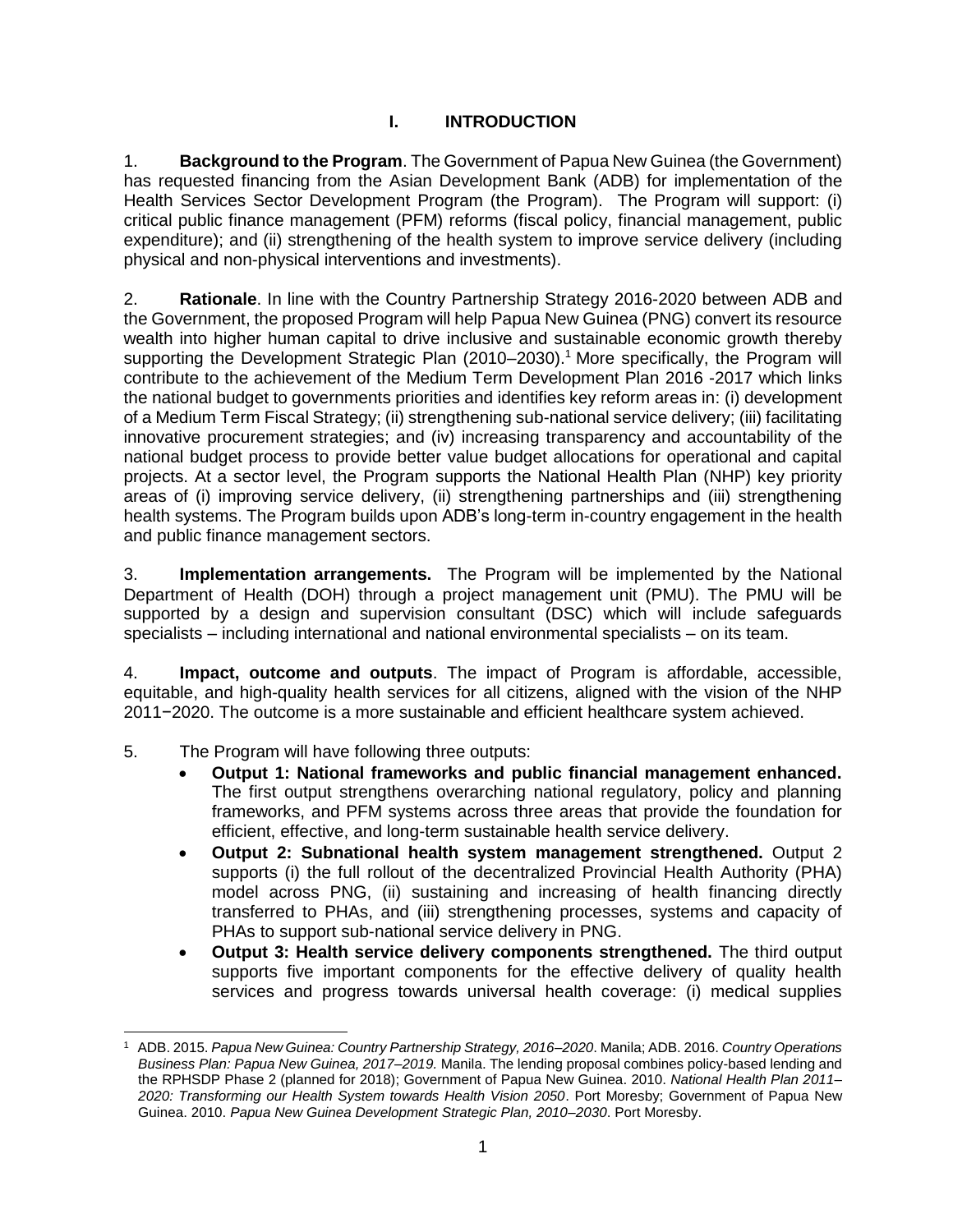procurement and distribution; (ii) health sector partnerships; (iii) health information systems; (iv) health facility infrastructure improvements; and (v) patient referral systems.

6. **Safeguards due diligence**. During preparation of the Program the site for one investment under output 3 has been identified and an initial environmental examination (IEE) has been prepared. As sites for the remaining investments will only be confirmed during implementation this environmental assessment and review framework (EARF) has been prepared to set out the process and procedures to be followed to comply with PNG's Environment Act 2000 (and regulations) and ADB's Safeguard Policy Statement 2009 (SPS). <sup>2</sup>

7. Following approval, the entire Program will be subject to safeguards requirements, however, it is output 3, which includes the civil works activities and which will follow the procedures set out in the EARF.

8. The general process requires; (i) final selection of sites for health facilities (as per agreed selection criteria); (ii) screening and categorization (undertaken at program level with category B determined as applicable for sub-projects given limited size of sites (1.0-2.5 ha) and scale of works);<sup>3</sup> (iii) site-specific screening to confirm category B and preparation of an environmental assessment including the identification of required environmental mitigation and management measures (undertaken for each site/facility); (iv) review and clearance of the environmental assessment (by ADB and CEPA) and issue of permits as required; (v) inclusion of the environmental management requirements (including updated environmental management plan (EMP) if required) in the bid and contract documents (BCD); (vi) preparation of the site-specific construction EMP (CEMP), with support and assistance from the DSC (as required, depending on contractor(s)' experience with implementation of safeguards); (vii) review and clearance of the CEMPs by DSC and ADB before any works at site can commence; and (viii) monitoring of compliance with the approved CEMP, general status of safeguards implementation and reporting.

## **II. LEGAL AND POLICY FRAMEWORK**

## **1. Papua New Guinea Legal Framework**

9. Environmental legislation in PNG falls within the Environment Act 2000. This act and its regulations are administered by the Conservation and Environment Protection Authority (CEPA) (previously the Department of Environment and Conservation).

10. The Environment (Prescribed Activities) Regulations (EPAR) 2002 identifies activities and developments as "Prescribed Activities" in two schedules according to the anticipated potential environmental impact or level of investment. All scheduled activities require an environmental permit (EP); Level 2A activities require an EP but do not require environmental assessment, while Level 2B and 3 activities are those likely to have significant adverse environmental impacts and these require environmental assessment prior to applying for an EP from the CEPA.

 $\overline{2}$ <sup>2</sup> Relevant policy and procedures include Safeguard Policy Statement (2009), OM/OP/F1 Safeguard Policy Statement and Safeguard Review Procedures (2013); OM D3/OP Sector Lending (2003).

<sup>&</sup>lt;sup>3</sup> Projects are categorized as category B if the potential adverse environmental impacts are site-specific, few if any of them are irreversible, and in most cases mitigation measures can be readily designed. The appropriate level of assessment for category B subprojects is IEE.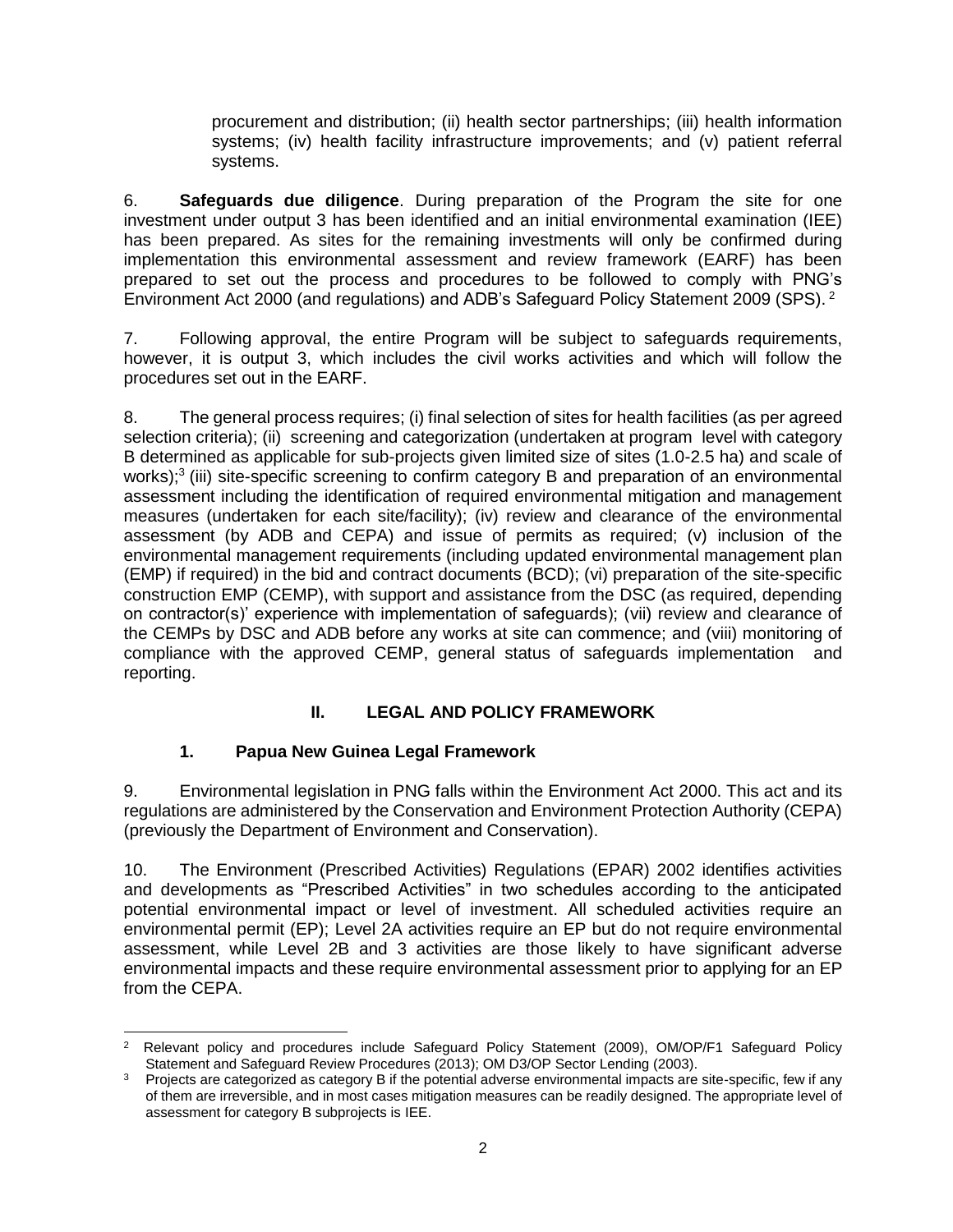11. The rehabilitation and upgrading of existing, or construction of new, small health facilities are not defined in the EPAR as either Level 2B or Level 3 activities – hence from the perspective of the country system, there is no need for submission of environmental assessments. The DOH will disclose the scale and scope of subprojects to CEPA to determine whether any specific environmental requirements will be triggered by Program works and activities. Some works associated with the health facilities (hospitals, health centers, and community health posts) construction and operation will be Level 2A activities and permits for wastewater discharge, water extraction, and air discharge will be required.

# **2. ADB Environmental Safeguards**

12. The implementation of the Program must also comply with the environmental safeguards requirements of ADB. The SPS sets out the policies and principles for the protection of the environment and communities.

13. The SPS requires that through a process of screening, categorization and assessment any ADB-financed investment will: (i) reflect fully the policy objectives and relevant policy principles and safeguard requirements during preparation and implementation of projects and/or components; (ii) explain the general anticipated impacts of the investment and/or components; (iii) specify the requirements that will be followed for information disclosure, meaningful consultation, and grievance redress mechanism; (iv) describe implementation procedures and responsibilities, including budgets, institutional arrangements, and capacity development requirements; and (v) specify monitoring and reporting requirements.

14. For the Program, this will be achieved through the identification of the impacts and the establishment of appropriate mitigating measures to avoid and/or minimize/manage adverse impacts and risks (and/or provide compensation for impacts that cannot be avoided) as established by the process and procedures included in this EARF.

15. The ADB will review, evaluate and assess the capacity of the borrower/client to properly manage the environmental and social impacts and risks of the project and to implement the relevant national laws and regulations and the ADB requirements. If gaps are identified relative to the existing national laws for safeguards and ADB requirements or if there are apparent gaps in the borrower/client capacity, details of the specific requirements to fill gaps will need to be incorporated in the EARF to ensure that the policy and principles of the ADB's SPS are complied with.

# **III. INSTITUTIONAL ARRANGEMENTS, ROLES AND RESPONSIBILITIES**

# **1. Institutional Arrangements**

16. The PNG Department of Treasury will be the executing agency for the Program, and the DOH (together with Provincial Governments/Provincial Health Authorities) will be the project implementing agency. DOH has established a project management unit (PMU) under the ongoing Primary Rural Health Services Delivery Project. <sup>4</sup> The scope of the existing PMU will be expanded to implement the Program. The DOH through PMU will have the overall responsibility of environmental management of the Program. PMU will be supported by the DSC which will

 4 ADB. 2011. Rural Primary Health Services Delivery Project co-financed with Government of Australia, World Health Organization, JICA and OPEC (approved by the ADB Board on 30-Sep-11 for amount US\$71.2 million) as Grant 0259-PNG and Loans 2785-PNG and 8274-PNG.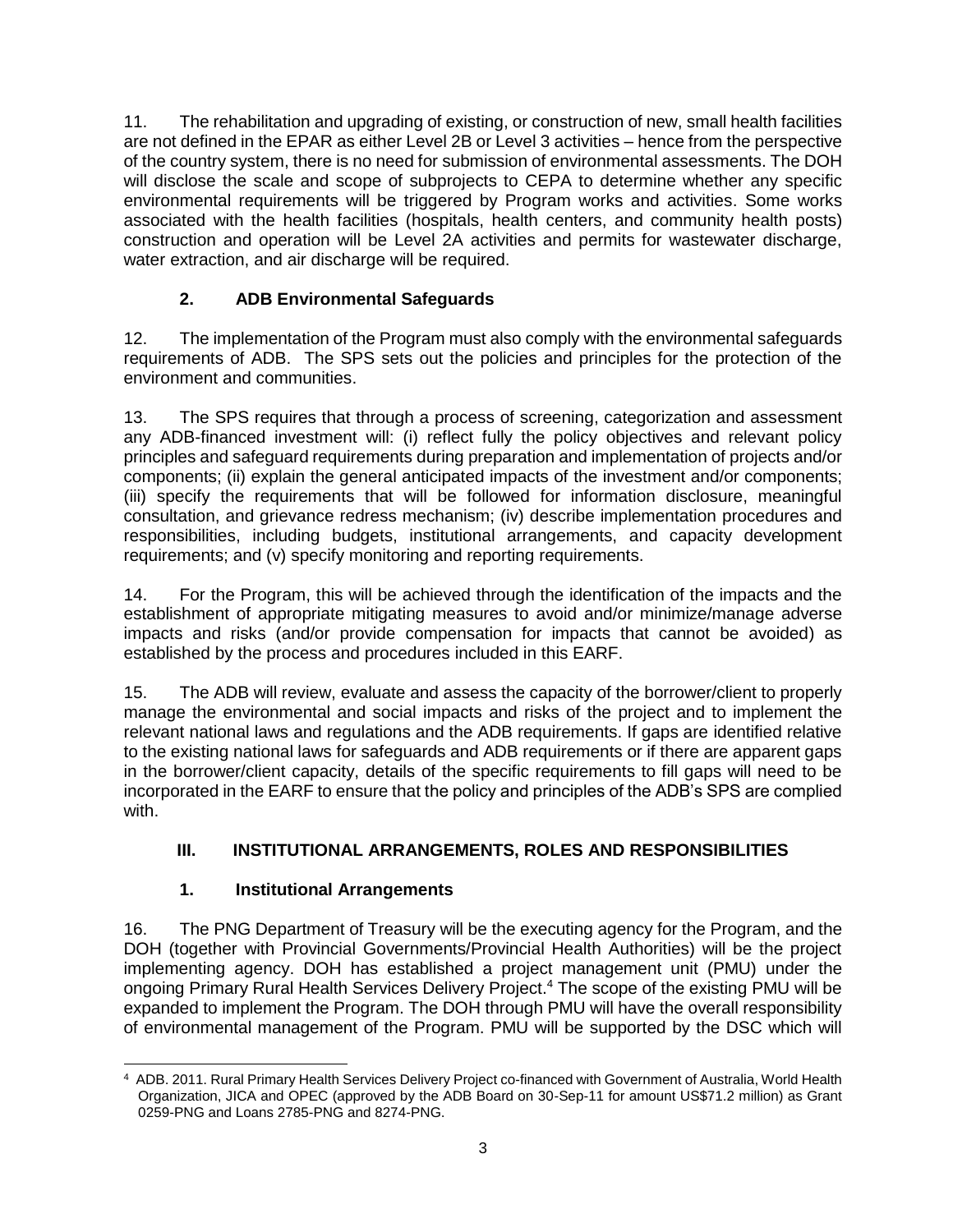include international and national environmental specialist(s) to work with the provincial level safeguards officer(s) who are responsible for day to day inspection of approved CEMP compliance and implementation and reporting of the same. The contractor(s) will be required to appoint an environmental, health and safety officer (EHSO) responsible for implementation of the safeguard requirements which are the contractor's responsibility.

## **2. Responsibilities for Environmental Management in the Program**

17. Table 1 sets out the roles and responsibilities of key organizations in safeguards (environmental management activities) during the Program implementation.

| Organization                                                                                                                                                                                                                                                                                                                                                                                                                                                                                           | <b>Environmental Safeguards Implementation Responsibilities</b>                                                                                                                                                                                                                                                                                                                                                                                                                                                                                                                                                                                                                                                                                                                                                                                                                                                            |  |  |
|--------------------------------------------------------------------------------------------------------------------------------------------------------------------------------------------------------------------------------------------------------------------------------------------------------------------------------------------------------------------------------------------------------------------------------------------------------------------------------------------------------|----------------------------------------------------------------------------------------------------------------------------------------------------------------------------------------------------------------------------------------------------------------------------------------------------------------------------------------------------------------------------------------------------------------------------------------------------------------------------------------------------------------------------------------------------------------------------------------------------------------------------------------------------------------------------------------------------------------------------------------------------------------------------------------------------------------------------------------------------------------------------------------------------------------------------|--|--|
| Department of Treasury                                                                                                                                                                                                                                                                                                                                                                                                                                                                                 | • Ensures, on behalf of the Government, all Program safeguards<br>requirements as per project agreements and loan covenants are<br>complied with.                                                                                                                                                                                                                                                                                                                                                                                                                                                                                                                                                                                                                                                                                                                                                                          |  |  |
| National Department of<br>Health                                                                                                                                                                                                                                                                                                                                                                                                                                                                       | • Overall responsibility for implementing environmental safeguard<br>requirements of the Program; and<br>• Submission of IEEs, EMPs, and semiannual safeguard monitoring<br>reports to ADB.                                                                                                                                                                                                                                                                                                                                                                                                                                                                                                                                                                                                                                                                                                                                |  |  |
| Implementing agencies -<br>provincial health<br>authorities and<br>governments                                                                                                                                                                                                                                                                                                                                                                                                                         | With assistance and support from PMU, overall responsibility for<br>applying the EARF, and implementing and reporting on EMP activities<br>to the government and DOH. This includes:<br>• Delegate staff as safeguards officer (SO);<br>• Conduct consultation and disclosure events<br>during<br>project<br>preparation and implementation;<br>• Coordinate the grievance redress mechanism in accordance with<br>guidance provided in project documents;<br>• Submit CEMPs to PMU for review, comment, endorsement; approve<br>CEMPs;<br>• Ensure monitoring and reporting of CEMPs in accordance with the<br>EMP;<br>• Support actions to address noncompliance of CEMPs;<br>• Maintain regular communications, coordination, and support for in-<br>province activities of PMU on environmental matters.<br>Note: Relevant staff from implementing agencies will receive<br>environment training from PMU as required. |  |  |
| • Advise DOH and provincial health authorities and governments on<br>safeguards matters;<br>• Assist DOH to prepare IEE, EMP and semiannual environmental<br>monitoring reports for ADB;<br>• Participate in the grievance redress mechanism;<br>Project Management Unit<br>• Engage environmental specialist(s) to implement safeguards;<br>• Monitor EARF implementation;<br>• Provide training to SOs as required;<br>• Consult with CEPA on permit applications and documentation<br>requirements; |                                                                                                                                                                                                                                                                                                                                                                                                                                                                                                                                                                                                                                                                                                                                                                                                                                                                                                                            |  |  |

**Table 1: Responsibilities for Safeguards Implementation**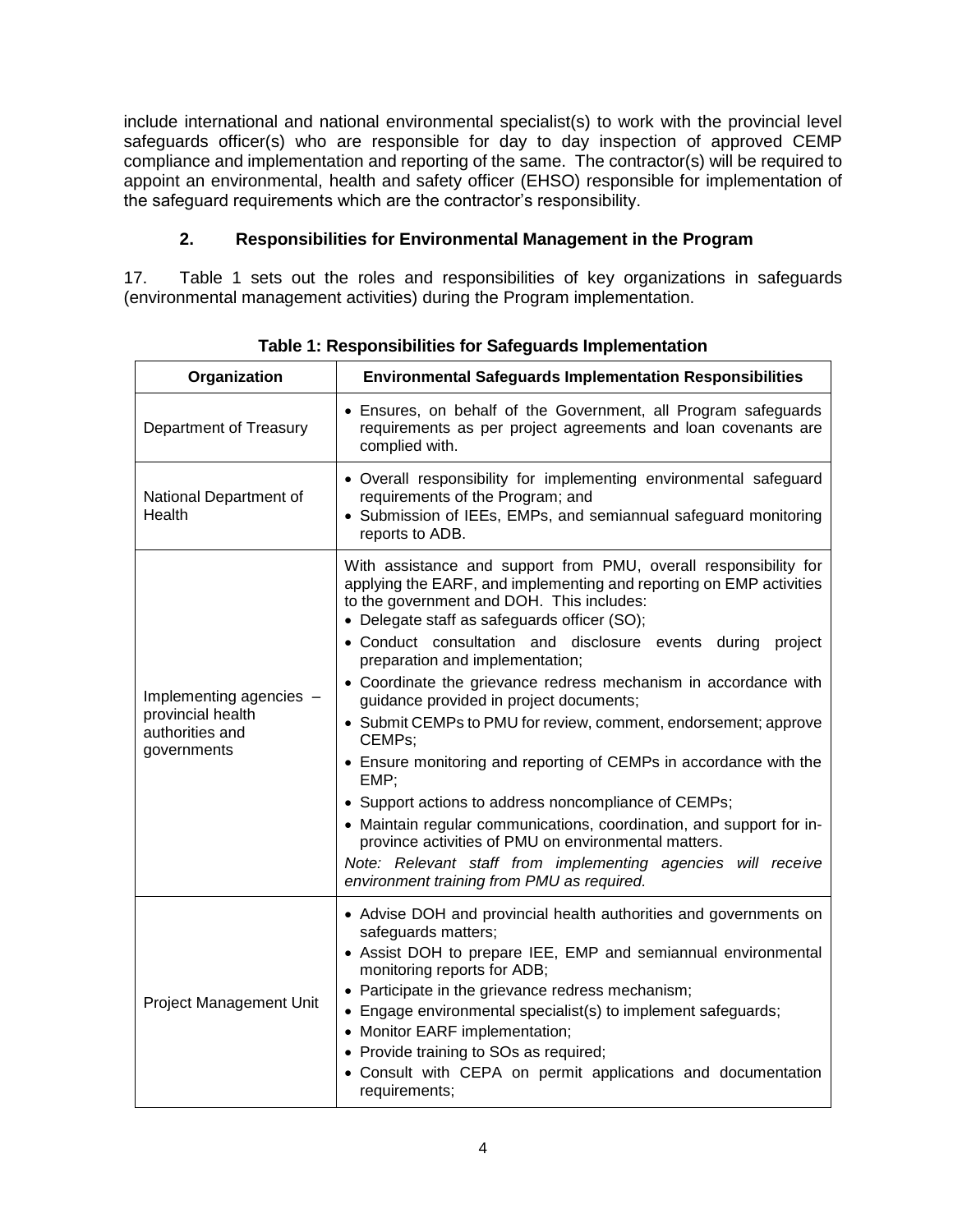| Organization                                                   | <b>Environmental Safeguards Implementation Responsibilities</b>                                                                                                                                                                                                                                                                                                                                                                                                                                                                                                                                                                                                                                                                                                                                                                                                                                                                                                                                                                                           |
|----------------------------------------------------------------|-----------------------------------------------------------------------------------------------------------------------------------------------------------------------------------------------------------------------------------------------------------------------------------------------------------------------------------------------------------------------------------------------------------------------------------------------------------------------------------------------------------------------------------------------------------------------------------------------------------------------------------------------------------------------------------------------------------------------------------------------------------------------------------------------------------------------------------------------------------------------------------------------------------------------------------------------------------------------------------------------------------------------------------------------------------|
|                                                                | • Prepare IEEs and EMPs for subprojects;<br>• Update EMPs as site-specific document for each health facility site;<br>• Assist DOH and provincial health authorities and governments make<br>environmental permit applications;<br>• Assist PMU and provincial health authorities and governments to<br>integrate EMP requirements into bid documents;<br>• Assist provincial health authorities and governments to evaluate bid<br>documents:<br>• Provide training to contractors as required;<br>• Review and comment on CEMP;<br>• Establish systems and tools to monitor implementation of the<br>approved CEMPs and provide technical on-the-job training and<br>support to partners, including provincial health authorities and<br>governments, contractors, local community, and government to<br>ensure successful CEMP implementation, including mitigation,<br>monitoring and reporting;<br>• Undertake consultation and disclosure events as per the EMP; and<br>• Draft key text for progress reports and semiannual monitoring<br>reports. |
| Asian Development Bank                                         | • Review and approve subproject IEEs and provide comment, as<br>required, on EMPs and/or CEMPs;<br>• As requested, assist the implementing agency to approve CEMPs,<br>review bid documents, or other matters related to implementing the<br>EARF;<br>• Review and clear for disclosure semiannual monitoring reports; and<br>• Undertake review missions (including safeguards review).                                                                                                                                                                                                                                                                                                                                                                                                                                                                                                                                                                                                                                                                  |
| Contractor (through the<br>EHSO)                               | • Engage a suitably qualified and full-time EHSO for the duration of<br>the contract;<br>• Obtain statutory permits/clearances for establishment and operation<br>of contractor(s) facilities;<br>• Participate in training as required and prepare CEMP;<br>• Submit CEMP to PMU for approval;<br>Implement and report on implementation of the approved CEMP;<br>• Include compliance and monthly accident/incident reports in the<br>Monthly Report submitted to PMU.                                                                                                                                                                                                                                                                                                                                                                                                                                                                                                                                                                                  |
| Conservation and<br><b>Environment Protection</b><br>Authority | • Administration and enforcement of Environment Act 2000 and its<br>regulations;<br>• Identify whether EPs (with or without conditions) required for any<br>identified site/subproject;<br>• Identify subprojects requiring environmental assessment (in addition<br>to EP); and<br>• Advice on permits and documentation submissions.                                                                                                                                                                                                                                                                                                                                                                                                                                                                                                                                                                                                                                                                                                                    |

ADB = Asian Development Bank, CEMP = construction environmental management plan, CEPA = Conservation & Environment Protection Authority, DOH = Department of Health, EARF = environmental assessment and review framework, IEE = initial environmental examination, EMP = environmental management plan, PMU = project management unit, SO = Safeguards Officer.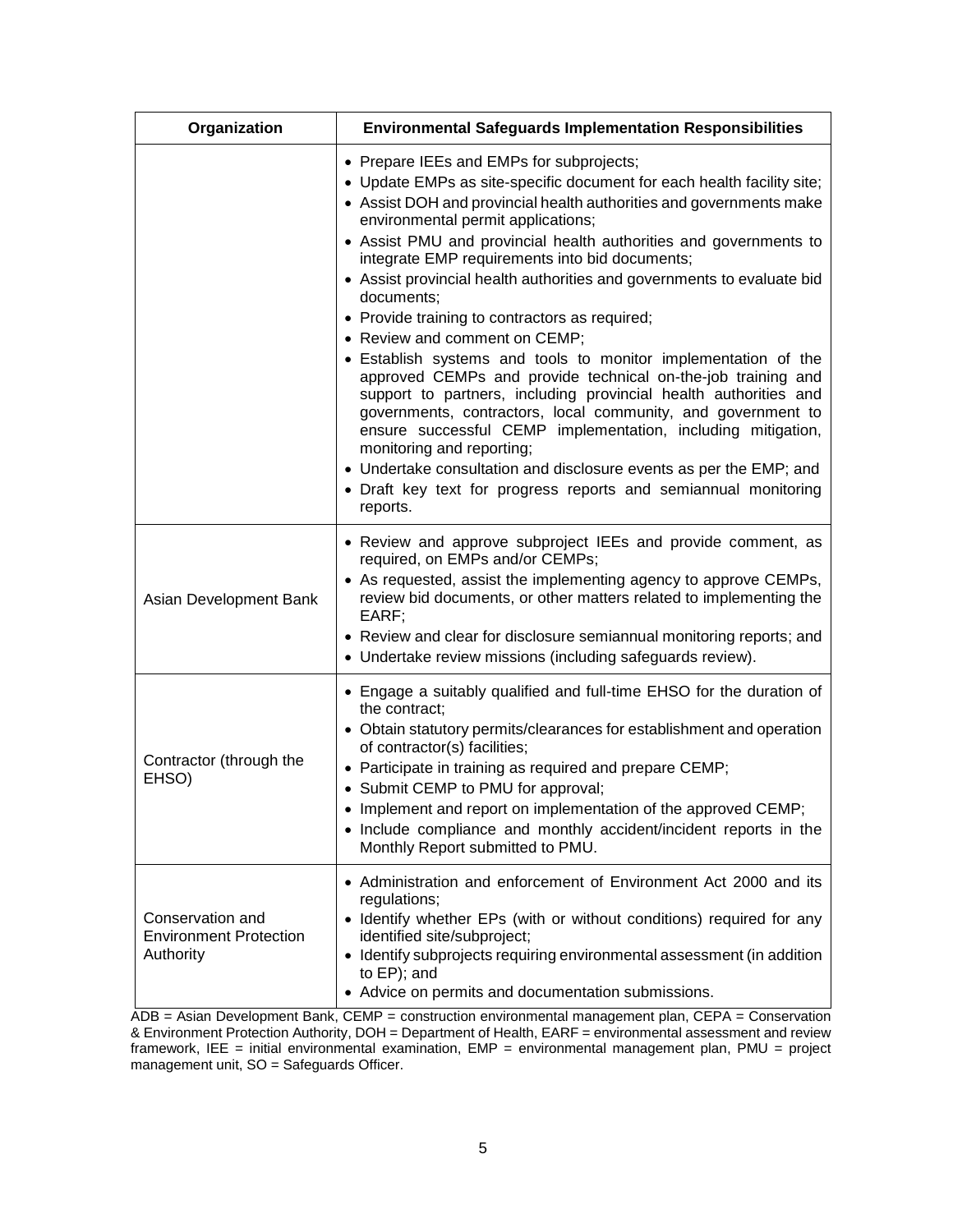## **IV. SCOPE OF WORKS AND IMPACTS**

18. The physical investment component under the Program will include rehabilitation and upgrading of existing and construction of new health facilities (district hospitals, health centers, and community health posts) in accordance with the National Health Standards. The scope of rehabilitation and upgradation will include:

- civil works for upgrading and/or construction of health facilities including staff housing, water supply, renewable energy sources, and sanitation;
- solid waste (including medical waste) management facilities at these facilities;
- water supply and wastewater treatment facilities at these facilities; and
- small-scale construction works including access, fencing, drainage, and landscaping works.

19. All buildings will be designed and constructed in accordance with relevant design standards and codes. All health facilities will be design to meet the National Health Standards and will include staff accommodation. These facilities will involve limited construction works within small sites (1.5 - 2.5 ha).

20. The environmental impacts anticipated in the implementation of the project will be generally insignificant as the works are minor and limited to existing sites (as described above). Based on the findings of the ongoing RPHSD project and the IEE prepared for the Program, Table 2 summarizes the potential impacts and proposed mitigation measures for the main civil works activities that will form the basis of the site-specific assessment (IEE including EMP) for each site and facility.

| <b>Performance</b><br>Risk/Issue<br>Objective                                                                  |                                                                           | <b>Mitigation Measure</b>                                                                                                                                                                                                             | <b>Responsibility</b>                     |  |  |  |
|----------------------------------------------------------------------------------------------------------------|---------------------------------------------------------------------------|---------------------------------------------------------------------------------------------------------------------------------------------------------------------------------------------------------------------------------------|-------------------------------------------|--|--|--|
|                                                                                                                |                                                                           | <b>Pre-construction Stage</b>                                                                                                                                                                                                         |                                           |  |  |  |
| Land use/<br>Minimize financial<br>acquisition<br>and social impacts<br>on local people.<br>Project certainty. |                                                                           | Identification of suitable land possessing<br>titles on government or church-owned<br>land<br>Resettlement plan for sites planned for<br>acquisition.                                                                                 | DOH, PMU,<br>provincial lands<br>officers |  |  |  |
| Provision of<br>climate<br>change<br>requirements<br>in design                                                 | Minimize risk of<br>damage to<br>infrastructure by<br>flooding.           | Site designation above potentially flooded<br>sites.                                                                                                                                                                                  | <b>PMU</b>                                |  |  |  |
| Projects do<br>not comply<br>with<br>environmental<br>requirements                                             | Ensure each<br>project complies<br>with CSS and SPS<br>(as per the EARF). | Each site-specific assessment clearly<br>identifies process and steps required for<br>compliance with CSS and SPS;<br>All permits obtained prior to contractor<br>commencing works;<br>Above monitored and reported at all<br>levels. | DOH, PMU,<br>ES, CEPA                     |  |  |  |
|                                                                                                                | <b>Construction Stage</b>                                                 |                                                                                                                                                                                                                                       |                                           |  |  |  |

## **Table 2: Project Environmental Risks/Issues and Mitigation Measures**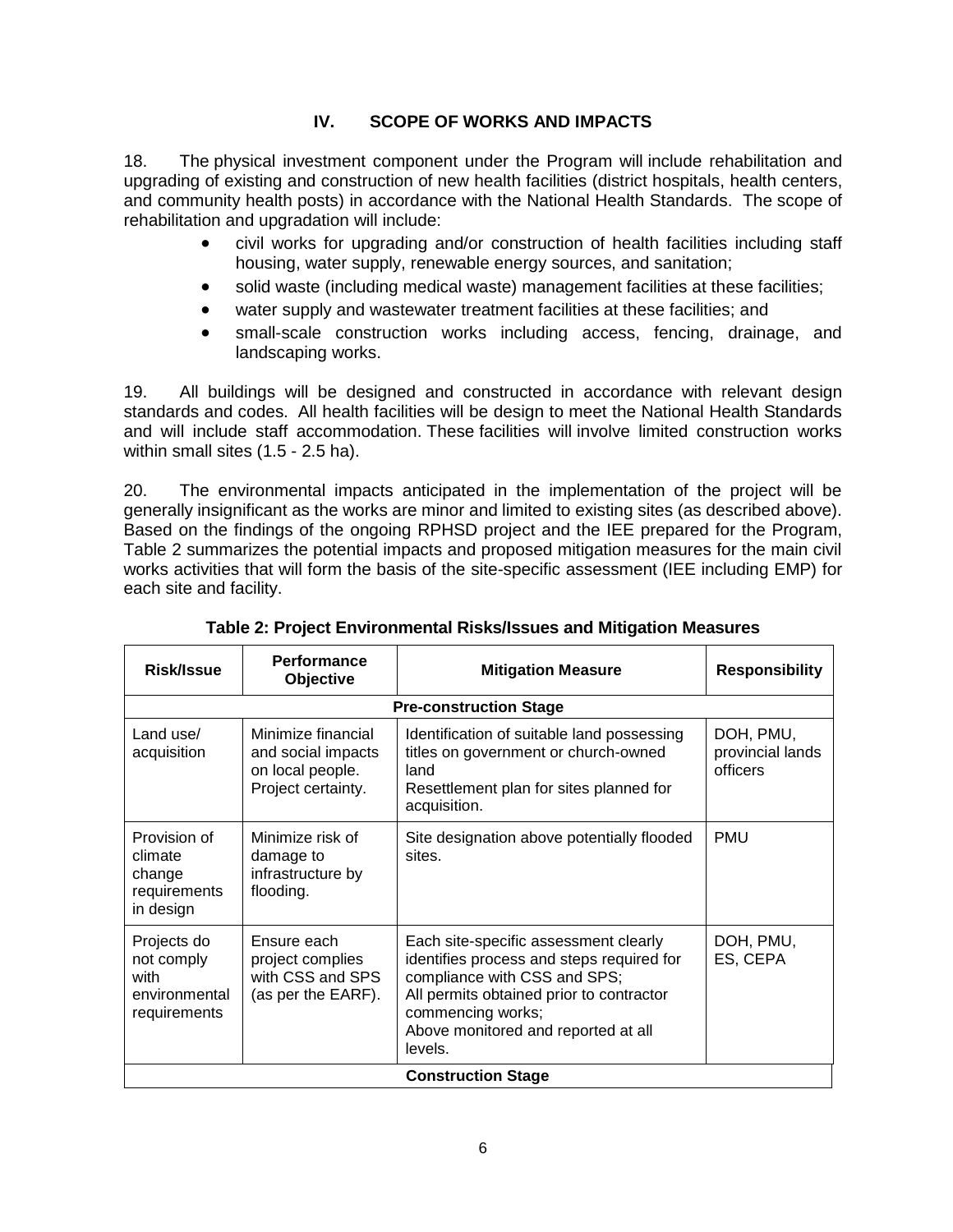| <b>Risk/Issue</b>                                                     | <b>Performance</b><br>Objective                                                                                     | <b>Mitigation Measure</b>                                                                                                                                                                                                                                                                                                                                 | <b>Responsibility</b>                              |
|-----------------------------------------------------------------------|---------------------------------------------------------------------------------------------------------------------|-----------------------------------------------------------------------------------------------------------------------------------------------------------------------------------------------------------------------------------------------------------------------------------------------------------------------------------------------------------|----------------------------------------------------|
| Access                                                                | Agreements with<br>local land owners;<br>Minimize<br>vegetation<br>clearance and<br>erosion of exposed<br>surfaces. | Temporary access arrangements agreed.<br>Minimize size and duration of cleared<br>areas.<br>Undertake progressive re-vegetation of<br>cleared areas.                                                                                                                                                                                                      | Construction<br>contractor, PE,<br>ES              |
| Preparation of<br>site (including<br>Contractors'<br>facilities)      | Maintain integrity of<br>the site.                                                                                  | Minimize vegetative loss.<br>Soakage areas not to discharge to<br>surface water streams.<br>Parking areas and workshops (if any) to<br>have oil separators.                                                                                                                                                                                               | Construction<br>contractor, PE,<br>ES              |
| Septic tank<br>installation                                           | Minimize pollution<br>of soil and adjacent<br>water courses                                                         | Install as per design standard and<br>specifications stipulated by PMU.                                                                                                                                                                                                                                                                                   | $PMU -$<br>architect<br>Construction<br>contractor |
| Gravel and<br>material<br>extraction                                  | Reduce use of<br>materials from<br>unsuitable sites,<br>Sustainable<br>extraction and use<br>of materials           | Use existing quarry where possible.<br>Agreements with resource owners in<br>place<br>Obtain permits as required.<br>Submit quarry management plan or gravel<br>extraction plan to PMU.                                                                                                                                                                   | Construction<br>contractor, PE,<br>ES              |
| Excavation of<br>construction<br>sites                                | Loss of topsoil                                                                                                     | Minimize excavation area.<br>Apply soil conservation and erosion<br>prevention technologies.<br>Use sediment basins.<br>Avoid using machinery in adverse<br>condition.<br>Re-vegetation/protection as soon as<br>possible.                                                                                                                                | Construction<br>contractor, PE,<br>ES              |
| Removal and<br>disposal of<br>excavated<br>waste material<br>(if any) | Re-use of material<br>as much as<br>possible                                                                        | Excavated material to be stored away<br>from site at location where it can be<br>reused if required.<br>Material that cannot be reused is to be<br>landscaped so as not to cause erosion<br>All disposal areas to be protected to avoid<br>erosion.<br>All waste disposed of as per agreed waste<br>management plan in compliance with<br>DOH guidelines. | Construction<br>contractor, PE,<br>and ES          |
| Erosion and<br>sedimentation                                          | Minimize erosion of<br>exposed surfaces                                                                             | Install sediment capture devices.<br>Construct diversion drains to direct clean<br>runoff away from disturbed areas.<br>Minimize size/duration of cleared areas<br>Undertake progressive re-vegetation.                                                                                                                                                   | Construction<br>contractor, PE,<br>ES              |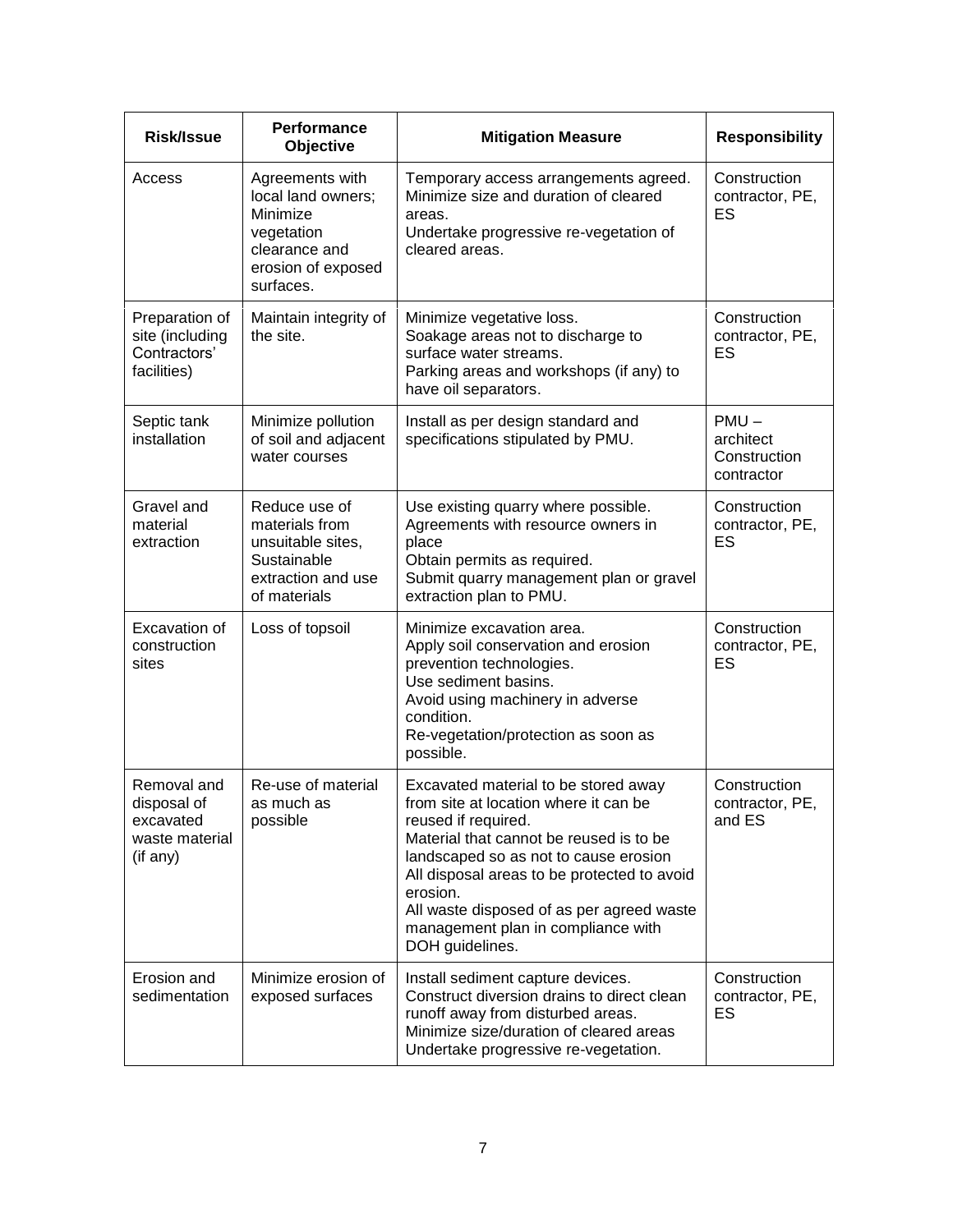| <b>Risk/Issue</b>                                                                | <b>Performance</b><br>Objective                                                                                                                                                                  | <b>Mitigation Measure</b>                                                                                                                                                                                                                                                                                                                                                                                                                                                                                                      | <b>Responsibility</b>                      |
|----------------------------------------------------------------------------------|--------------------------------------------------------------------------------------------------------------------------------------------------------------------------------------------------|--------------------------------------------------------------------------------------------------------------------------------------------------------------------------------------------------------------------------------------------------------------------------------------------------------------------------------------------------------------------------------------------------------------------------------------------------------------------------------------------------------------------------------|--------------------------------------------|
| Storage and<br>handling of<br>construction<br>materials, fuel,<br>and lubricants | Secure storage,<br>minimize<br>generation of<br>potential water<br>pollutants, minimize<br>accidental spills<br>and emergency<br>response plan in<br>place in case<br>accidental spills<br>occur | Store chemicals in secure area, with<br>concrete floor and weatherproof roof.<br>Ensure that construction equipment and<br>vehicles are maintained in good condition.<br>All refueling to be done at least 20 m from<br>waterways.<br>Accidental spill action plan on site.<br>Install sanitary toilets and washing<br>facilities at construction site.<br>Remove waste from site regularly for<br>disposal to landfill.<br>All waste disposed of as per agreed waste<br>management plan in compliance with<br>DOH guidelines. | Construction<br>contractor, PE,<br>ES      |
| Noise and<br>vibration                                                           | Minimize nuisance<br>to surrounding<br>communities                                                                                                                                               | Limit noisy activities to daylight hours.<br>Generally noise not to exceed 45 dBA at<br>boundary of workplace.                                                                                                                                                                                                                                                                                                                                                                                                                 | Construction<br>contractor, PE,<br>ES      |
| Dust<br>generation                                                               | Maintain air quality                                                                                                                                                                             | If dust is carried towards residential areas<br>or becomes problematic on site, the<br>contractor is to apply dust control<br>measures.                                                                                                                                                                                                                                                                                                                                                                                        | Construction<br>contractor, PE,<br>and ES  |
| Conflict<br>between<br>workers and<br>local<br>community                         | Minimize friction<br>with surrounding<br>communities.                                                                                                                                            | Any activities such as (i) use of<br>timber/wood as fuel; (ii) hunting; (iii)<br>clearing of areas for gardening by<br>construction workers prohibited.                                                                                                                                                                                                                                                                                                                                                                        | Construction<br>contractor, PE,<br>and ES. |
| Public access<br>to site                                                         | Accident prevention                                                                                                                                                                              | Erect barriers and warning signs around<br>work areas.<br>Site can be accessed only by permission<br>from contractor.                                                                                                                                                                                                                                                                                                                                                                                                          | Construction<br>contractor, PE,<br>and ES  |
| Risks to public<br>and worker<br>health and<br>safety                            | Minimize risk of<br>accidents involving<br>the public or<br>construction<br>workers.                                                                                                             | Provide safety equipment to construction<br>workers and train them in its use<br>Secure construction site and restrict<br>access by local community.<br>All vehicles to be properly maintained and<br>operated in accordance with road laws<br>All loads to be secured properly                                                                                                                                                                                                                                                | Construction<br>contractor and<br>PE, ES   |
| Use of<br>hazardous<br>materials                                                 | Reduction in health<br>dangers to workers<br>and the<br>environment                                                                                                                              | Contractor to provide list of all hazardous<br>chemicals/materials to be used on site.<br>Contractor to display information sheets in<br>work areas.<br>All such materials used and stored in<br>compliance with DOH guidelines.                                                                                                                                                                                                                                                                                               | Construction<br>contractor, PE,<br>ES      |
| Disposal of<br>waste<br>materials                                                | Prevent soil and<br>water pollution                                                                                                                                                              | All waste materials to be collected and<br>sorted into those that can be re-used and<br>those that need to go to an approved<br>landfill site.                                                                                                                                                                                                                                                                                                                                                                                 | Construction<br>contractor, PE,<br>ES      |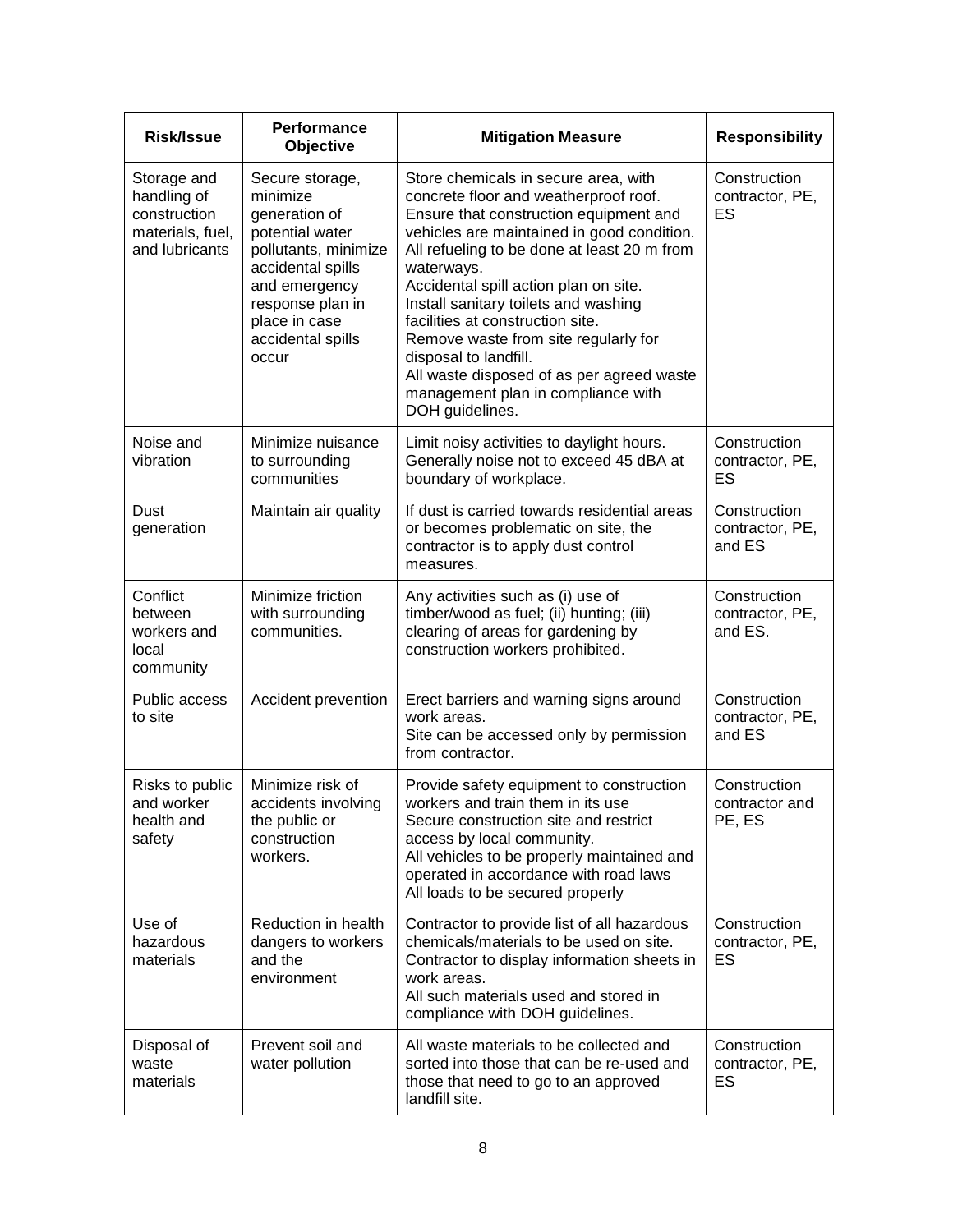| <b>Risk/Issue</b>                                                                                           | Performance<br>Objective                                                                                                                                                                                                 | <b>Mitigation Measure</b>                                                                                                                                                                                                                                                               | <b>Responsibility</b>                      |
|-------------------------------------------------------------------------------------------------------------|--------------------------------------------------------------------------------------------------------------------------------------------------------------------------------------------------------------------------|-----------------------------------------------------------------------------------------------------------------------------------------------------------------------------------------------------------------------------------------------------------------------------------------|--------------------------------------------|
|                                                                                                             |                                                                                                                                                                                                                          | All waste disposed of as per agreed waste<br>management plan in compliance with<br>DOH guidelines.                                                                                                                                                                                      |                                            |
| Construction<br>of power<br>supply                                                                          | Renewable and<br>As per design standard and specifications<br>stipulated by PMU.<br>sustainable energy<br>Environmental permits, as required,<br>sources used<br>obtained.<br>No impacts on existing users (mini-hydro). |                                                                                                                                                                                                                                                                                         | Construction<br>contractor, PE,<br>ES, DOH |
| Archaeological<br>discoveries                                                                               | Prevention of the<br>loss of cultural<br>values                                                                                                                                                                          | Chance discoveries are to be notified to<br>PMU/ES.                                                                                                                                                                                                                                     | Construction<br>contractor, PE,<br>ES      |
| Clearance and<br>rehabilitation<br>of construction<br>sites and<br>removal of<br>contractors'<br>facilities | Re-established<br>environmental<br>amenity                                                                                                                                                                               | All solid waste to be removed from sites<br>and disposed of in approved landfills.<br>All contaminated soils to be removed.<br>All sites to be rehabilitated and restored to<br>near-original condition.<br>To be included as part of final inspection<br>before final payment is made. | Construction<br>contractor, PE,<br>ES      |
|                                                                                                             |                                                                                                                                                                                                                          | <b>Operation Stage</b>                                                                                                                                                                                                                                                                  |                                            |
| Water supply                                                                                                | No impact on<br>As per design standard and specifications<br>stipulated by PMU.<br>existing users<br>Environmental permits, as required,<br>obtained.                                                                    |                                                                                                                                                                                                                                                                                         | PMU and DOH                                |
| Power supply                                                                                                | Renewable and<br>sustainable energy<br>sources used                                                                                                                                                                      | As per design standard and specifications<br>stipulated by PMU.<br>Environmental permits, as required,<br>obtained.                                                                                                                                                                     | PMU and DOH                                |
| Prevention of<br>discharge of<br>any untreated<br>wastewaters<br>into the<br>environment                    | Prevention of<br>disease spread -<br>and environmental<br>contamination                                                                                                                                                  | Sewerage systems to be built in<br>accordance with specifications for health<br>facility (as per Appendix 1).<br>All waste disposed of as per agreed waste<br>management plan in compliance with<br>DOH guidelines.                                                                     | PMU and DOH                                |
| Correct<br>disposal of all<br>medical<br>wastes                                                             | Prevention of<br>disease spread -<br>and environmental<br>contamination                                                                                                                                                  | Incinerators to be built in accordance with<br>specifications for health facilities (as per<br>Appendix 2).<br>All waste disposed of as per agreed waste<br>management plan in compliance with<br>DOH Infection Prevention Policy - 2 <sup>nd</sup><br>Edition - October, 2008.         | PMU and DOH                                |

Abbreviations: DOH = National Department of Health, PMU = project management unit, PE = project engineer (in PMU), ES = environment specialist (in PMU).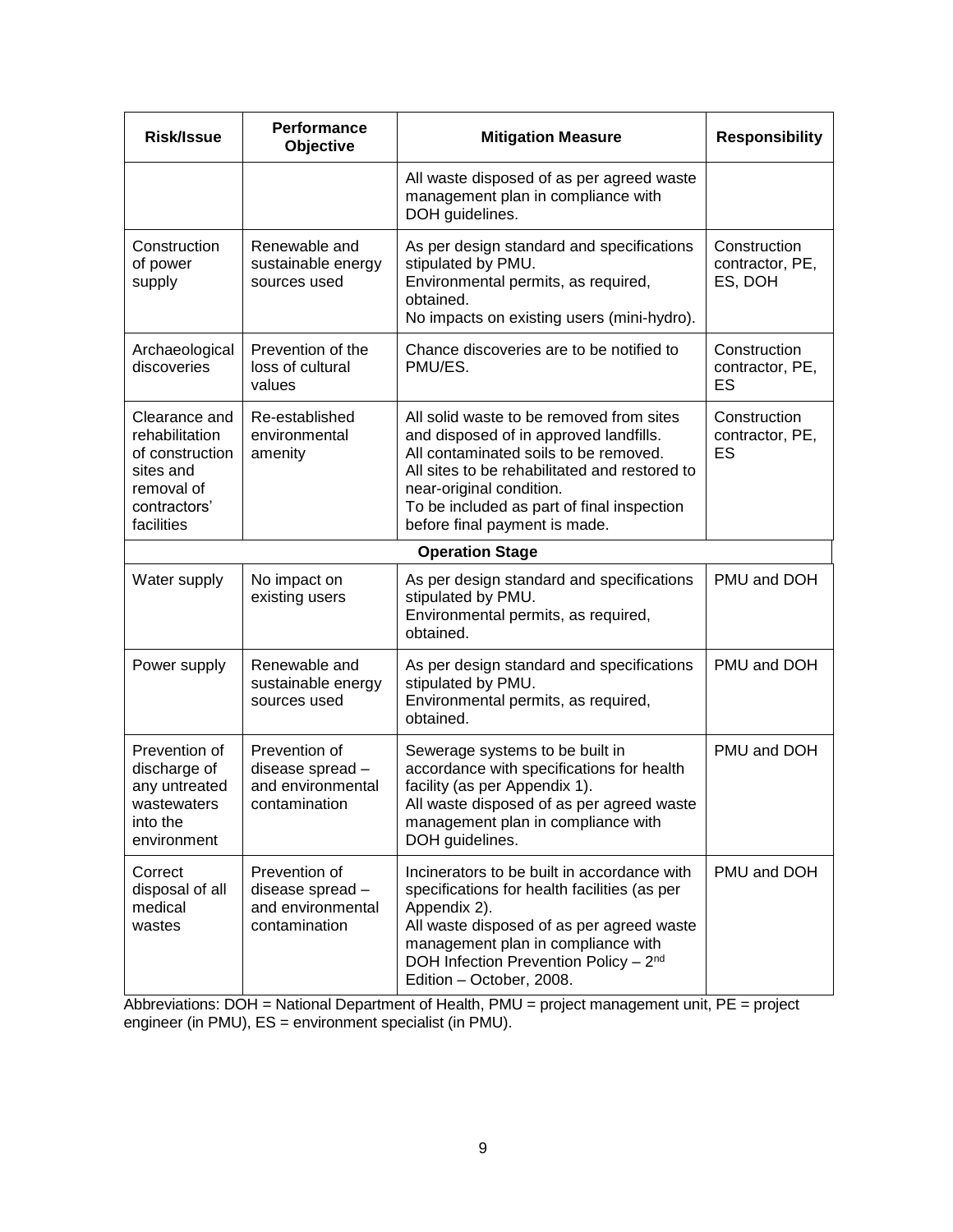## **V. PREPARATION, REVIEW AND CLEARANCE OF DOCUMENTS**

## **1. Environmental Criteria for Site Selection**

21. The environmental criteria for selection of sites for health facilities (subproject) are set out below:

- (i) Avoid direct or indirect significant, negative impacts on protected areas defined as wildlife management areas, national parks, or conservation areas.
- (ii) Avoid sites that possess any areas of forest or undisturbed natural vegetation. Only sites that have been previously cleared are to be accepted.
- (iii) Avoid direct or indirect significant, negative impacts on important items of cultural heritage.
- (iv) Avoid areas that are currently under direct human habitation as well as sites that are being gardened.
- (v) Do not cause any other environmental impacts that would trigger categorization as a Category A project in accordance with the ADB's Safeguard Policy Statement (2009) and OM/F1/OP Safeguard Review Procedures (2013).

## **2. Environmental Assessment and Management Documents**

22. Environmental assessment and review will be required for each site/facility (subproject) that requires physical civil works activities with potential adverse environmental impacts.<sup>5</sup> The environmental assessment and review process produces several documents, including the following:

- (i) Screening. Each site/facility (subproject) will undergo a screening, to check that it conforms to category B. The screening will be based on at least preliminary design and sufficient information as to ascertain the extent and scale of the works and anticipated significance of environmental impact. Any subprojects that are screened as category A will be excluded from the Program.
- (ii) Initial environmental examination. The appropriate level of assessment for category B activities or projects is IEE or equivalent. An IEE has been prepared for the one site (Bialla) identified prior to appraisal. The IEEs prepared during implementation will be (i) consistent with the EARF; and (ii) generally follow the IEE prepared for Bialla. Each IEE will be reviewed and cleared by ADB.
- (iii) Environmental management plan. The EMP in each IEE will address environmental mitigation and monitoring activities, institutional arrangements and strengthening requirements, the grievance redress mechanism, public consultation activities during project implementation and operation, and environmental monitoring and reporting requirements. Based on detailed design, the EMPs from the approved IEEs will be updated.
- (iv) Bid and contract documents. The updated EMP and any other environmental management requirements relevant to the construction stage will be incorporated into the BCD.
- (v) Construction environmental management plan. The CEMP will be prepared by the contractor and respond to the mitigation and monitoring measures stipulated in the BCD. The CEMP will be based on the updated EMP in the BCD but will relate to the actual works and methodology the contractor will undertake (as per

 $\overline{a}$ 

<sup>5</sup> All civil works activities (perhaps comprising several facilities at several sites) in one general location may be grouped together and assessed as one initial environmental examination.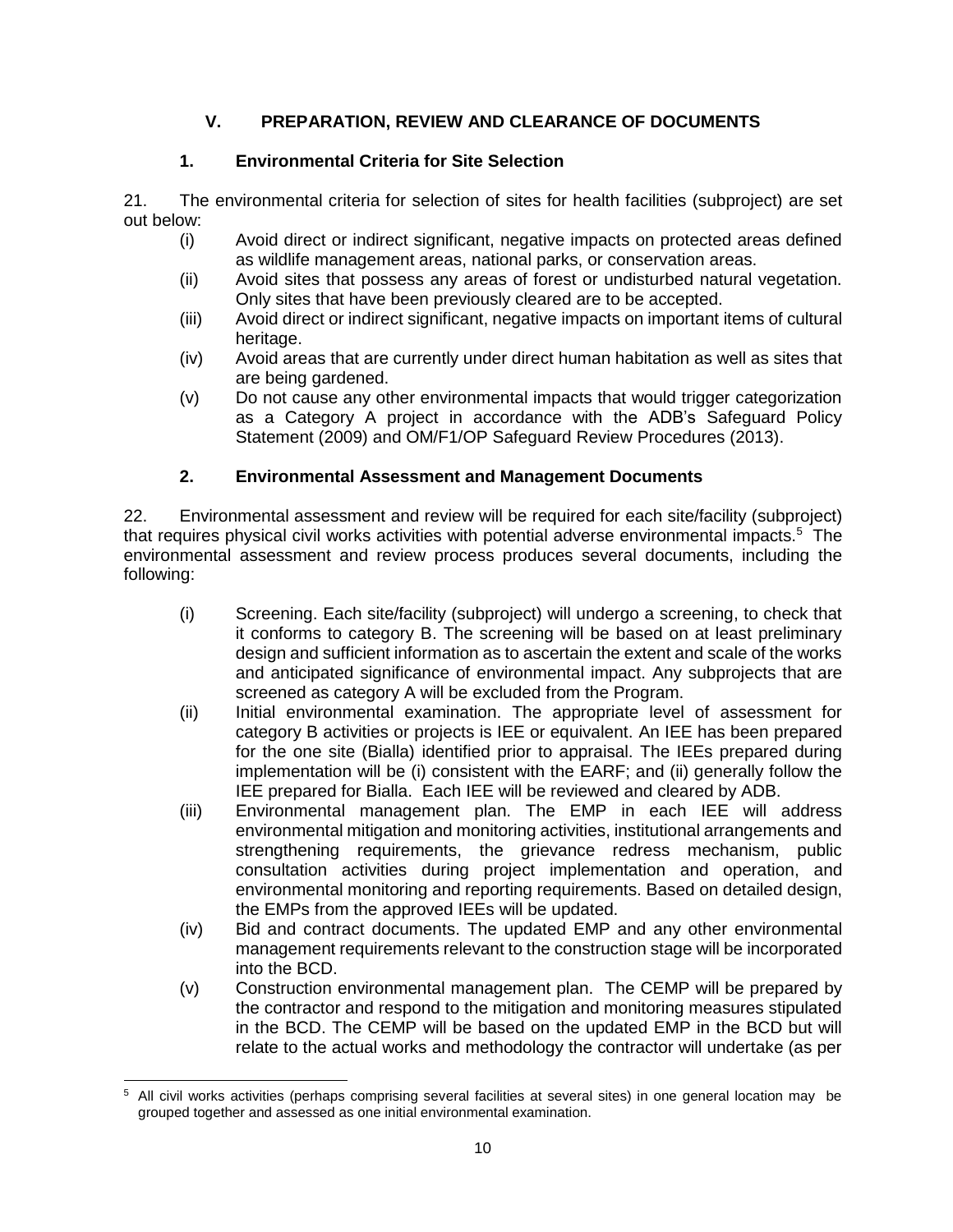the construction schedule or program) and will also identify the site-specific requirements (including access, renewable energy and water supply etc.) at each site.

- (vi) Environmental compliance reports. These reports are prepared by both contractors and the PIU. They report on compliance of the contractor with the approved CEMP and the effectiveness of mitigation measures.
- (vii) Semiannual safeguards monitoring reports. These reports are prepared by PMU and DOH and submitted to ADB and disclosed locally. These reports cover all safeguards activities (including applying for EPs, training and capacity building etc.) in addition to results of inspections and monitoring (compliance).

## **3. Requirements for Environmental Assessment and Management Plans**

23. The SPS provides guidance on the undertaking and preparation of the environmental assessment (IEE) and EMP.

24. **The IEE**. For each subproject site that require physical works an IEE will be prepared using the framework in this EARF. The IEE should cover the following items:

- Provide a description of the subproject works and timeframe;
- Describe the legal and policy framework for environmental protection and management;
- Based on the proposed works, assess pre-construction, construction and operation impacts on physical and biological environment including water quality and habitat;
- Assess pre-construction, construction and operation impacts on socio-cultural and economic environment, including identification of possible physical cultural resources at materials sources/sites;
- Provide potential impacts of climate change on the subprojects, and recommendations for adaptation measures to climate proof or increase resilience in project design;
- Present detailed measures to mitigate impacts to acceptable levels in a targeted and specific EMP. The EMP will include (i) mitigations measures; (ii) institutional arrangements; and (iii) monitoring requirements and plan;
- Consult with affected people and stakeholders in coordination with specialists preparing social assessments and resettlement plans (if required);
- Establish procedures for disclosure of the IEEs; and
- Based on the GRM proposed in the EARF, prepare a grievance redress mechanism.

25. The IEE will be prepared following ADB prescribed format. During the preparation of IEE public consultation will be conducted with local community (beneficiaries and affected people), small businesses, the local and national government, and other stakeholders.

26. The DOH will be responsible for ensuring that IEEs are prepared, and EMPs are implemented for subprojects as outlined in this framework. The IEEs should be submitted to ADB for review and approval prior to commencement of any work proposed under the program.

27. **The EMP**. The EMP is the result of the environmental assessment. The EMP provides the set of mitigation and management measures to be taken during project implementation to avoid, reduce, mitigate, or compensate for adverse environmental impacts (in that order of priority). It may include multiple management plans and actions. It includes the following key components (with the level of detail commensurate with the project's impacts and risks):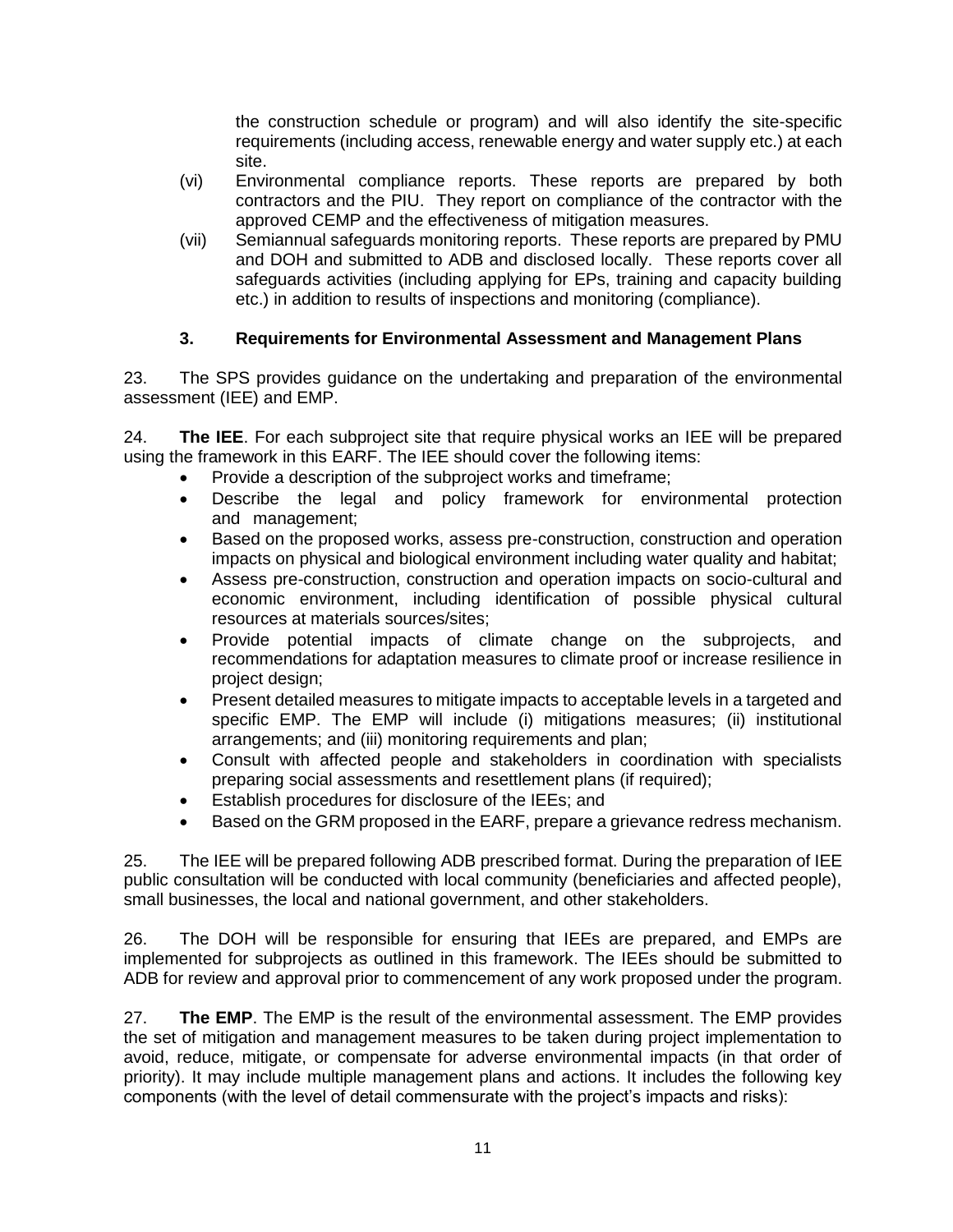- **Mitigation**: (a) identifies and summarizes anticipated significant adverse environmental impacts and risks; (b) describes each mitigation measure with technical details, including the type of impact to which it relates and the conditions under which it is required (for instance, continuously or in the event of contingencies), together with designs, equipment descriptions, and operating procedures, as appropriate; and (c) provides links to any other mitigation plans (for example, for involuntary resettlement, Indigenous Peoples, or emergency response) required for the project.
- **Monitoring**: (a) describes monitoring measures with technical details, including parameters to be measured, methods to be used, sampling locations, frequency of measurements, detection limits and definition of thresholds that will signal the need for corrective actions; and (b) describes monitoring and reporting procedures to ensure early detection of conditions that necessitate particular mitigation measures and document the progress and results of mitigation.
- **Implementation arrangements**: (a) specifies the implementation schedule showing phasing and coordination with overall project implementation; (b) describes institutional or organizational arrangements, namely, who is responsible for carrying out the mitigation and monitoring measures, which may include one or more of the following additional topics to strengthen environmental management capability: technical assistance programs, training programs, procurement of equipment and supplies related to environmental management and monitoring, and organizational changes; (c) estimates capital and recurrent costs and describes sources of funds for implementing the environmental management plan; and (d) performance indicators: describes the desired outcomes as measurable events to the extent possible, such as performance indicators, targets, or acceptance criteria that can be tracked over defined time periods.

28. The EMP included in the IEE will be updated based on (i) the health facility standard design prepared by DOH, revised as required for each site; (ii) the need for site access; and (iii) provision of renewable energy and water supply to the health facility. The implementing agency will incorporate the requirements of the updated EMP, along with all other relevant safeguards provisions, in the BCD. Where modifications to designs are incorporated at a later stage, if required (based on advice sought from ADB), additional or further updated assessments (including EMPs) will be prepared and submitted to ADB for review and clearance.

29. The EMP includes the requirements for monitoring (see Section VII). Monitoring and reporting of EARF implementation will be undertaken to ensure that the procedures are being adequately implemented and to identify any modifications or corrective action that may be required to improve the efficiency of the EARF throughout project implementation. The monitoring of EARF implementation will be incorporated into the overall project monitoring and evaluation and reporting system.

### **4. Requirements of the Construction Environmental Management Plan**

30. Based on the EMP from the approved IEE, and where appropriate from the BCD prepared for the RPHSDP, at the onset of project implementation, model construction contracts will be prepared which incorporates the general environmental safeguards and practices required for development of a health facility. These will be modified specific to each site to ensure that all special or particular safeguard requirements and mitigation measures, recommended in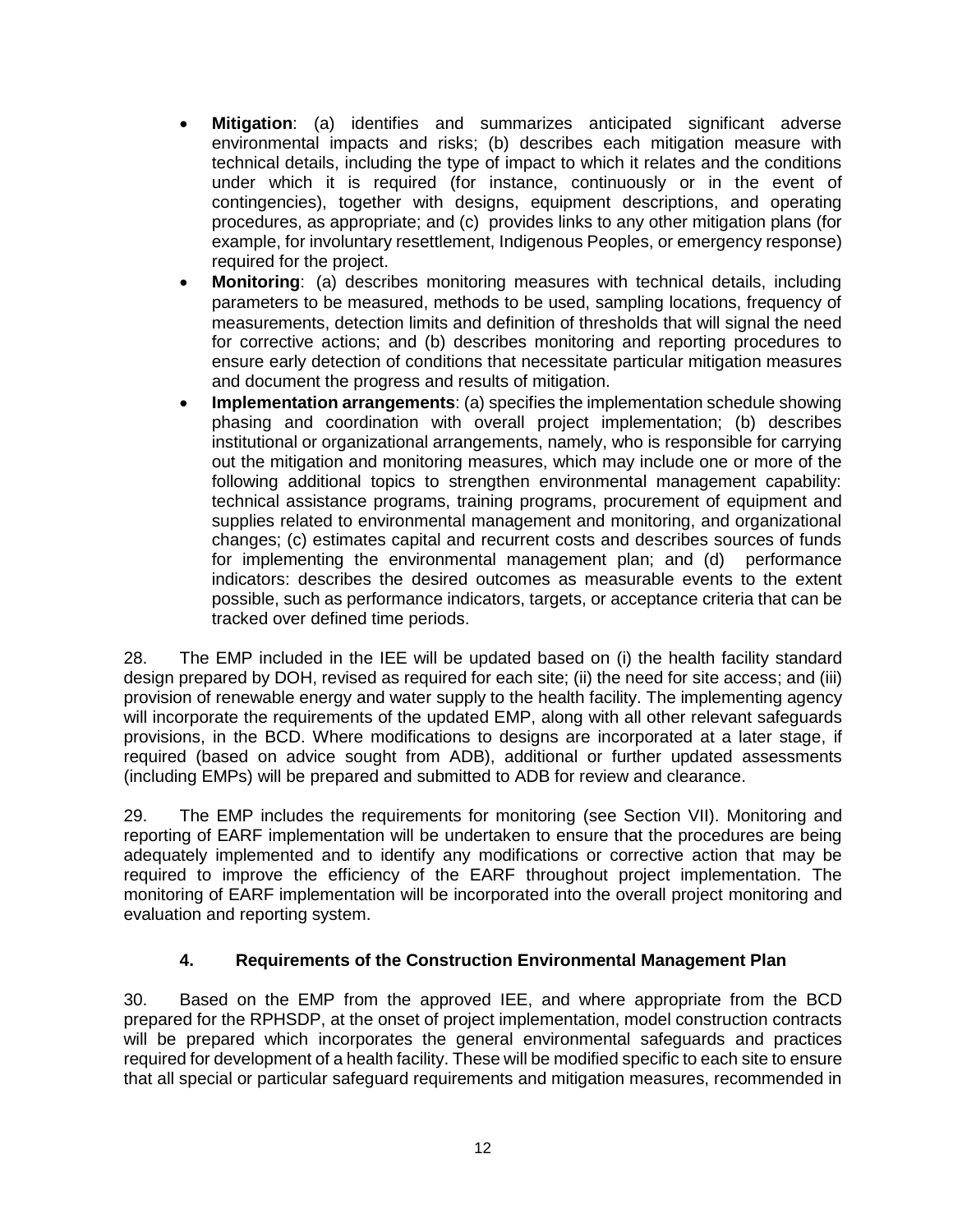the EMP provisions based on detailed design, are incorporated within the BCD of each subproject (site).

31. The SOs and contractors will be provided with the necessary training on the preparation and review of the CEMP, safeguards requirements of the ADB and the requisite environmental regulations of PNG especially those that relate to the materials sourcing and opening and operation of quarries if sourcing of materials locally is required for a subproject. This training will be undertaken by the PMU-ES.

32. The CEMP will respond to the mitigation and monitoring measures stipulated in the BCD. Each contractor will be required to prepare a site-specific plan for mitigating measures to avoid or reduce impacts of proposed works and the contractor will further detail their construction methodology in the CEMP. During the construction and/or health facility upgrading works, it shall be ensured that the contractor strictly implements the approved CEMP.

33. The CEMP will set out how the contractor will achieve environmental safeguards, identify the staff designated with responsibility for ensuring and reporting CEMP implementation including implementation of the grievance redress mechanism. The CEMP will also establish how the contractor will report on CEMP implementation and corrective actions as part of Monthly Reporting to PMU. The contractor may move to the site and commence work only after the CEMP has been approved by the implementing agency and endorsed by the PMU.

34. Typically, contractors have limited experience in preparing, implementing, and reporting on CEMPs. Therefore, the PMU, through the PE and ES, will need to provide substantial guidance and training for contractors early in implementation to ensure that they can prepare the CEMP, and throughout the contract to ensure that they can implement and report on the CEMP.

35. Appendix 3 provides guidance on how to prepare a CEMP. Appendix 4 provides a sample site environmental compliance inspection and monitoring form for the PMU and implementing agency to use to monitor CEMP implementation.

# **5. Review and Clearance of Documents**

36. The IEEs and the site-specific EMPs will be submitted to relevant government authorities and ADB, which will each review the documents for compliance with their environmental safeguards requirements. The two conditions of civil works contract award are; (i) CEPA has granted final approval of the IEE and updated EMP, indicating if environmental permits are required; (ii) the site-specific EMP and relevant provisions from the IEE have been incorporated into the BCD. The IEEs, EMPs and semi-annual monitoring reports will be disclosed on ADB's website.

## **VI. PUBLIC CONSULTATION, DISCLOSURE, AND GRIEVANCE REDRESS MECHANISM**

# **1. Public Consultation**

37. As required by the SPS and Public Communications Policy (2011) of the ADB, communities and stakeholders are to be consulted as part of project preparation and implementation and that relevant project information is disclosed publicly. Public consultation and information disclosure will take place for each subproject activity during preparation of the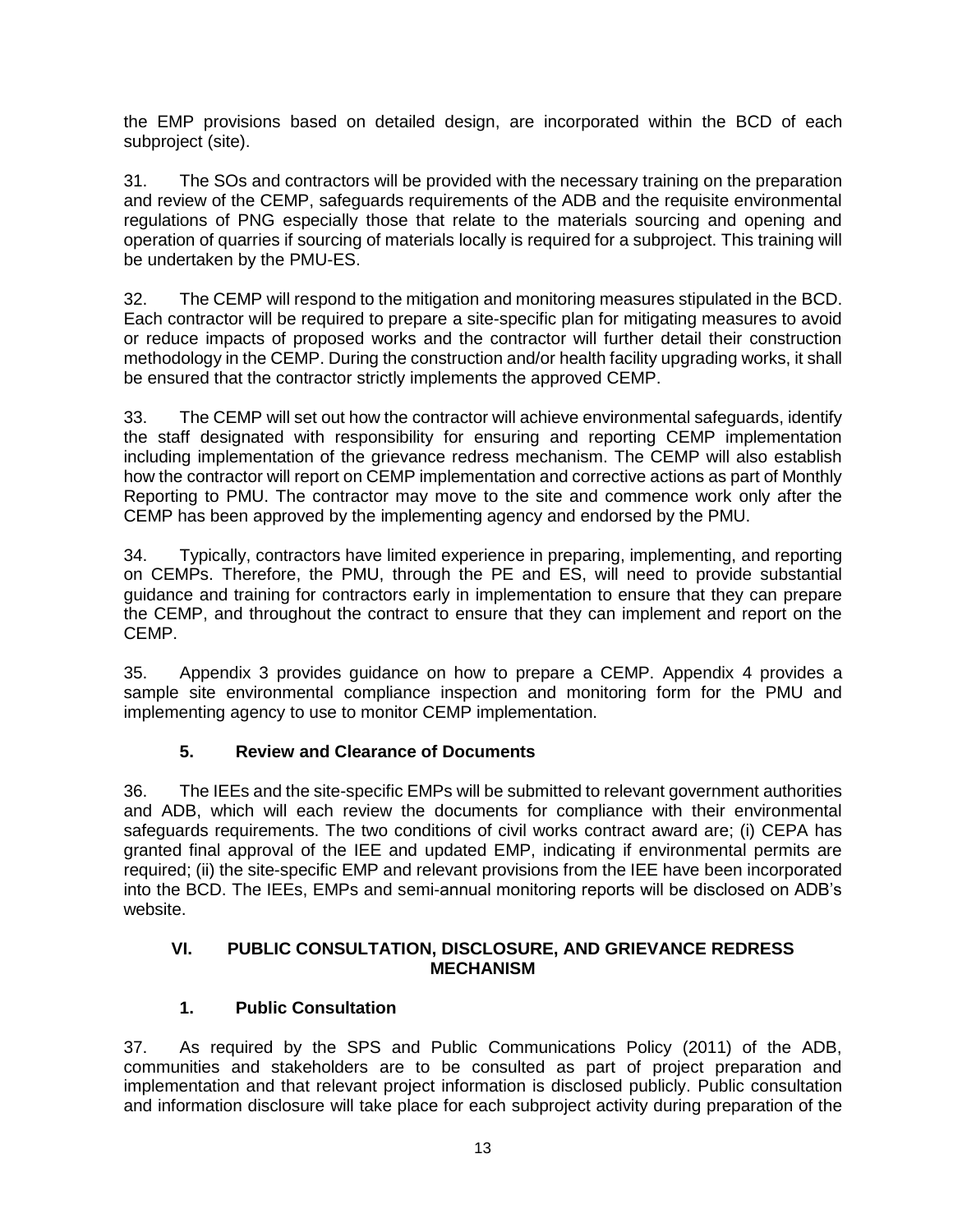initial environmental examination in a manner compliant with ADB's SPS. The following minimum requirements for public consultation and disclosure must be met for each subproject activity.

38. At the outset of the preparation of the environmental assessment, provincial and local government and community residents/representatives who are likely to be affected by the subproject should be informed of the works and given an opportunity to provide feedback on potential environmental issues or required management measures. The following activities will be carried out for each subproject activity:

- (i) District level workshops in each district in the project area will discuss subproject interventions, potential environmental impacts of project activities, and required mitigation measures. Representatives at the workshops will include stakeholder agencies, NGOs, church groups, and other relevant district level organizations.
- (ii) Meetings with potentially affected households, sensitive receivers (schools, churches, etc.) and landowners will discuss specific issues of concern and mitigation measures required.

39. In addition, information on project activities and consultation activities will be provided to the local community through radio announcements and where available through newspaper notices. The public consultation activities carried out and the subsequent outcomes must be documented and the records of the public consultation appended to the document. See Appendix 5 for guidance.

## **2. Disclosure**

40. ADB's disclosure of environmental and social safeguards require that (i) DOH ensure that all environmental assessment documentation, including any environmental due diligence and monitoring reports, are properly and systematically kept as part of the project-specific record; (ii) all environmental documents are subject to public disclosure, and therefore may be made available to public, on request; and (iii) DOH will consult the public, particularly the project affected persons. Moreover, disclosure of relevant environment safeguards documents will be in an appropriate form, manner, and language and at an accessible location to be understandable to the affected people and local stakeholders.

41. Information regarding the approved project and the proposed environmental management measures will be posted at suitable locations on the project site. Following updating of the EMPs, a copy will be sent to all relevant local government offices. This will include information about the EP, including any conditions, for a particular site, as required. The EARF (and updates as required), IEEs, EMPs and semi-annual monitoring reports will be disclosed on ADB's website.

# **3. Grievance Redress Mechanism**

42. A grievance redress mechanism (GRM) is a process for receiving, evaluating, and addressing project-related grievances from affected people (APs) at the level of the project. Except in the simplest cases, a grievance mechanism typically includes a procedure for receiving grievances, recording/documenting key information (e.g., the name of the individual or organization, the date and nature of the complaint, any follow up actions taken, the final decision on the complaint, how and when relevant project decision was communicated to the complainant, and whether management action has been taken to avoid recurrence of community concerns in the future), and responding to the complainants in a reasonable period of time. Any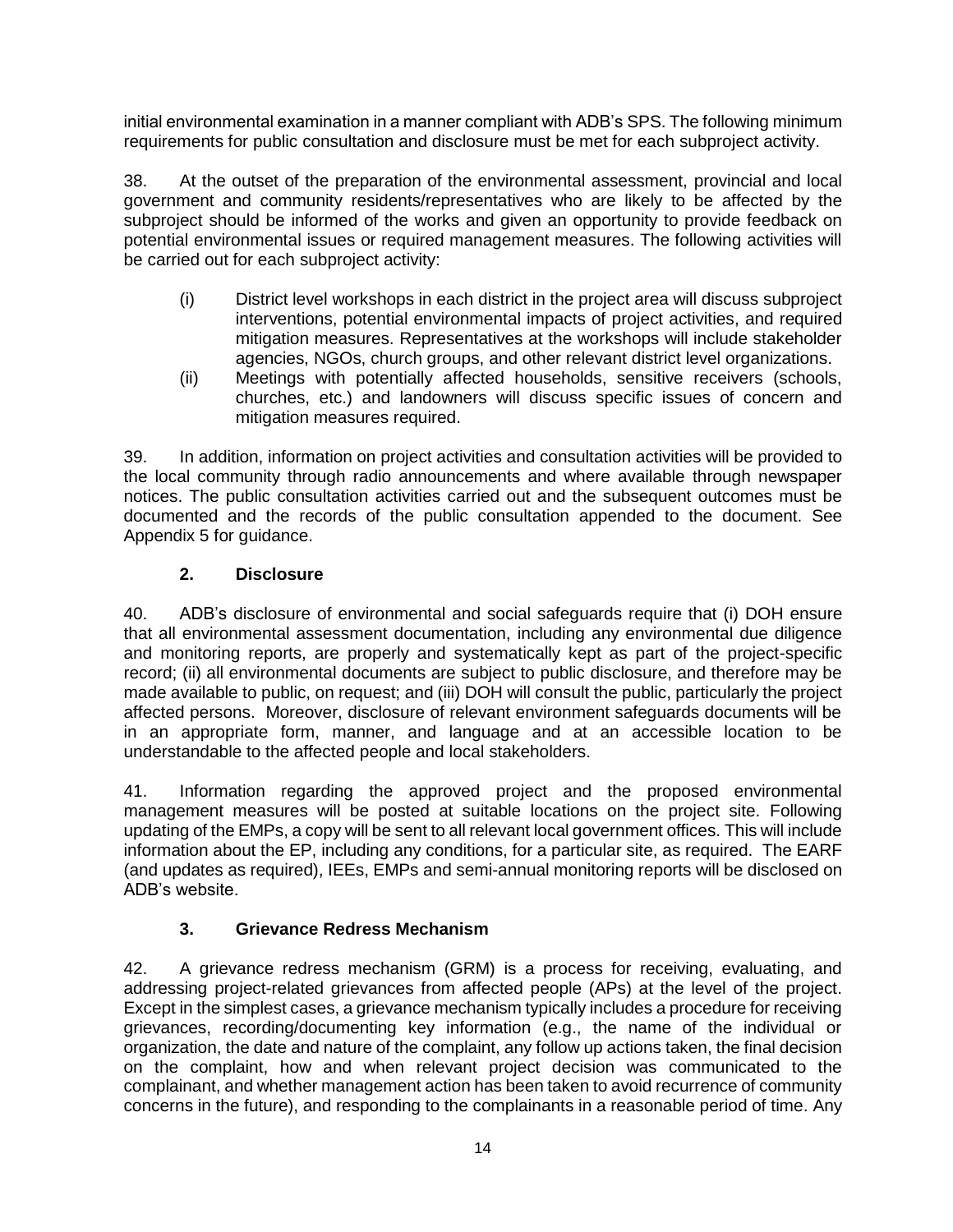concerns raised through the mechanism will need to be addressed quickly and transparently, and without retribution to the AP.

43. The following process is to be used and commences with an attempt to sort out the environmental problem directly at the project level. If grievances cannot be resolved, then the grievance moves to the resolution process outlined in Section 87 of the Environment Act 2000.

## **a. During Construction**

44. During construction the provincial level implementing agency will be initially responsible for monitoring and supervising compliance with the approved CEMP. The implementing agency will be assisted by the SO to supervise the contractor, while the SO will monitor the work and report any defects to the PE as required. The local community will be encouraged to seek work on the project sites and will be advised of opportunities by a series of planned awareness meetings, which will commence during preconstruction.

45. Most complaints arising during construction are expected to be resolved relatively easily and acted upon immediately at the local level by the PE and contractor. When the complaint is of a more serious nature, the PE will have up to two weeks to resolve it.

- (i) All complaints arriving at the site office are to be entered in a register that is kept at the site by date, name, contact address, and reason for the complaint. A duplicate copy of the entry is given to the AP at the time of registering the complaint. The register will show who has been directed to deal with the complaint and the date when this was made, together with the date when the AP was informed of the decision and how the decision was conveyed to the AP. The register is then signed off by the person who is responsible for the decision and dated. The register is to be kept at the front desk of the site office and is a public document. The duplicate copy given to the AP will also show the procedure that will be followed in assessing the complaint, together with a statement affirming the rights of the AP to make a complaint. For anybody making a complaint, no costs will be charged to the AP.
- (ii) The PE will consider the complaint and within a maximum of two weeks will convey a decision to the AP. The AP or the ward councillor may, if so desired, discuss the complaint directly with the PE or representative. Prior to the dismissal of a complaint, the PE will present the case to the manager of the PMU for review. Should the Provincial Implementing Agency concur that the complaint be dismissed, the AP will be informed of his/her rights in taking it to the next step. A copy of this decision is to be sent to the manager at the PMU.
- (iii) Should the AP not be satisfied, the AP may take the complaint to the Secretary-CEPA (SCEPA) and continue the grievance in accordance with Section 87 of the Environment Act 2000. Procedure for dealing with compensation claims for environmental impacts. The procedure is described in the following steps. Given that the only aspect of health facilities construction that may require an environmental permit is an incinerator, this process is highly unlikely to occur.
- (iv) The AP meets with the environment permit holder (EPH) to formally register concern over impact and seek redress. A copy of the alleged impact is submitted to the SCEPA.
- (v) The EPH determines whether the impact has occurred due to its activities.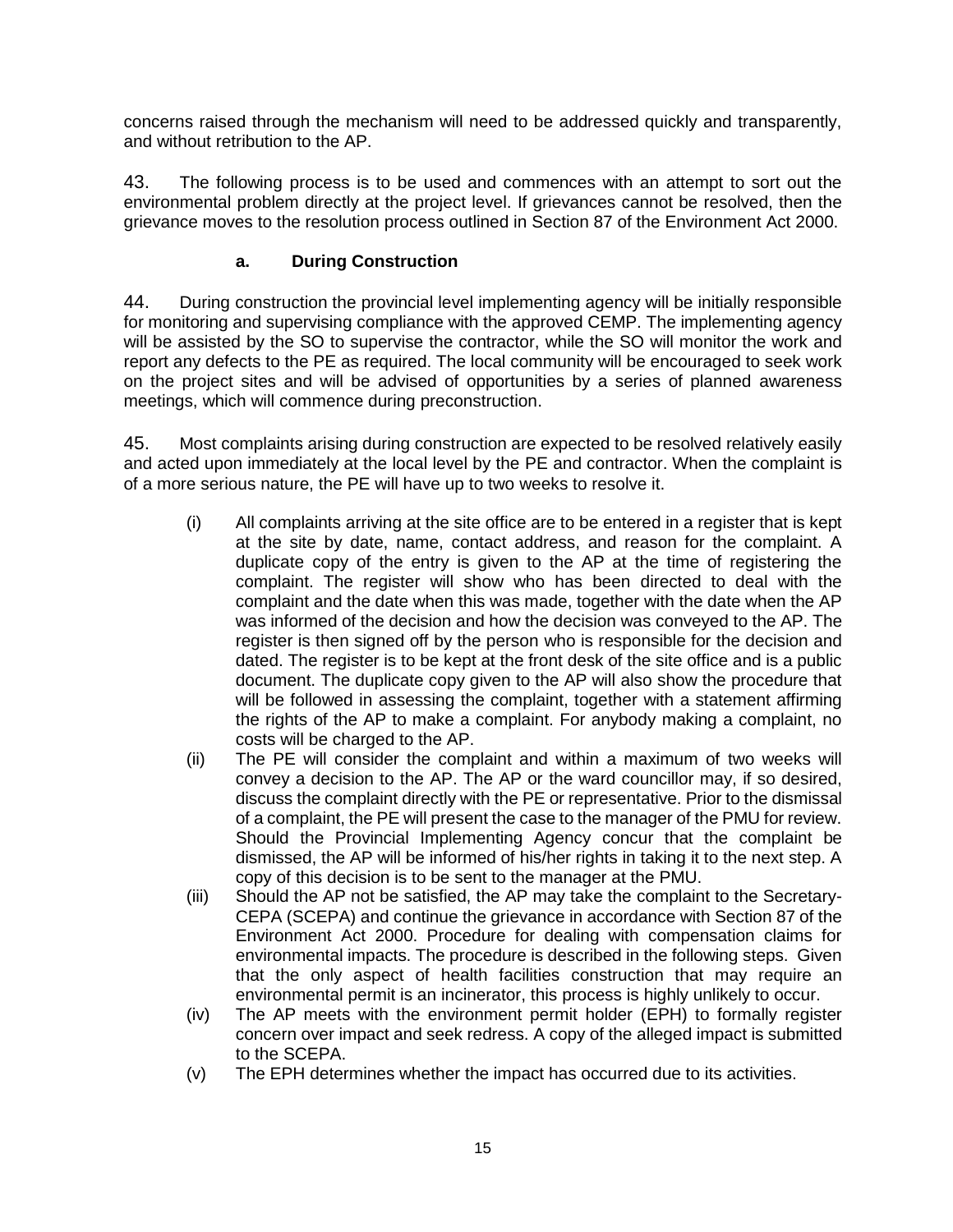- (vi) If the EPH accepts responsibility for the impact, it can negotiate a mutually acceptable settlement with the AP within 90 days.
- (vii) If the EPH rejects responsibility for the impact, the AP can request CEPA to carry out a verification investigation.
- (viii) If CEPA confirms that the impact has occurred, it will advise the EPH and AP to negotiate a settlement within 90 days.
- (ix) If a negotiated settlement is not reached under either step 3 or 5, the EPH or AP can request the SCEPA to formulate a determination. Once this request is made, CEPA will have 90 days to reach a determination.
- (x) If either party is dissatisfied with the determination, it can appeal to the National Court.
- (xi) The SCEPA will have 4 weeks to consider the complaint. The SCEPA will arrange for any complaint to be dealt with under the same procedure, i.e., there will be no charge made to the AP for making a complaint.
- (xii) Should the AP not be satisfied with the ruling of the SCEPA, the AP may take the grievance to the PNG judicial system. This will be at the AP's cost, but if the court shows that the SCEPA or the administration has been negligent in making their determination, the AP will be able to seek costs.

## **b. During Operation**

46. The same procedure is followed except that the complaint is now directed to the health facility manager/director to rectify. During operation, the same conditions apply; i.e., there are no fees charged to the AP for making a complaint; the complainant is free to make the complaint, which will be treated in a transparent manner; and the AP will not be subject to retribution for making the complaint.

47. Each provincial implementing agency, as part of the environmental assessment, will determine a suitable grievance redress mechanism. The mechanism will include a system by which parties affected by project activities can raise their concerns to contractors, relevant government officials, and officers of the implementing agency. A grievance redress committee will be established for each province, and will include representatives of the project-affected persons, contractors, government officials, and the implementing agency. Each committee will establish a procedure on how complaints will be received and resolved, and will have regular meetings to discuss and resolve complaints.

48. The meetings will be open to the public, and decisions will be recorded and distributed among those present. All records of the committee meetings and how grievances were addressed will be maintained by the respective implementing agency, and the public will have access to these records. See Appendix 6 for an example of a grievance intake form.

## **VII. MONITORING AND REPORTING**

## **1. Monitoring**

49. An integral part of environmental protection is ensuring compliance with the approved CEMP and periodic monitoring of the conditions of the immediate environment to ensure corrective actions required are implemented as quickly as possible and to determine any occurrence of undesirable changes as a result of the project during construction and operation phases. The monitoring program will be conducted on two levels (i) compliance monitoring and (ii) baseline and conduct of monitoring to determine the extent of variations and changes in the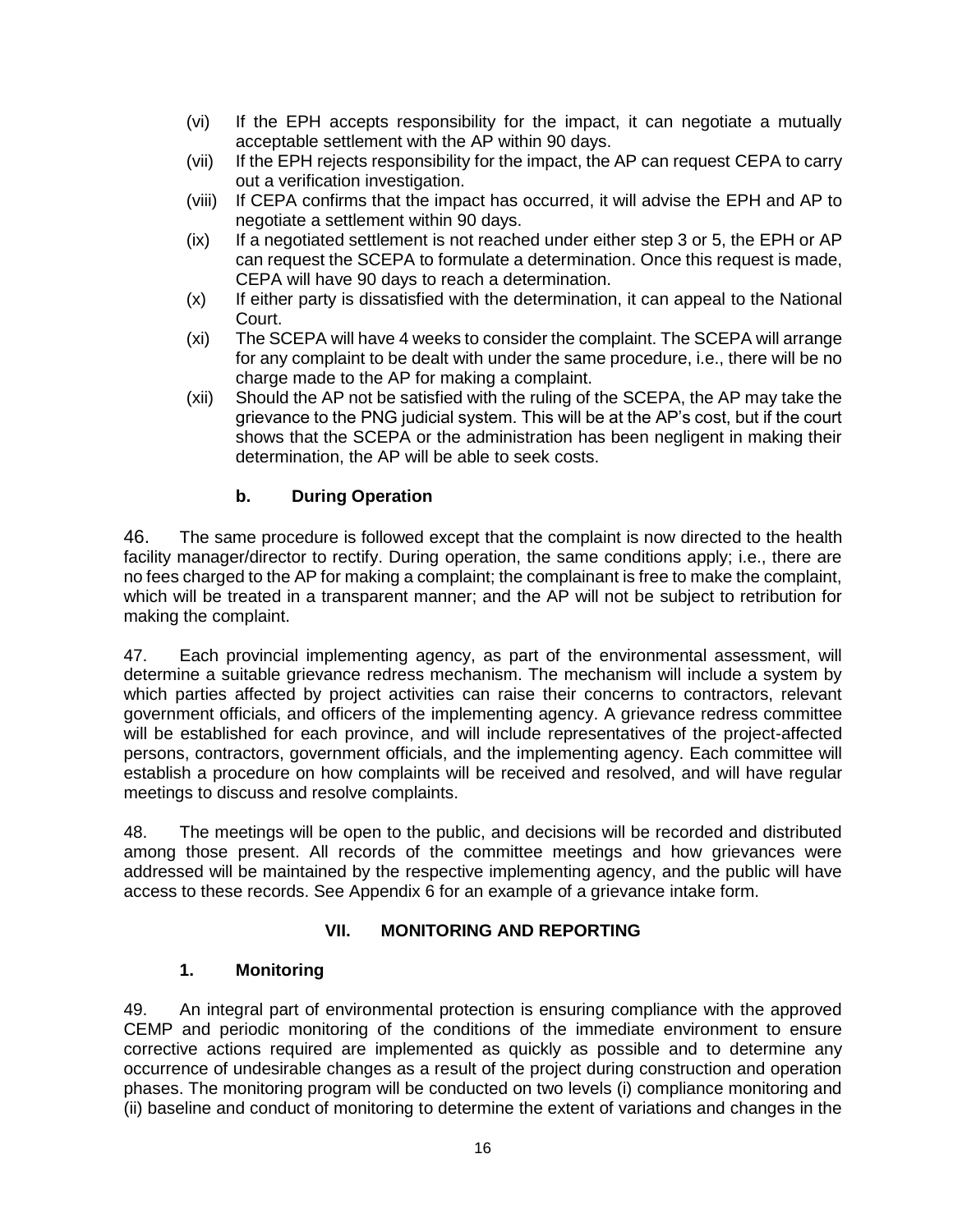levels of pollutants in the environment and other parameters and indicators considering the implementation or operation of the project.

50. The PMU will have overall responsibility for the management, monitoring and reporting for the implementation of the subprojects under the Program. The provincial based SOs will receive training and capacity building from the ES. The SOs will be responsible for liaising with the contractor and providing training, advice and assistance in the preparation of the CEMP and its implementation as well as assisting in any baseline and follow-up monitoring required as well as conducting inspections and reporting on implementation of the CEMP (compliance).

51. Monitoring will relate to compliance with construction contracts (including EMP measures and provisions), the state and health of the nearby environmental resources, and the effectiveness of mitigation measures and complaints. Monthly progress reporting by the contractor will include a summary of the EHSO reports (and their site diary notes including corrective action requests and results). Each project site will report to the PMU on the monitoring parameters contained in Table 3, and the PMU will consolidate these reports, together with the results of the project-level monitoring, for submission to ADB. An example of the format of a monitoring report is provided in Appendix 7.

| <b>Mitigation</b><br><b>Measure</b>                    | <b>Parameters</b>                                                  | Location                                                                 | <b>Methods</b>                      | <b>Frequency</b>                                             | <b>Responsibility</b>                 |  |
|--------------------------------------------------------|--------------------------------------------------------------------|--------------------------------------------------------------------------|-------------------------------------|--------------------------------------------------------------|---------------------------------------|--|
|                                                        | <b>Construction</b>                                                |                                                                          |                                     |                                                              |                                       |  |
| Vegetation<br>loss                                     | Trees and<br>vegetation                                            | Throughout<br>construction<br>site                                       | Visual<br>observation               | Before/after                                                 | Construction<br>contractor, SO,<br>ES |  |
| Dust<br>suppression                                    | Dust in air                                                        | Throughout<br>construction<br>site                                       | Visual<br>observation               | During windy<br>conditions                                   | Construction<br>contractor, SO,<br>ES |  |
| Water quality<br>protection                            | Visible sediment,<br>waste, or other<br>pollutants in<br>waterways | Surface<br>waters and<br>wells in<br>vicinity of<br>construction<br>site | Observation                         | Weekly or<br>after rain<br>events                            | Construction<br>contractor, SO,<br>ES |  |
| Prevention of<br>worker-<br>related issues             | Fuel wood<br>collection/hunting/<br>gardening<br>monitored         | Around<br>construction<br>zone/ nearby<br>village areas                  | Observation                         | Continuously                                                 | Construction<br>contractor, SO,<br>ES |  |
| <b>Noise</b><br>minimization                           | Noise levels near<br>sensitive<br>receivers                        | Throughout<br>construction<br>site                                       | Observation                         | During noisy<br>activities                                   | Construction<br>contractor, SO,<br>ES |  |
| Rehabilitation<br>of disturbed<br>areas/spoil<br>zones | Vegetative cover                                                   | Throughout<br>construction<br>site                                       | Observation                         | Project<br>completion                                        | Construction<br>contractor, SO,<br>ES |  |
| Operation                                              |                                                                    |                                                                          |                                     |                                                              |                                       |  |
| Air emissions<br>control                               | TSP, SOx, NOx,                                                     | Ambient<br>conditions at<br>site boundary                                | As specified<br>in DOH<br>standards | Weekly for<br>first 6<br>months and<br>monthly<br>thereafter | <b>DOH</b>                            |  |

**Table 3: Environmental Monitoring Plan**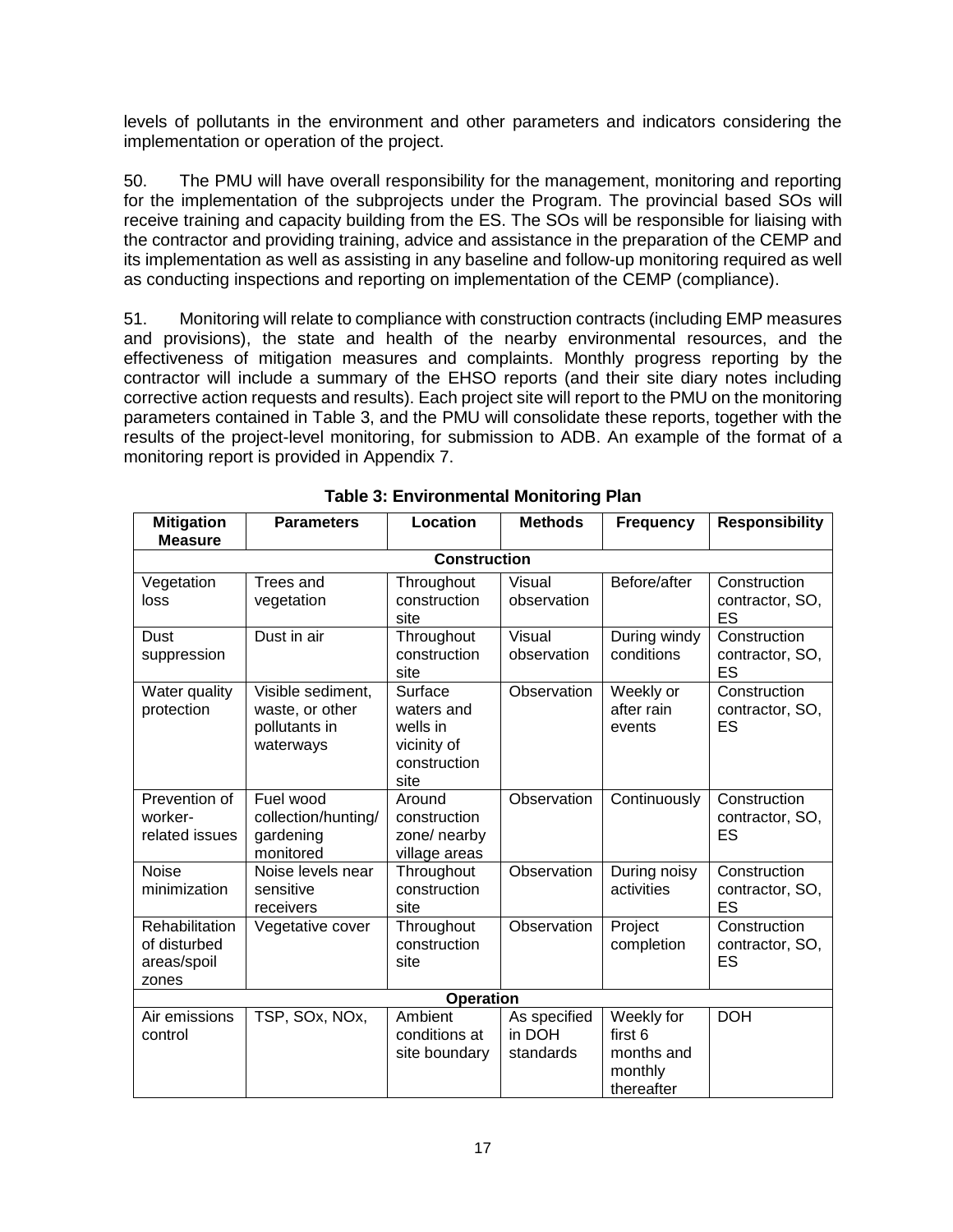| <b>Mitigation</b><br><b>Measure</b> | <b>Parameters</b>                                        | Location                                                                                                                   | <b>Methods</b>                      | <b>Frequency</b>                                                  | <b>Responsibility</b> |
|-------------------------------------|----------------------------------------------------------|----------------------------------------------------------------------------------------------------------------------------|-------------------------------------|-------------------------------------------------------------------|-----------------------|
| Waste<br>management                 | Bio-waste<br>generated in the<br>health facility         | In health<br>facility<br>boundary and<br>adjacent<br>water bodies                                                          | As specified<br>in DOH<br>standards | Weekly for<br>first 6<br>months and<br>monthly<br>thereafter      | <b>DOH</b>            |
| Water quality<br>protection         | BOD, COD, TSS,<br>total coliform, E.<br>coli, oil/grease | In waterways<br>and wells in<br>vicinity of<br>effluent<br>discharge<br>from solid<br>waste or<br>wastewater<br>facilities | As specified<br>in DOH<br>standards | Weekly for<br>first 6<br>months and<br>then monthly<br>thereafter | <b>DOH</b>            |

## **2. Reporting**

52. The quarterly progress reporting (QPR) of the PMU and provincial implementing agencies will include their status reports as well as summaries of the contractor's monthly reports in respect of safeguards. The semi-annual monitoring reports prepared by DOH (supported as required by the PMU) and submitted to the executing agency and ADB will roll-up the QPR and monthly reporting. The semi-annual monitoring reports should include lots of tables, graphs and photos rather than pages of text. The PMU will be the primary entity responsible for reporting progress of components of the project to DOH and ADB. Monitoring will include review of contractor's monthly reports which will cover progress of CEMP implementation and compliance (including general good practice). A section on safeguards activities and compliance with the CEMP for each subproject will also be included in QPR prepared for DOH and ADB.

- 53. The reporting will be as per the following schedule:
	- A monthly report prepared during construction by the contractor reporting on progress of CEMP activities, issues and corrective actions;
	- A QPR prepared by the PMU. The QPR will include a section on safeguards activities and CEMP compliance for each subproject and will summarize the monthly reports submitted by the contractor and any actions or citations made by the PE;
	- A semi-annual safeguards monitoring report (prepared every six months) by the DOH, submitted to ADB and disclosed; and
	- The project completion report will include a section on safeguards implementation and make recommendations as required for modifications to the processes set out in the EARF and EMP procedures based on the review undertaken at the end of the project The safeguards section will be prepared by the PMU three months prior to the end of the project.

#### **VIII. STAFFING REQUIREMENTS AND BUDGET FOR EARF IMPLEMENTATION**

54. Table 4 summarizes the estimated staffing requirements for EARF implementation for each project activity. The level of effort for each position is presented in the project administration manual (PAM). The budget for EARF activities such as capacity building, consultants, consultations, mitigation, grievance redress, monitoring, and reporting are included as appropriate line items of the project budget.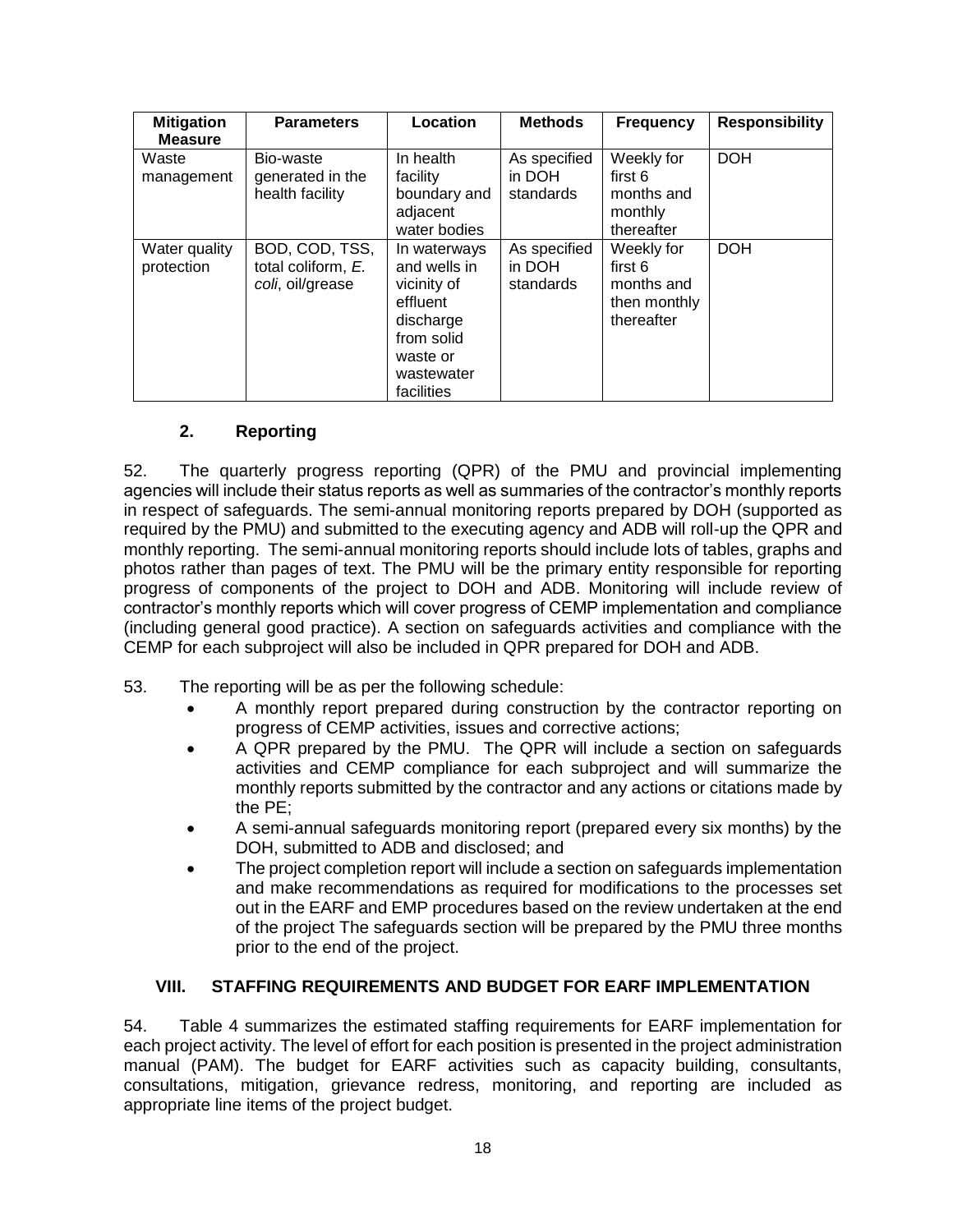| Organization | <b>Responsible Personnel</b>       | <b>Position</b> | Inputs (person-months) |
|--------------|------------------------------------|-----------------|------------------------|
| <b>PMU</b>   | <b>Environment Specialist (ES)</b> |                 |                        |
| <b>PMU</b>   | Environment Specialist (ES)        |                 |                        |
| Province     | Safeguards Officer (SO)            | а               |                        |

#### **Table 4: Staffing for Program Implementation**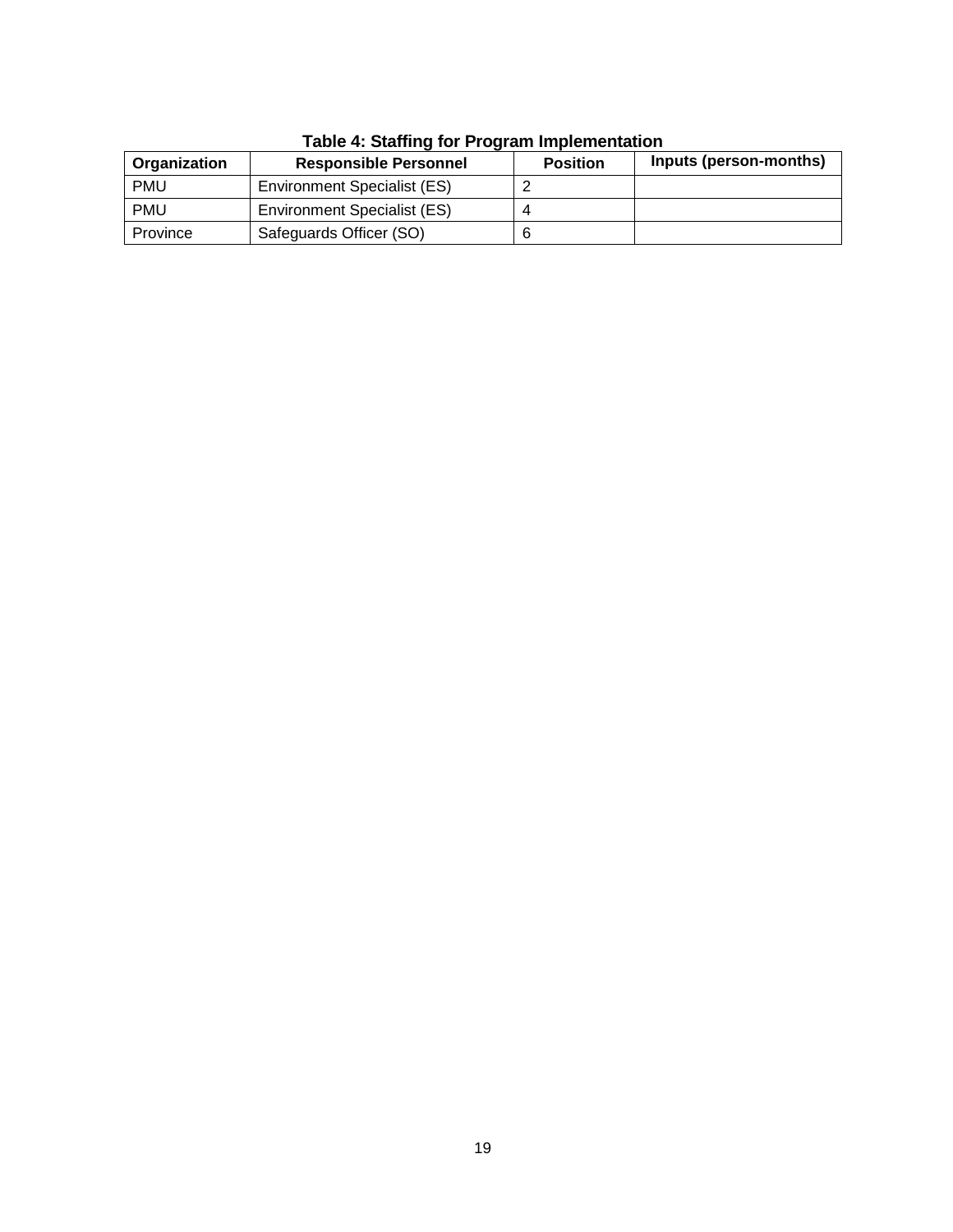| WATER QUALITY CRITERIA FOR AQUATIC LIFE PROTECTION<br><b>Parameters</b><br><b>Fresh water</b><br><b>Seawater</b> |                                                                                    |                   |  |  |  |
|------------------------------------------------------------------------------------------------------------------|------------------------------------------------------------------------------------|-------------------|--|--|--|
| Ammonia -nitrogen                                                                                                | Dependent on pH and temperature<br>(see Table 2.)                                  |                   |  |  |  |
| Arsenic                                                                                                          | 0.05                                                                               | 0.05              |  |  |  |
| <b>Barium</b>                                                                                                    | 1.0                                                                                | 1.0               |  |  |  |
| <b>Boron</b>                                                                                                     | 1.0                                                                                | 2.0               |  |  |  |
| Cadmium                                                                                                          | 0.01                                                                               | 0.001             |  |  |  |
| Chlorine (total residual)                                                                                        | 0.005 at pH 6                                                                      | 0.005             |  |  |  |
| Chromium (as hexavalent form)                                                                                    | 0.05                                                                               | 0.01              |  |  |  |
| Colour                                                                                                           | No alteration to natural colouration<br>(for both fresh and seawater)              |                   |  |  |  |
| Cobalt                                                                                                           | Limit of delectability (for both fresh<br>and seawater)                            |                   |  |  |  |
| Copper                                                                                                           | 1.0                                                                                | 0.03              |  |  |  |
| Cyanide (as HCN)                                                                                                 | 0.005                                                                              | 0.01              |  |  |  |
| Faecal Coliform Bacteria                                                                                         | >200 per 100 ml (see Note below)                                                   |                   |  |  |  |
| Fats                                                                                                             | None                                                                               | None              |  |  |  |
| Fluoride                                                                                                         | 1.5                                                                                | 1.5               |  |  |  |
| Grease                                                                                                           | None                                                                               | None              |  |  |  |
| Insoluble residues                                                                                               | No insoluble residues or sludge<br>formation to occur (both fresh and<br>seawater) |                   |  |  |  |
| Iron (in solution)                                                                                               | 1.0                                                                                | 1.0               |  |  |  |
| Lead                                                                                                             | 0.005                                                                              | 0.004             |  |  |  |
| Manganese (in solution)                                                                                          | 0.5                                                                                | 2.0               |  |  |  |
| Mercury                                                                                                          | 0.0002                                                                             | 0.0002            |  |  |  |
| Nickel                                                                                                           | 1.0                                                                                | 1.0               |  |  |  |
| Nitrate (as No3-+NO2-)                                                                                           | 45.0                                                                               | 45.0              |  |  |  |
| Odour                                                                                                            | No alteration to natural odour (for<br>both fresh and seawater)                    |                   |  |  |  |
| Oil                                                                                                              | None                                                                               | None              |  |  |  |
| Oxygen                                                                                                           | Not less than 6.0                                                                  | Not less than 5.0 |  |  |  |
| Pesticides                                                                                                       | None                                                                               | None              |  |  |  |
| pH                                                                                                               | No alteration to natural pH (for both<br>fresh and seawater)                       |                   |  |  |  |

## **PNG WATER QUALITY STANDARDS**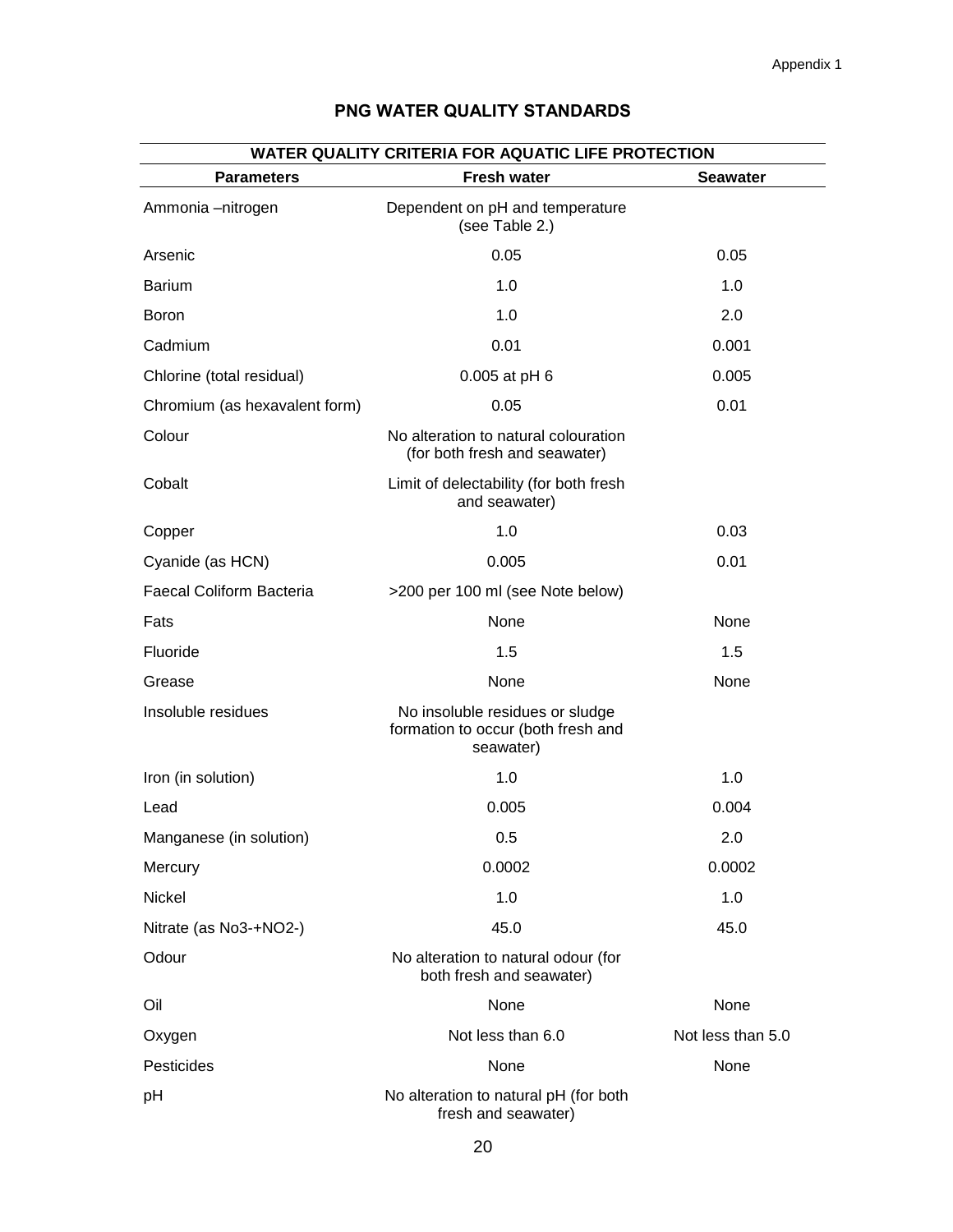| WATER QUALITY CRITERIA FOR AQUATIC LIFE PROTECTION |                                                                      |                 |  |  |
|----------------------------------------------------|----------------------------------------------------------------------|-----------------|--|--|
| <b>Parameters</b>                                  | <b>Fresh water</b>                                                   | <b>Seawater</b> |  |  |
| Phenols                                            | 0.002                                                                | 0.002           |  |  |
| Potassium                                          | 5.0                                                                  | 450.0           |  |  |
| Radioactivity                                      | None                                                                 | None            |  |  |
| Selenium                                           | 0.01                                                                 | 0.01            |  |  |
| Silver                                             | 0.05                                                                 | 0.05            |  |  |
| Sulfate (as SS4)                                   | 400.0                                                                |                 |  |  |
| Sulfide (HS)                                       | 0.002                                                                | 0.002           |  |  |
| Tars                                               | None                                                                 | None            |  |  |
| Taste                                              | No alteration to natural taste (for both<br>fresh and seawater)      |                 |  |  |
| Temperature                                        | No alteration greater than 2C (for<br>both fresh and seawater)       |                 |  |  |
| Tin                                                | 0.5                                                                  | 0.5             |  |  |
| Toxicants (miscellaneous)                          | None                                                                 | None            |  |  |
| Turbidity                                          | No alteration greater than 25 N.T.U<br>(for both fresh and seawater) |                 |  |  |
| Zinc                                               | 5.0                                                                  | 5.0             |  |  |

Notes:

1. All values are in mg/litre unless otherwise specified.

2. Metal concentrations are for dissolved substances (passing through a normal 0.45µm medium).

3. Criteria for Faecal Coliform Bacteria is based on not fewer than five samples taken over not more than a 30 day period, in which the medium value of the faecal coliform bacteria content of the waters shall not exceed 200 per 100 ml.

4. N.T.U. – Nephelometric Turbidity Unit.

Source: **[Environment Act](http://www.paclii.org/pg/legis/consol_act/ea2000159/)** 2000.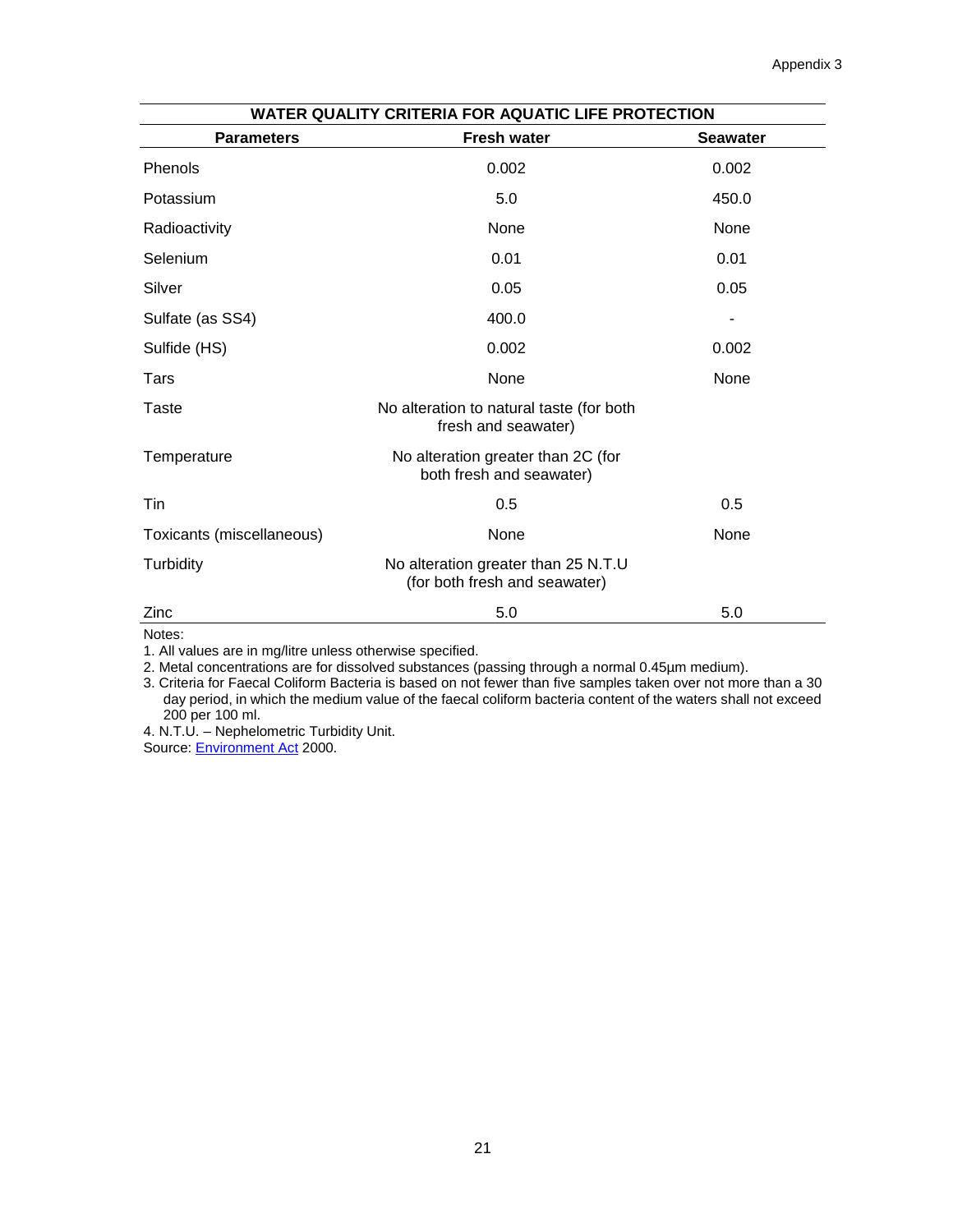## **GUIDELINES FOR INCINERATOR USE**

*Note: From Chapter 13 - Infection Prevention Policy 2nd Edition (October 2008) which is the current approved procedure in remote rural areas.*

## **CHAPTER 13**

#### **SAFE HANDLING AND DISPOSAL OF WASTE FROM HEALTH CARE SETTINGS**

The infection prevention tasks described in this chapter include;

- 1. Classification and definition of health care waste
- 2. Safe segregation, collection and disposal of general or non-contaminated waste
- 3. General tips for safe waste disposal
- 4. Safe segregation, collection and disposal of biomedical or contaminated waste
- 5. Safe collection and disposal of sharps
- 6. Needle stick injury management protocol

#### **INTRODUCTION**

The correct segregation, containment and handling of waste generated by hospitals and clinics is of prime importance to maintain occupational health and safety. All health services personnel must ensure that they and their co-workers realise their responsibilities when disposing of waste.

Safe disposal of health care waste from a point of generation and to the point of disposal helps to:

- Prevent spread of infection to the health care workers, the general public and the scavengers.
- Protect those who handle waste (the cleaners and the dump site operators from accidental injuries.
- Prevent open piles of waste which can become breading grounds for flies, others insects and rodents which can carry disease causing pathogens.
- Provide a pleasant atmosphere. (Uncontrolled waste causes foul smells and may pose fire hazards).

Important points to remember

- Open piles of waste are dangerous
- Disposal of health care related waste into specifically designated waste bins and plastic bags prior to burning, incineration or burial.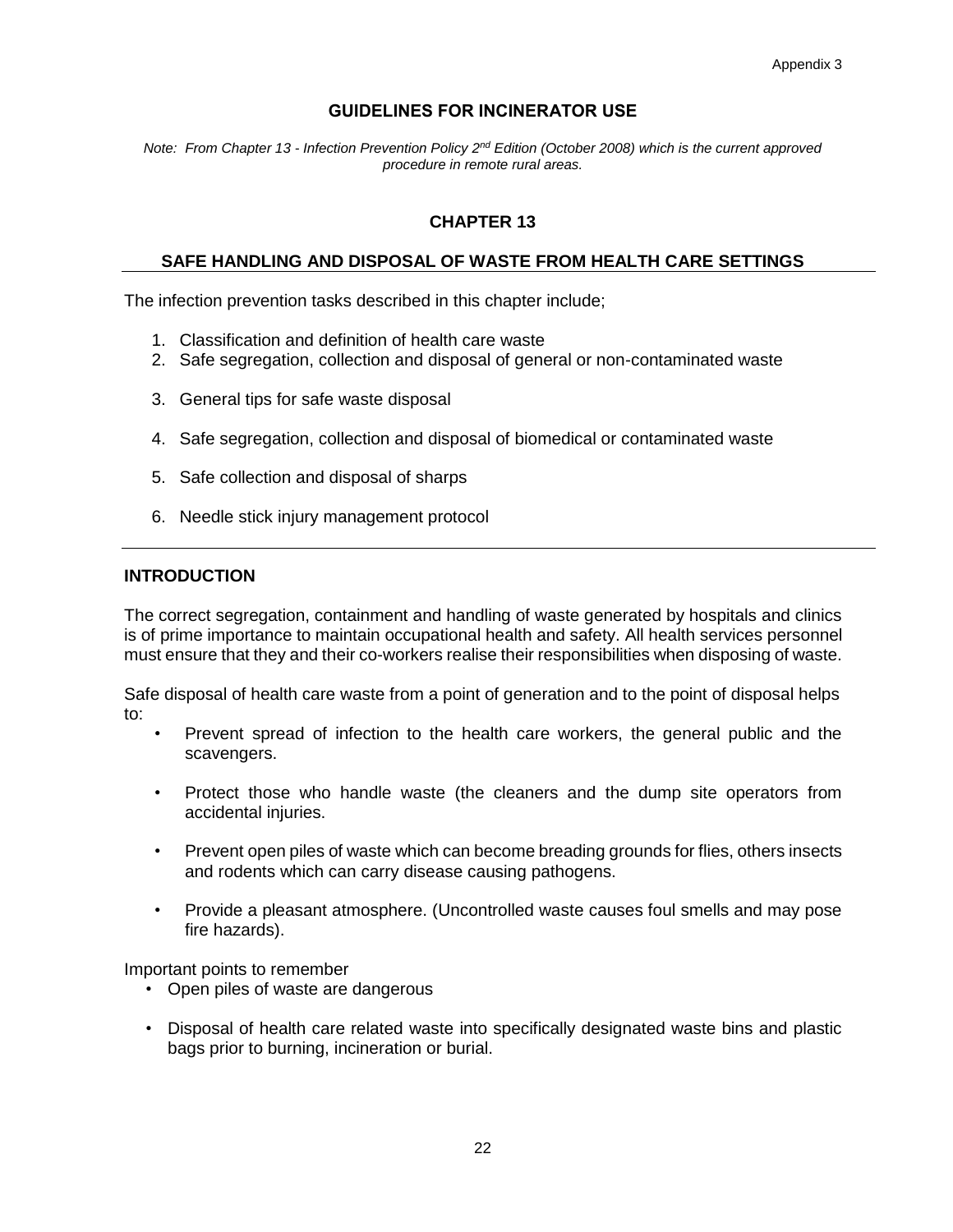## **1. CLASSIFICATIONS AND DEFINITION OF HEALTH CARE RELATED WASTE**

Any waste generated from health care settings, hospitals, Health Centres and Aid Post can be classified as general/non-contaminated and biomedical/contaminated waste.

**Definitions** 

• General or non-contaminated waste Any waste generated from health care settings that does not come on contact with blood and body fluid substances. These waste groups do not carry harmful microorganisms.

Examples: kitchen refuge, office stationeries, empty boxes, plastic containers, vegetable matters, store products, peanut cells, sugar can scraps, banana skin, leaves etc.

Note: All this waste can be a health hazard if not collected and disposed on timely manner.

• Biomedical or Contaminated Waste

Any waste generated from health care settings that do come in contact with blood and body fluid substances. Waste groups that carry harmful microorganisms and are likely to cause infection among health care workers, the patients and the general public.

Examples: human tissue waste: Blood, pus, urine, stool, discarded laboratory specimens and specimen bottles, dressing materials, urine catheters, Intravenous lines, blood giving sets, human tissues, maternal waste, (placentas), drainage tubes, sharps, needles, lancets, suture materials, syringes etc. and all wastes form the single room of a patient on additional precautions.

- Clinical Waste Anatomical wastes (bags marked as "Anatomical Waste"). Examples: Identifiable / recognizable body parts, placenta, limb etc.
- Cytotoxic waste (plastic bags clearly marked as "Cytotoxic waste"). Examples: drugs which are used in the treatment of cancer.

### **2. GENERAL TIPS FOR SAFE WASTE DISPOSAL**

- 1. Use separate containers or bins for contaminated waste. Internationally recommended are yellow bins and yellow plastic bags and green or black bins and plastic bags for general waste.
- 2. Use washable waste containers or bins that are strong and will not rust (plastic is best). All containers and bins must have lids.
- 3. Do not use waste bins, containers and plastic for other purposes apart from its designated purpose in a health care setting.
- 4. Disposable needles, syringes, lancets, scalpel blades, and other sharp items. Place them in puncture proof containers specifically labelled as 'sharps containers' so that they do not cause injury. This waste can spread blood born disease pathogens.
- 5. Non- burnable solid waste like glasses, metals, and thick rubbers can be buried at least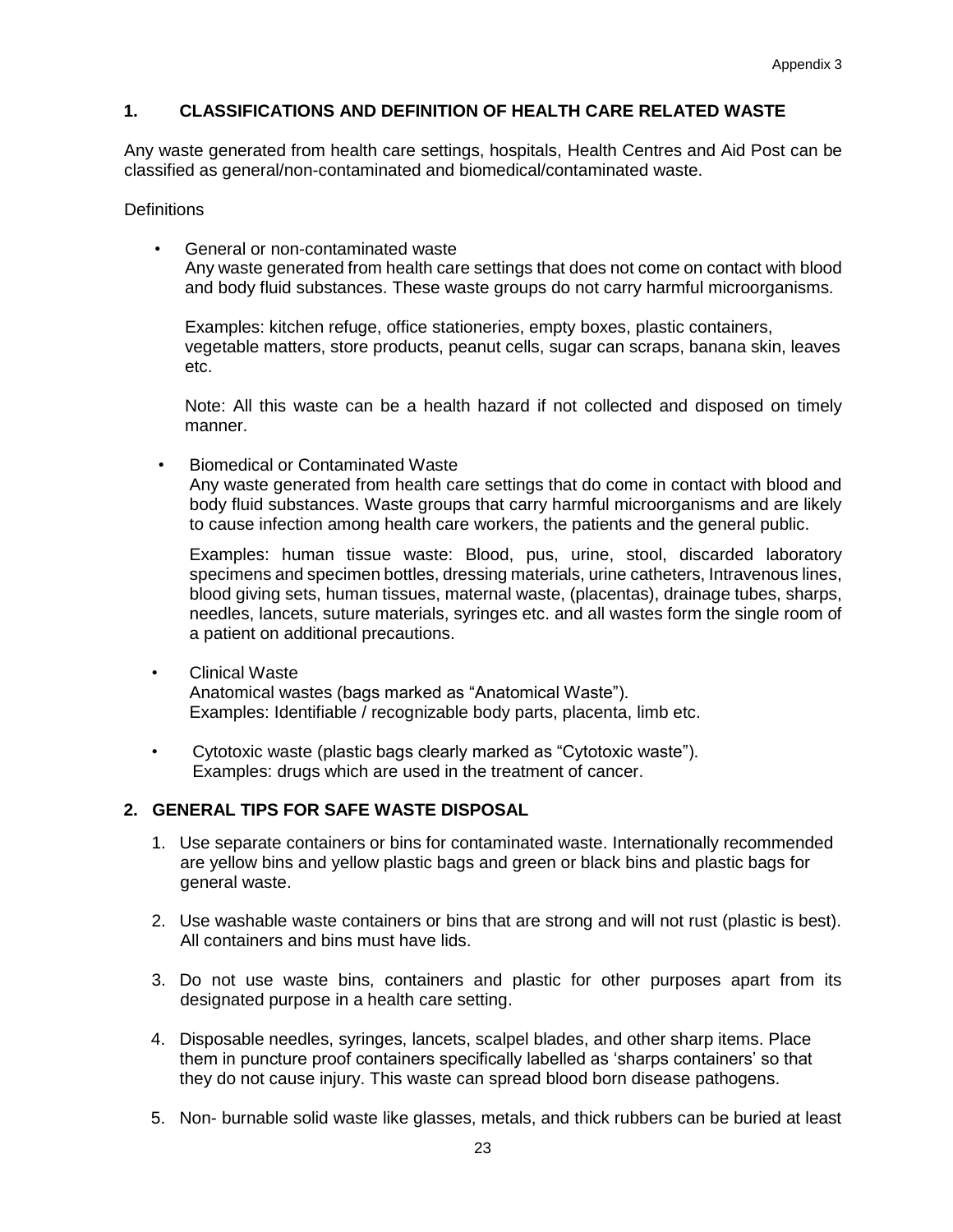two (2) metres deep.

Note*:* Always wash hands after handling waste even though you used a pair of gloves*.*

## **3. SAFE SEGREGATION AND COLLECTION OF GENERAL WASTE**

### Purpose

To prevent open piles and scattering of waste

### Equipment

- 1. Black or green bins and containers
- 2. Black or green plastic bags
- 3. Heavy-duty gloves
- 4. Broom and shovel

### Procedure:

- 1. Disposable gloves and aprons must be worn when removing bags form receptacles, when tying the bags and carrying them.
- 2. Gloves must be removed after waste collection is completed in each ward/unit area and hands must be washed before proceeding to the next area.
- 3. Bags must be carried in a way that they do not touch the body or brush against legs.
- 4. All waste bags must be removed on a regular basis from all areas of the hospital.
- 5. Bins must have signs saying" Contaminated Waste".
- 6. No sharps.
- 7. Segregate and collect general waste in plastic bags and bins that do not let fluid out.
- 8. Place bins at convenient locations so that they can be easily accessible for use.
- 9. Encourage patients, the guidance and the visiting public to use the bins.
- 10. If burning or incineration is used for waste disposal, provide separate containers for nonburnable waste such as bottles, cans, broken glasses etc.
- 11. Wear thick heavy duty or utility gloves when handling and transporting waste. This will help to prevent injuries.
- 12. Collect buckets or bins daily, or more often if needed and transport to disposal site for burning, incineration, burial or collection by city council service. A large covered bucket or mobile bins can be used to help transport waste from the point of generation to the disposal site.
- 13. Clean up all spillage immediately with broom and shovel.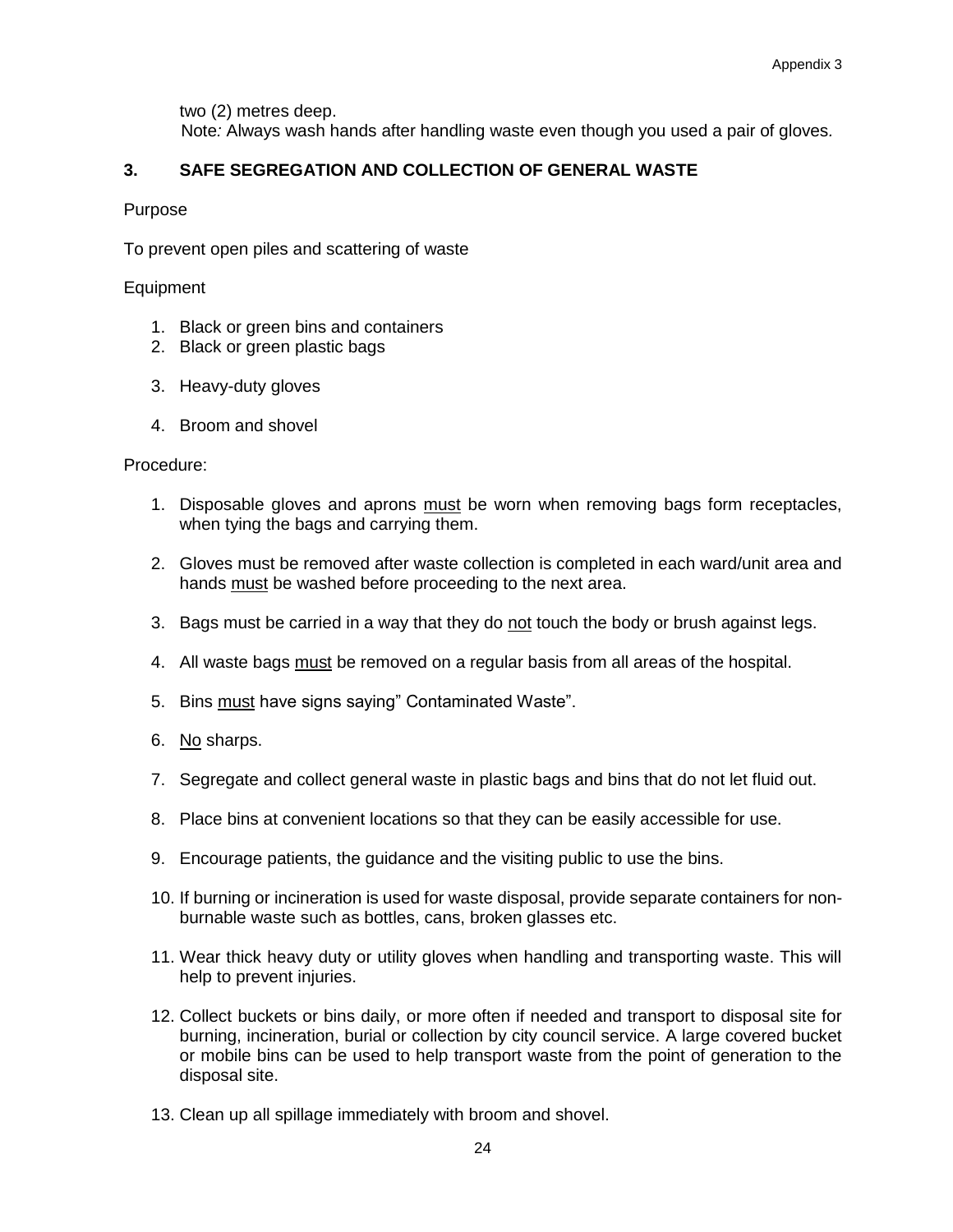- 14. Wash all rubbish bins with liquid soap and water and keep them dry.
- 15. Wash hands after handling rubbish.

#### **4. SAFE SEGREGATION AND COLLECTION OF BIOMEDICAL OR CONTAMINATED WASTE**

Purpose:

To prevent spread of micro-organisms from contaminated waste to staff, patients, the community or the general public.

Contaminated wastes are wastes that carry harmful microorganisms and are likely to cause infection among patients, health care workers or people in the community.

Examples are used dressings, gauze or other items contaminated with blood, pus, faeces, urine, blood or body fluids, human tissue, body parts, paper specimen collection cups, pathology samples, needles, scalpel blades.

Note: Clinical solid waste should be burned or incinerated.

Important Point To Remember

• Contaminated solid waste must be burned, incinerated or it can be buried in a dug pit hole. To prevent flies or any pest feeding and breeding on every disposal of waste in a dug pit hole, it must be covered with soil.

Equipment:

- 1. Yellow plastic bags and bins without any holes with lid
- 2. Heavy-duty utility gloves
- 3. Broom or shovel
- 4. Chlorine solution or other disinfectant

Procedure:

- 1. Collect waste in yellow coloured plastic bags and bins with lids
- 2. Put yellow bins together with yellow plastic bags in places where they can be easily accessible and used
- 3. Wear thick utility gloves when handling and transporting biomedical waste
- 4. Collect waste bins daily or more often when needed and transport to disposal site for burning, incineration or burial
- 5. Clean up all spillage with broom and shovel and decontaminate the area with 0.5% of available chlorine. (Sodium Hypochlorite-Liquid Bleach).
- 6. Each day decontaminate all waste buckets or bins with solution of 0.5% of available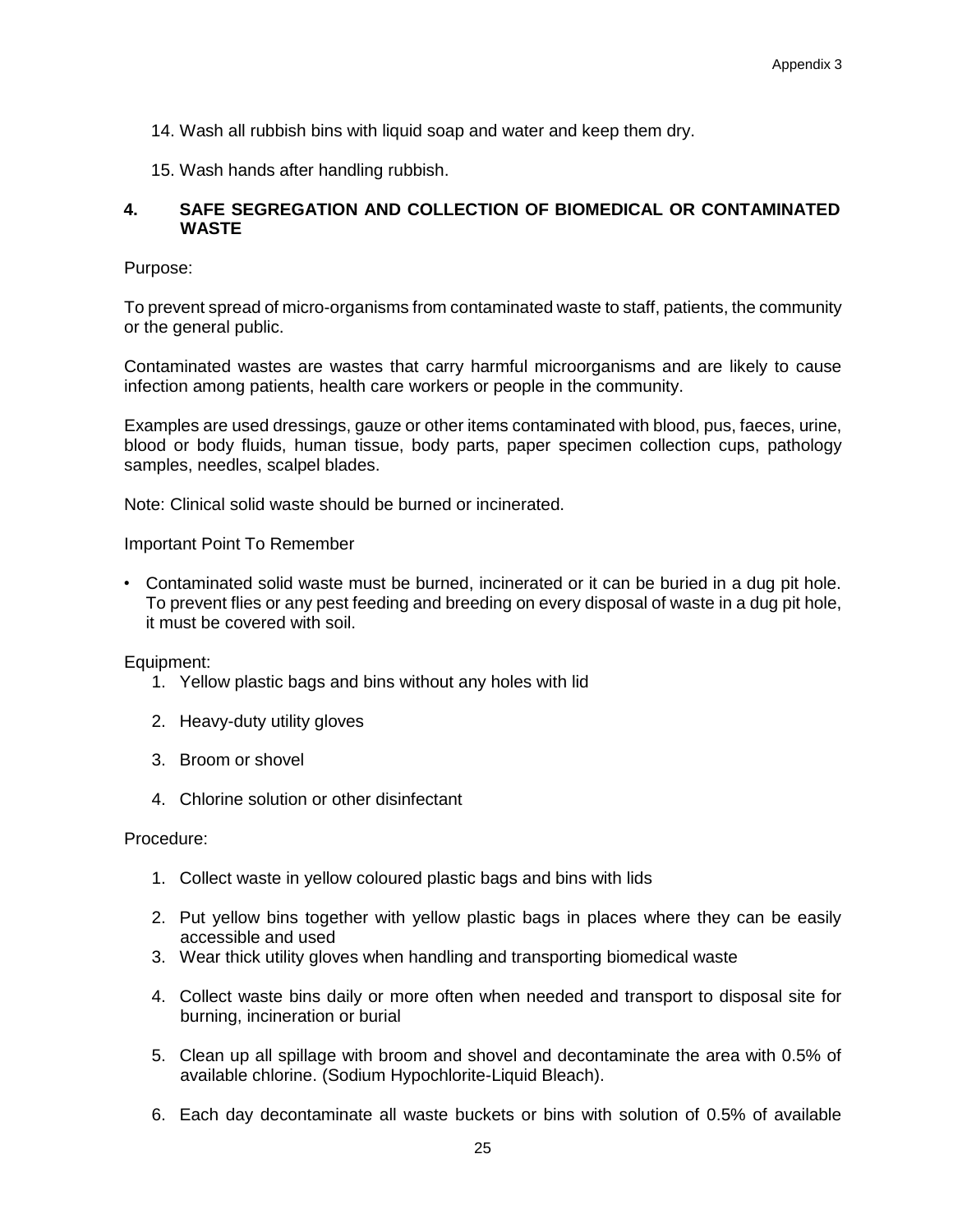chlorine and then wash with detergent soap and water. (Chapter 6).

7. Wash hands after handling waste bins and plastic bags.

## **5. SAFE COLLECTION AND DISPOSAL OF SHARPS**

(Needles, syringes, razors, lancets, and scalpel blades).

Purpose:

To prevent needle stick injuries that risks Health Care Workers, Patients, general public and the scavengers from contacting HIV and Hepatitis B and C infections.

Important Points to remember:

The most common way in which health care workers are at risk to HIV and Hepatitis B & C infections at the workplace is through accidental injuries with sharps contaminated with blood and body fluid.

Guidelines for Safe Sharps Containers

- Sharps containers shall be labelled and puncture resistant
- The opening of the sharps container should be visible for all users when in position
- Sharps containers should not be affixed close to other fixtures
- Sharps containers should be securely sealed with a lid before disposing in general clinical areas
- Sharps containers should be secured to the trolley using a sharps affixing bracket, or be securely located at the back of a workbench where accidental spillage is unlikely to occur
- Sharps containers are not to be placed on the floor whilst in use.
- Sharps containers are not to be placed where they would cause an obstruction.
- Allow at least 25cm of free space above the opening to the sharps container when in position.
- The height of the sharps container (when in position) is not to exceed 135cm from the ground.
- The height of the top of the sharps container (when in position) is not to be less than 105cm from the ground.
- Sharps should never be forced into a sharps container

Restricted Areas (eg: Theatre, Emergency)

• The container is required to be placed so the opening is accessible and visible, but secure enough so that accidental spillage is unlikely to occur. This may include large floor-positioned sharps containers and mobile sharps trolleys.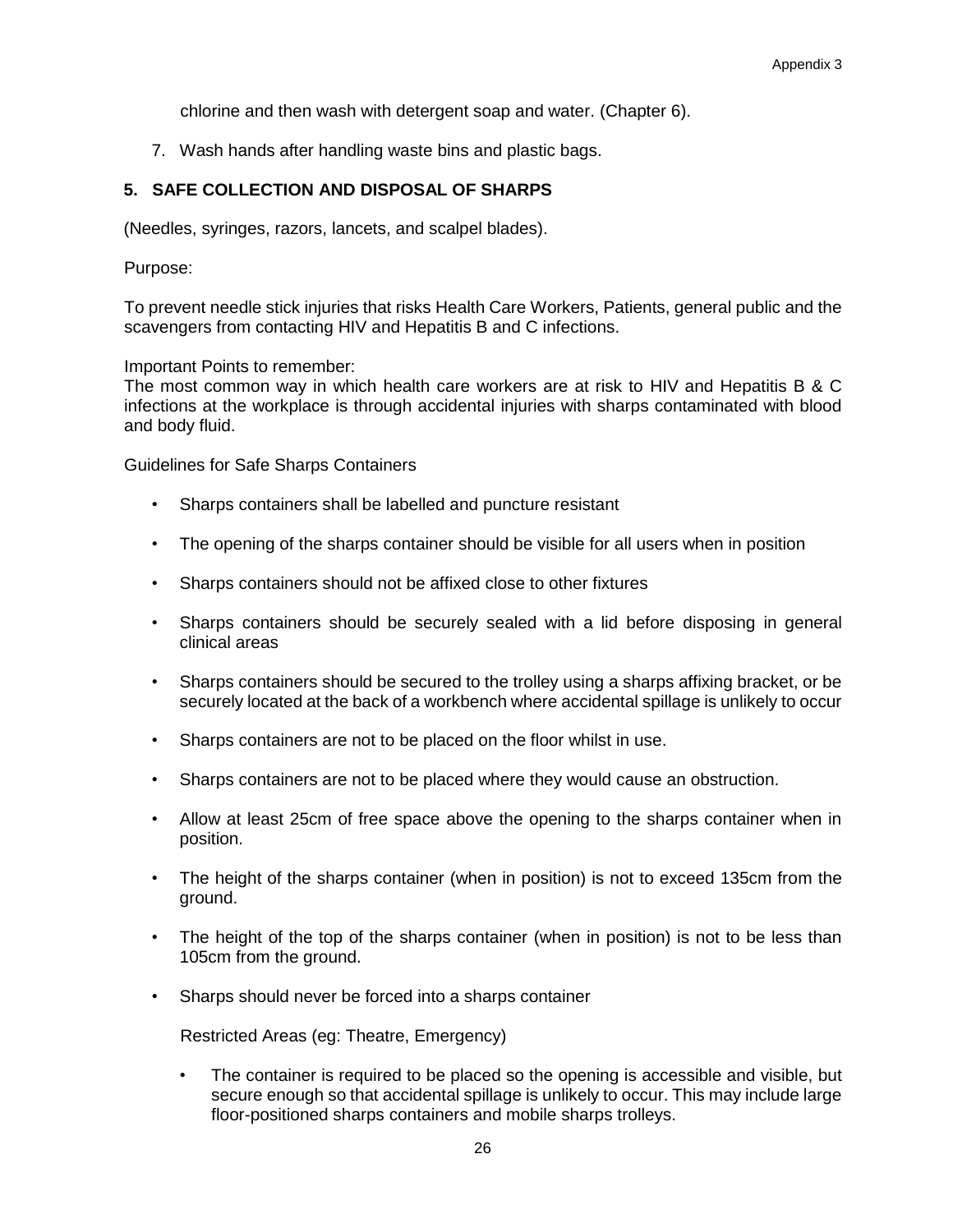Health Centres and Aid Posts

Smaller sharps containers with screw top lids may be carried with the health care worker on patrols. General principles of security and safety are to be followed.

Equipment:

- 1. Puncture proof container.
- 2. Bamboo sharps container as alternative.

A puncture proof container can be made from thick plastic, cardboards, metal or bamboo. Use locally available items such as tin cans, heavy cardboard box or empty detergent containers. Bamboo sharps container can be used at rural health settings. (Refer to Bamboo Concept next page).

Procedure:

- 1. Do not break or bend needles, lancets or other sharps objects before disposal.
- 2. Do not recap needles. However, if recapping is needed, then use one hand technique. (Figure 13.1).
- 3. Collect all sharps in a puncture proof container
- 4. Put containers in places where they will be used. For example, sharps containers must be placed on a medicine trolley, procedure rooms and treatment or immunization rooms.
- 5. When the sharps containers are  $\frac{3}{4}$  full, close puncture proof containers with lid or tape and dispose container together with the contents into the biomedical waste bins so that it can be incinerated, burned or buried together with the contaminated waste.
- 6. Wear thick utility gloves when handling and transporting sharps containers. This will help to prevent injury.
- 7. Collect waste bins on daily or more often if needed and transport to disposal site for burning, incineration or burial.
- 8. Wash hands after handling sharps containers and bins.

Note*:* Reuse of sharps container after empting of the contents into main biomedical waste bins or at the disposal site.

## **6. THE BAMBOO SHARPS CONTAINER**

Procedure:

- 1. Cut the bamboo from two joint ends
- 2. Make a small circular opening on top end to dispose needles/sharps
- 3. Ensure that the bottom end is not open
- 4. Label that bamboo as a sharps container and position them at the locations where procedures are performed.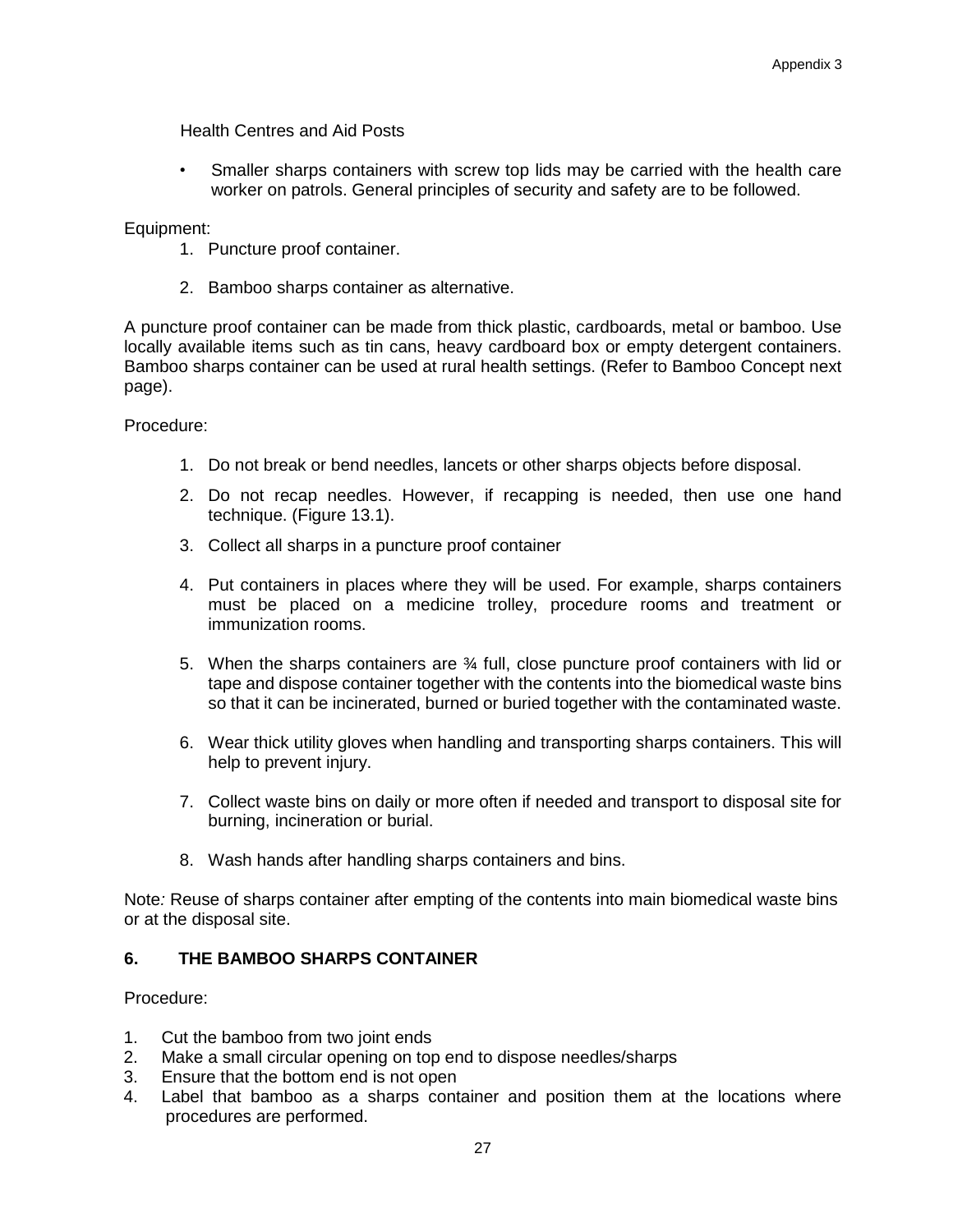- 5. Encourage staff members to dispose sharps or needles through the opening
- 6. When the bamboo sharps container is ¾ full, collect for burning and replace with new sharps bamboo container.
- 7. The ¾ full bamboo container must be burned using fire and remains must be buried in the dug pit holes.

### **7. NEEDLE STICK INJURY AND MANAGEMENT PROTOCOL**

#### **Introduction**

The main aim of drafting this needle stick injury management guideline is to enhance health care workers awareness of the dangers associated with accidental needle stick injuries, cuts or lacerations sustained from scalpel blades, lancets needles and any other sharp items that are contaminated with blood and body fluid substances. Moreover, the content of this management guideline describes the classification of needle, safe method of sharps disposal, methods of prevention, first aid steps to take following needle stick, scalpel blade or any sharp item contaminated with blood and body fluid substances.

Annex 4 provides the full details of the management of health workers post- needles stick and sharps injuries including the protocol for post-exposure prophylaxis (PEP) for HIV prevention after needle-stick injury of health workers (DOH 2008 Guidelines for HIV Care and Treatment in PNG).

### **Classification category of used needles and sharps**

All sharps, including injection needles, scalpel blades, lancets, suture needles, intravenous needles and other sharps instruments that comes in contact with blood and body fluid substances are potentially infectious. Therefore, this health care waste is classified as biomedical or infectious waste and must be handled with extra precautions to prevent accidental injuries.

#### **Recommended method of disposal**

The used needles and sharps must be disposed into the designated sharps containers specifically labelled with biohazard symbol. Once when it is three quarter full, the whole content together with the sharps container must be incinerated or buried in a dug pit hole. The sharps and needles must not be disposed together with the general waste because it is an unsafe practice and can potentially endanger general public, drug users and scavengers to possible accidental needle stick injuries.

#### **Risk of infection after needle stick or sharps injuries.**

The health care workers especially doctors, nurses, laboratory technicians are at the potential risk of getting blood-borne diseases following exposure to blood and body fluid substances through needle stick or sharps injuries from an infected patient or client. The risk is not only limited to health care workers but to scavengers and general public if the waste is not properly managed from a health care setting. The blood-borne diseases are hepatitis B virus, or human immunodeficiency virus (HIV).

### • **What to do immediately after needle stick or sharps injuries.**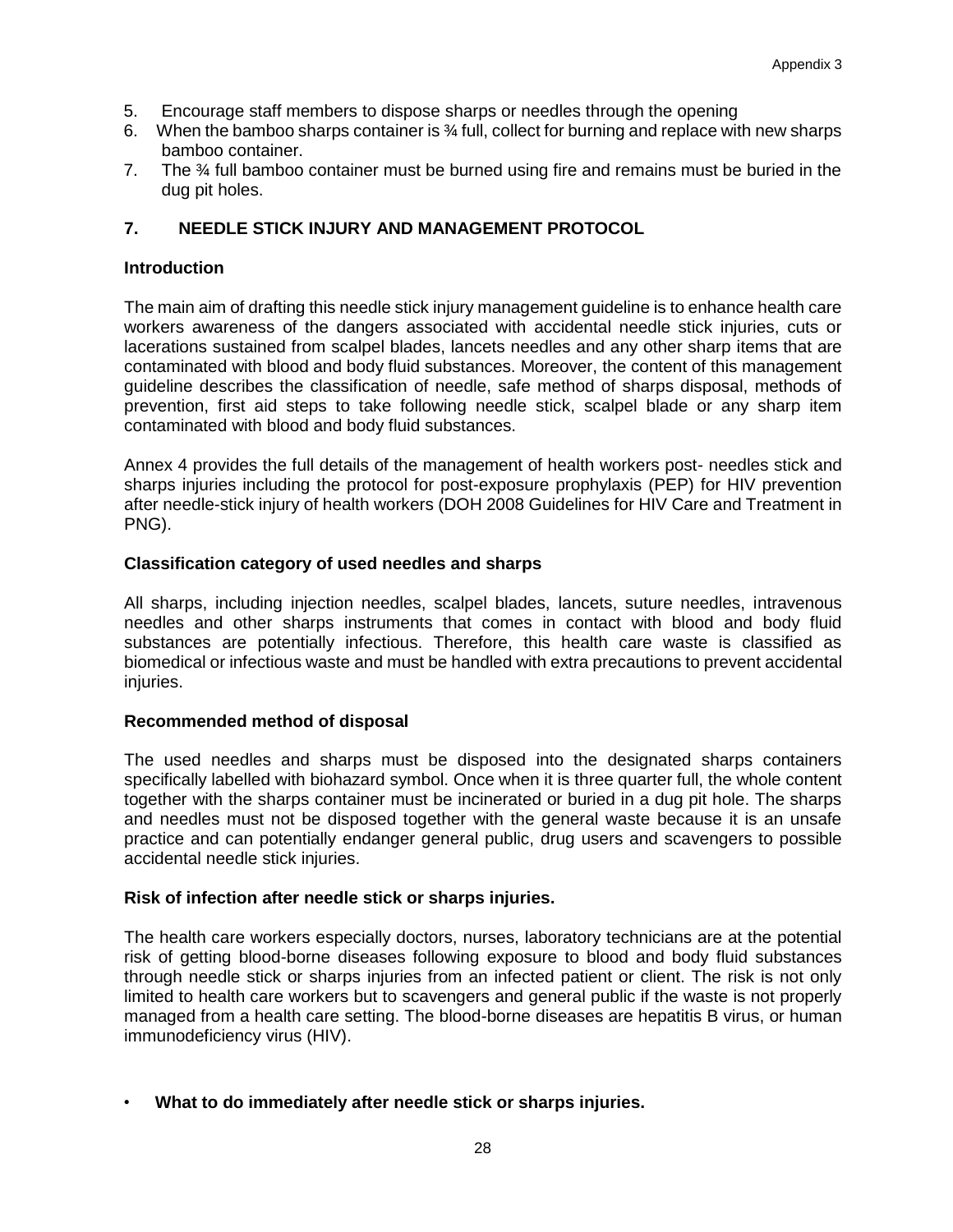Before you seek medical attention and other necessary assistance from trained personnel, it is essentially important to follow this first aid steps after needle pricks, cuts or lacerations from contaminated needles and sharps with blood and body fluid substances.

- 1. Encourage bleeding by squeezing
- 2. Wash thoroughly with soap and water
- 3. Cover with waterproof dressing using povidine iodine
- 4. Report and document the injuries to your supervisor following the needle stick, blood and body fluid exposure flow chart, complete the incident report and the occupational injury and illness register audit form
- 5. Get Hepatitis B Immune globulin if source infected with Hepatitis B.
- 6. If source known with HIV and AIDS
	- Collect blood for initial testing of antibody status.
	- Arrange for pre- and post-test counselling of the injured victim.
	- Arrange for special antiviral drugs such as Zidovudine if available.
	- Retest antibody test after three months and six months.

### • **Methods of Preventing Needle Stick Injuries**

Needle stick or sharps injuries are caused by needles such as hypodermic needles, blood collection needles, intravenous needles, needles use to connect parts of Iv delivery systems, scalpel blades, lancets, or any sharps contaminated with blood and body fluid substances. The prevention of needle stick injuries can protect health care workers and public at the increased risk of serious and potential fatal infections with blood born disease pathogens. These injuries can be prevented or avoided by eliminating unnecessary use of needles, lancets, scalpel blades, using device with safety features, promoting education on safe work practice for handling needles, sharps and related systems. The compliance of following recommended prevention strategies can minimize or obviously prevent needle stick or sharps injures.

- Avoid using invasive procedures unless essential
- Use safety equipment such as gloves, goggles and sharps containers
- Use disposable equipment as much as possible
- Avoid recapping needles
- Avoid passing needles and sharp items from one person to another
- Dispose used needles and sharps into the designated sharps container
- Report all needle stick and other sharp related injuries promptly to ensure that you receive appropriate follow up care
- Report to the employer any hazards or poor behaviour in the use of needles or any sharp that you observe in your work environment.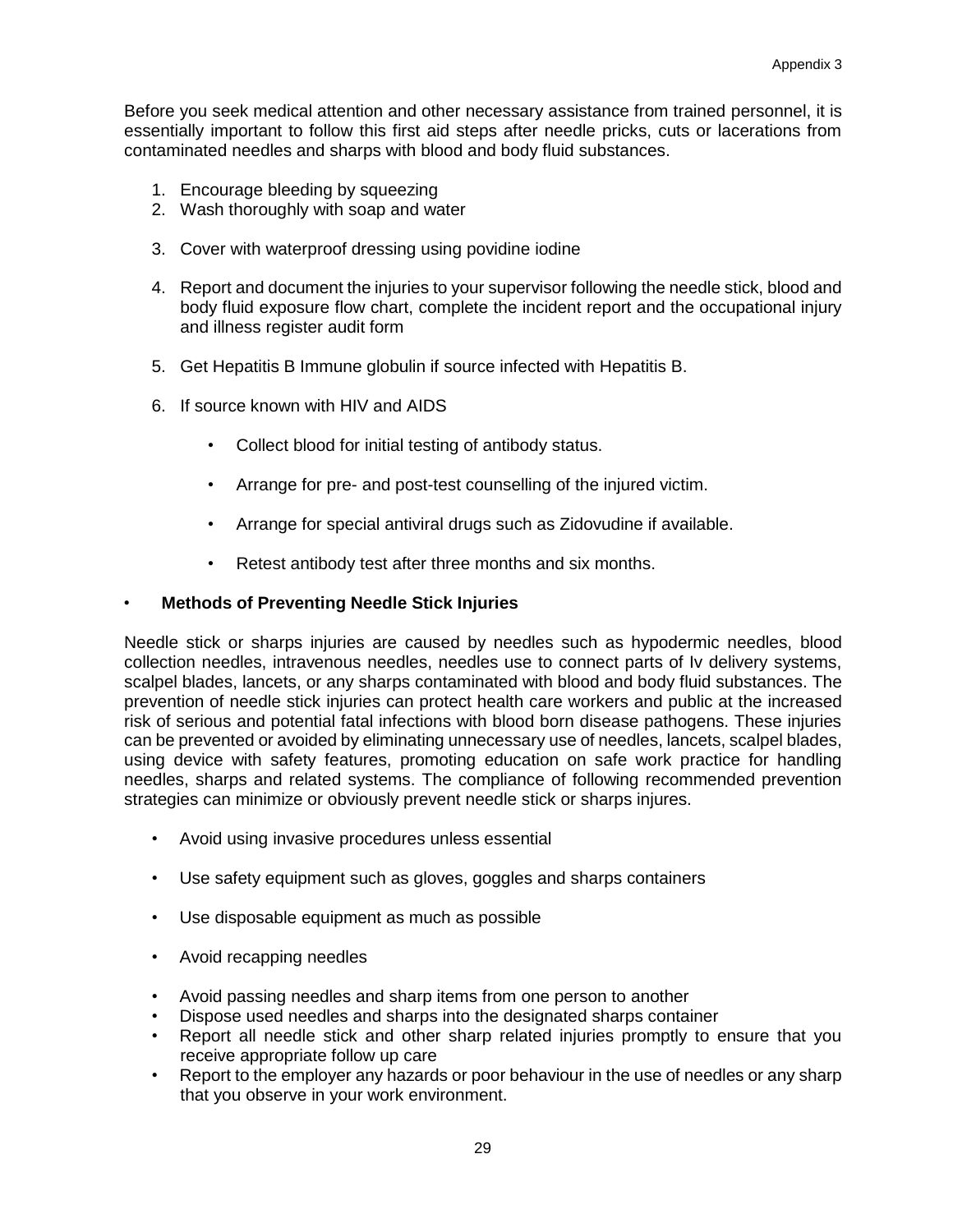Participate in blood borne pathogen education e.g. infection control protocols and standard precautions, and follow recommended infection practice, including getting of hepatitis B vaccination.

### • **How do needle stick injuries occur?**

Health Care Workers use many types of needles and other sharp devices to provide patient care services. The needle stick and sharps injuries can occur before disposal, after used and during use. Most injuries can occur due to carelessness and non-compliance of set policy guidelines on how to manage and use needle. Most injuries are avoidable, however few can happen accidentally and they are inevitable. Most of the injuries can occur when recapping needles, passing sharp item from one person to another, surgery, and suturing, after setting IV lines, during and after drawing blood, after giving injection, after fingertip pricks using lancets and failing to properly dispose of used needles in puncture resistant sharps containers.

### **• Recommendation**

It is highly recommended to all health care settings to handle sharps and needles with extra care and precautions because careless handling of needle can lead to accidental needle stick or sharps injuries. Such injuries can lead to increased risk of being exposed to blood-borne diseases like hepatitis B, and HIV etc. Safety measures like provision of sharps containers and appropriate methods of disposal such as incineration and dug pit hole with the minimum of 2 metres deep and about 50 metres away from the water source. Continuous awareness education on safe disposal and management of needle stick injuries is also highly recommended.

## **8. DISPOSAL OF LIQUID WASTES**

(Blood, urine, faeces, pus, sputum, spinal and peritoneal fluids, etc.)

### **Purpose:**

To prevent spread of micro-organisms from contaminated liquid waste to staff, patients, and the and the general public.

### **Equipment:**

- 1. Utility sink drain, toilet or latrine
- 2. Chlorine solution or other disinfectant
- 3. Gloves

### **Procedure:**

- 1. Wear thick utility gloves when handling and transporting wastes.
- 2. Carefully pour blood, urine or other body fluids directly into toilet, utility sink drain, or latrine. Avoid splashing.
- 3. Rinse the sink or toilet carefully and thoroughly with water.
- 4. Decontaminate specimen container with solution of 0.5% available chlorine.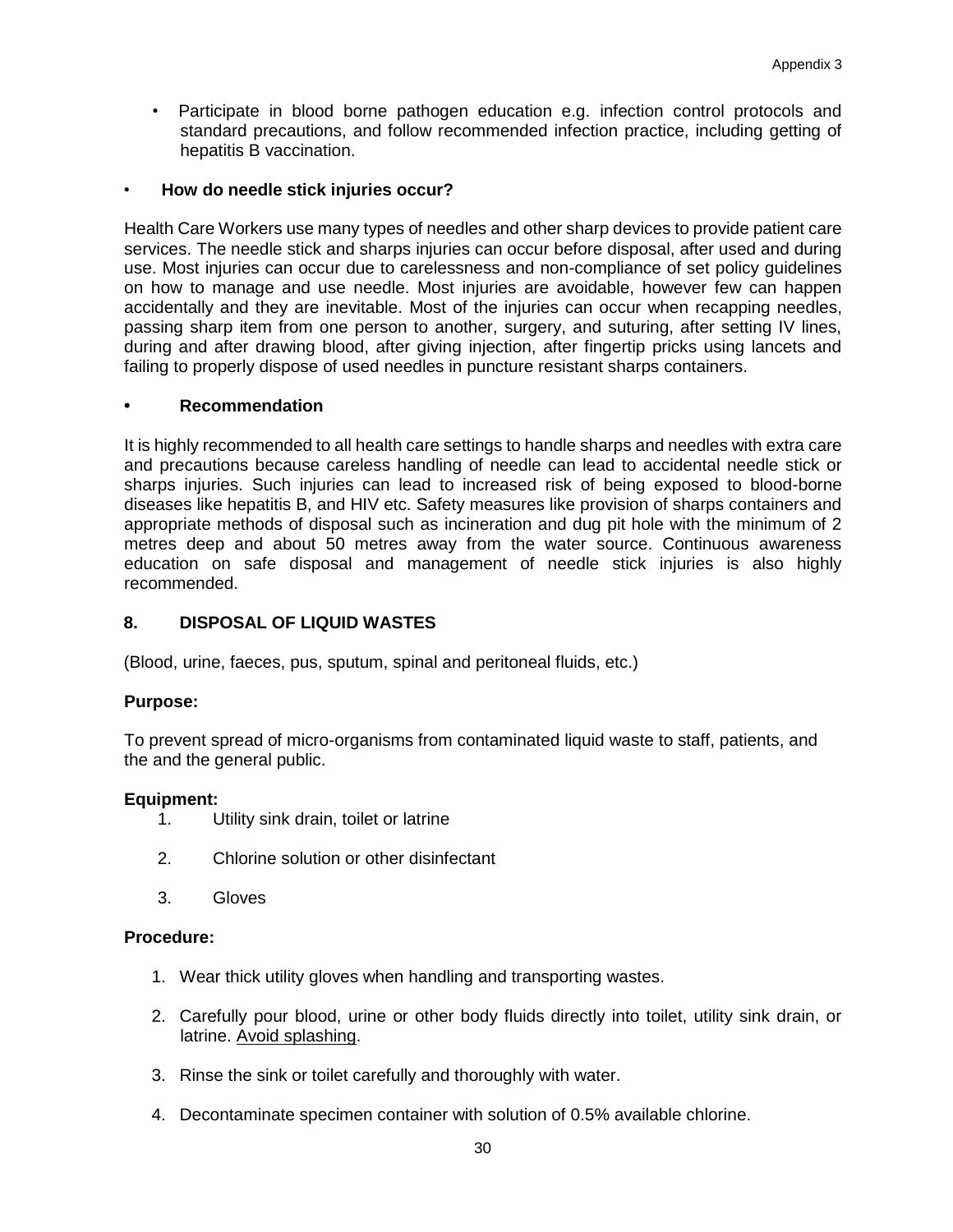- 5. Decontaminate and clean-up all spillage immediately with solution of 0.5% available chlorine or other chemical disinfectant.
- 6. When stool or sputum is collected in paper specimen cups, treat as contaminated solid waste.
- 7. Wash hands after handling liquid waste.

## **9. DISPOSAL OF MICROBIOLOGY LABORATORY WASTES**

#### **Purpose:**

To prevent the spread of micro-organisms from microbiology laboratory wastes (for example used culture plates and specimen containers) to staff, patients and the general public.

#### **Equipment:**

- 1. Autoclave or pressure cooker
- 2. Use yellow plastic bag and bins without any holes

#### **Procedure:**

- 1. Autoclave all Petri dishes and test tubes which have been used to microorganisms.
- 2. After sterilising, discard disposable petri dishes and test tubes into yellow waste bins.
- 3. After sterilising, remove the culture media from reusable petri dishes and test tubes and discard into yellow waste bins.
- 4. Wash and dry re-useable petri dishes and test tubes.
- 5. Collect waste bins daily, or more often if needed, and carry with other wastes to disposal site for burning, burial or incineration.
- 6. Each day, decontaminate with solution of 0.5% available chlorine, then wash with detergent soap and water.
- 7. Wash hands after handling waste buckets.

## **10. DISPOSAL OF USED CHEMICAL CONTAINERS**

#### **Purpose:**

To prevent poisoning from containers which have been used to store toxic substances, for example formaldehyde or glutaraldehyde.

#### **Equipment:**

- 1. Powdered soap (detergent)
- 2. Clean water
- 3. Utility gloves

#### **Procedure:**

- 1. Wear gloves.
- 2. Glass containers Rinse well with water, then wash with detergent soap and water, rinse and re-use.
- 3. Plastic containers Rinse three times with water, then discard with other solid wastes by burial. Make sure these containers are not available for use in the community.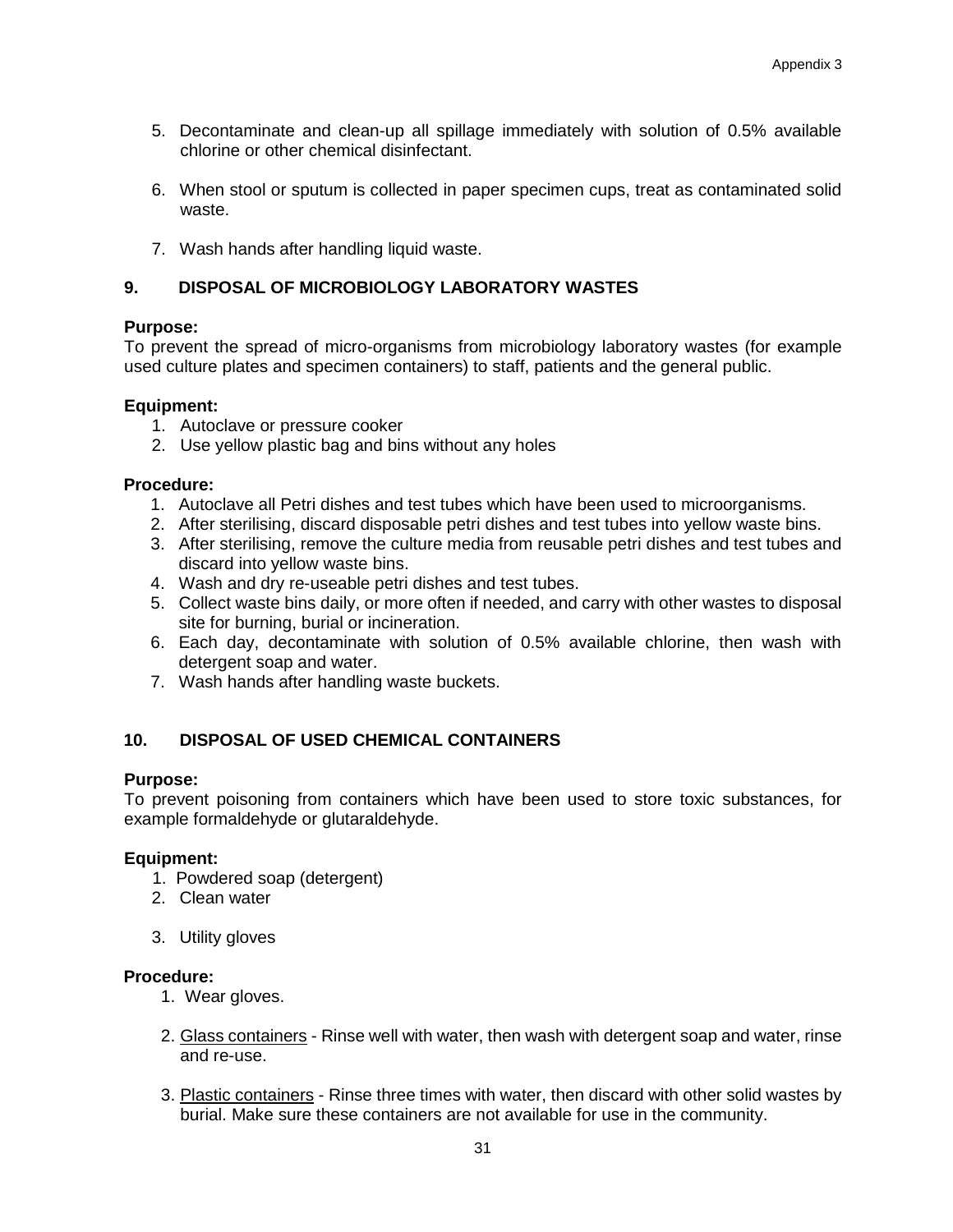4. Wash hands after handling used chemical containers.

Note: Plastic containers, which have been used to store chemicals that are dangerous. Do not re-use these containers for other purposes.

### **11. METHODS OF SOLID WASTE DISPOSAL**

#### **Incineration or burning**

Incineration is a process of burning wastes at very high temperatures. Incineration requires special equipment and bottled gas or other fuel source. Incineration is the best way to destroy contaminated wastes. However, where incineration equipment is not available, burning can be done in simple large stoves.

The advantages of incineration and burning are:

- Microorganisms are destroyed by the heat
- Large amounts of wastes that can require a lot of space are reduced to ashes.

Note: Open burning is dangerous. Burn or incinerate all wastes in special stoves located in enclosed areas.

#### **How to build and use a simple stove for burning wastes:**

- 1. Select a site downwind from the hospital or clinic.
- 2. Build a simple stove using local materials (mud or stone), or a used oil drum.
- 3. Place the stove on hardened earth or on a concrete base.
- 4. Burn all burnable waste, such as paper and cardboard, as well as used dressings and other contaminated wastes.
- 5. If the waste is wet, add kerosene so that a hot fire burns all the waste. Store waste for incineration in covered rubbish bins.
- 6. Ash from the stove or incinerator can be treated as non-contaminated waste.



### **Figure 13.1: Simple Stone or Mud Incinerator**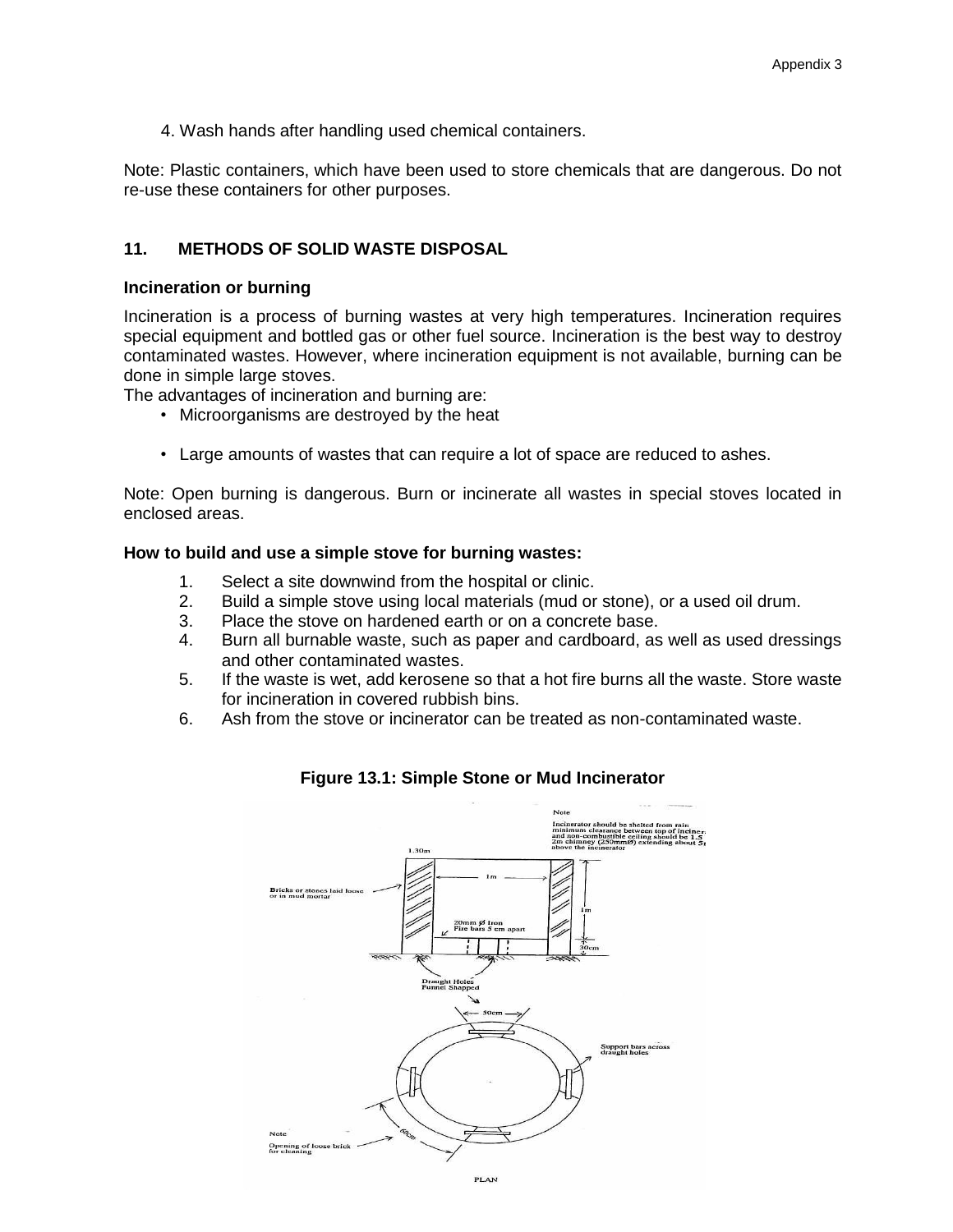Make sure the stove has:

- Sufficient air inlets underneath to burn well
- Loosely placed metal bars to hold wastes and allow ashes to fall below
- Enough space to add waste at the top and to remove ashes from below
- Long enough chimney to allow for good draught and removal of smoke.



**Figure 13.2: Simple Oil Drum Incinerator**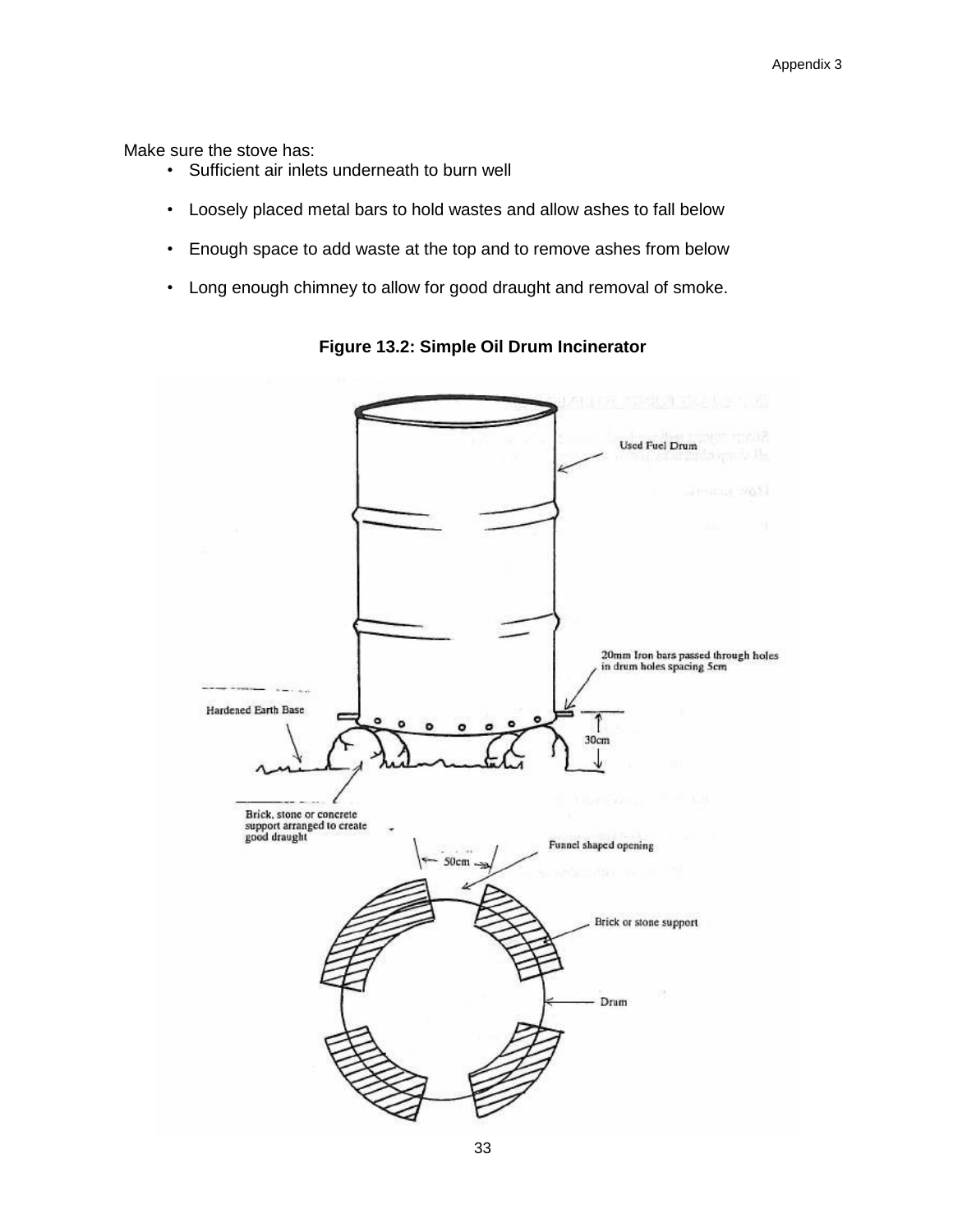## **12. WASTE DISPOSAL BY PUTTING RUBBISH UNDER THE GROUND**

When contaminated and non-contaminated wastes cannot be burned or incinerated, wastes must be put under the ground. Even if wastes are collected by a city collection system, it is good for health care administrators to make sure the waste is disposed of safely. When wastes are put under the ground, certain requirements must be met, so that children and animals cannot dig up the wastes.

#### **Important Points To Remember:**

Sharp objects will not be destroyed by burning and may later spread tetanus infection. Dispose of all sharp objects by putting under the ground, even after burning.

#### **How to make and use an underground site for waste disposal:**

- 1. Make a hole in a specified location:
	- **EXELGE A SITE AT SET AT SIGN 2018 SEECO F** Select a site at least 50 meters away from any water source, to prevent contamination of the water supply.
	- The site should have proper drainage, be located downhill from any wells, and be free of standing water.
	- Make certain the site for the hole is not an area, which floods.
- 2. Dig a pit 1 meter wide and 2 meters deep. The bottom of the pit should be 6 feet above the water table.
- 3. Fence in the site to keep animals and children away.
- 4. Wear heavy gloves when handling waste buckets.
- 5. Empty buckets of non-burnable waste into the pit every day.
- 6. Cover the waste with a thin layer of earth each day. The final cover should be 10 centimetres deep.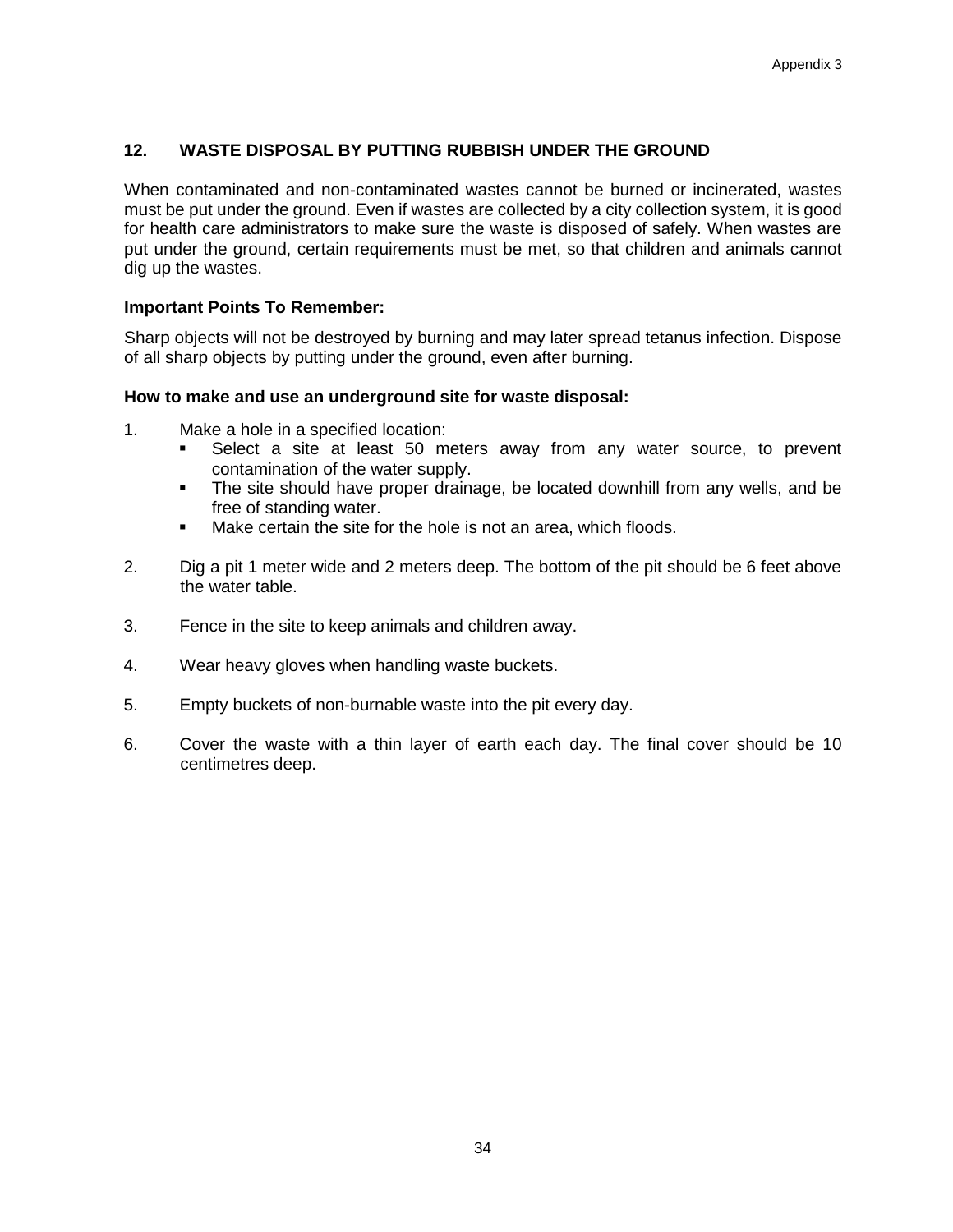## **GUIDELINES FOR PREPARATION OF CONSTRUCTION ENVIRONMENTAL MANAGEMENT PLAN**

## **1. PREPARATION**

1. The contractor is responsible for preparing the Construction Environmental Management Plan (CEMP). The CEMP is prepared after the award of the contract and is to meet the conditions of the relevant contractor bidding documents. The contractor can move to the site and commence work only after the CEMP has been approved by the project management unit (PMU). The PMU will provide training to the contractor so they can prepare and submit the CEMP.

2. The CEMP is a contractually binding document and applies equally to the main contractor and to subcontractors under its control.

3. The CEMP must be compliant with (i) the EMP and conditions as set out in the bid and contract documents (BCD), and (ii) any legislation established by any administering organization. All licenses and permits issued by any outside organization that are required to meet the CEMP conditions are to be attached to the CEMP. The contractor will notify the PMU within 24 hours of any inspections or visits from any outside organization.

4. The PMU may require the contractor to assess the CEMP activities. When any inspection by the contractor, PMU, or outside organization is undertaken and the work is found to be unsatisfactory, a notice will be issued to the contractor. The contractor will implement corrective action to address the issues raised in the notice. When the work is shown to be nonconforming with the CEMP, the contractor will be responsible for meeting costs of all investigations and associated corrective actions.

5. After a period, the contractor may request that the CEMP be changed, but any requests and alterations to the CEMP can be approved only by the PMU.

6. The contractor is to keep a daily record of all work done to meet the CEMP requirements. The daily record is to be available to the PMU. The contractor is to provide monthly reports to the PMU regarding compliance with the CEMP.

## **2. CONTENT**

7. The CEMP needs to be a concise and well-focused document that clearly sets out how the contractor will meet the requirements of the project EMP. The CEMP consists of the following sections:

### **a. Introduction and Purpose**

Identify the project and state the purpose of the CEMP. Identify who prepared the CEMP together with the contacts of the person who prepared the document.

### **b. Management Responsibilities**

This section must clearly identify those persons within the contractor's team who will be directly responsible for supervising the CEMP activities. Each person and position is to be identified and contact details provided for their work, after-hours phone numbers for emergency situations, and their email addresses.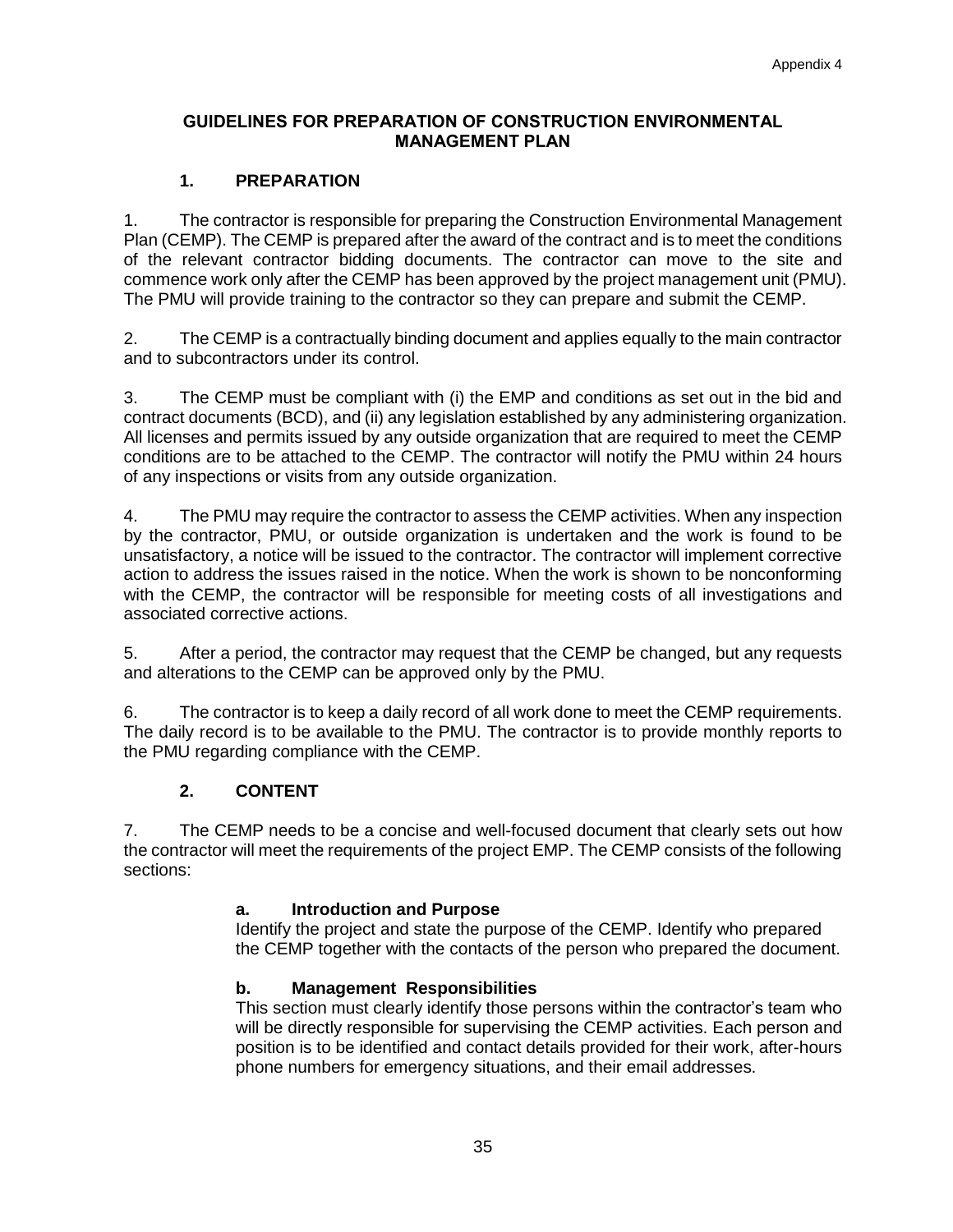Details are to be provided as to whether these persons are available on a fulltime or part-time basis at the construction site. As a minimum, details are required for the following positions:

- The contractor's environmental manager.
- The back-up person for the environmental manager whenever the environmental manager is away from the site.
- The contractor's site engineer, who is responsible for supervising the contract on behalf of the contractor.
- Any other persons on the contractor's team who will have management responsibilities as required to meet the activities outlined in the CEMP conditions.

### **c. Legal Requirements**

This section will outline the various environmental laws, regulations, and standards that the contractor must comply with during construction.

## **d. Licenses and Permits**

Provide details of licences and permits that the contractor will require to undertake the works and to properly implement the CEMP.

## **e. Special Environmental or Cultural Issues**

Show whether there are any special issues associated with the location of the work area that is, whether it is located inside or close to environmentally or culturally sensitive areas. Advise what approvals will be required and how work will be undertaken in these areas. Locate the boundaries to the areas in the plan of works.

### **f. Scope of Works**

Define the construction requirements so that these clearly identify all of the work to be undertaken by the contractor.

### **g. Plan of Works**

The contractor is to provide an overall plan of works that shows the location of all of the construction sites and the contractor's support facilities. The plan of works should be based on the detailed engineering site plans and should show the following:

- boundaries of the construction sites showing the extent of the disturbed area;
- boundaries of any culturally or environmentally sensitive areas;
- access roads (temporary and permanent);
- contractor's facilities (show the location of offices, workshops, vehicle and machinery parking areas, material storage areas, fuel stores, etc.);
- worker camps:
- areas to be excavated:
- areas where excavated fill will be dumped both as temporary and permanent dumps;
- locations of material sources, sand, and stones;
- waste disposal sites (nonhazardous and hazardous); and
- north, the map scale, contours, and existing drainage lines.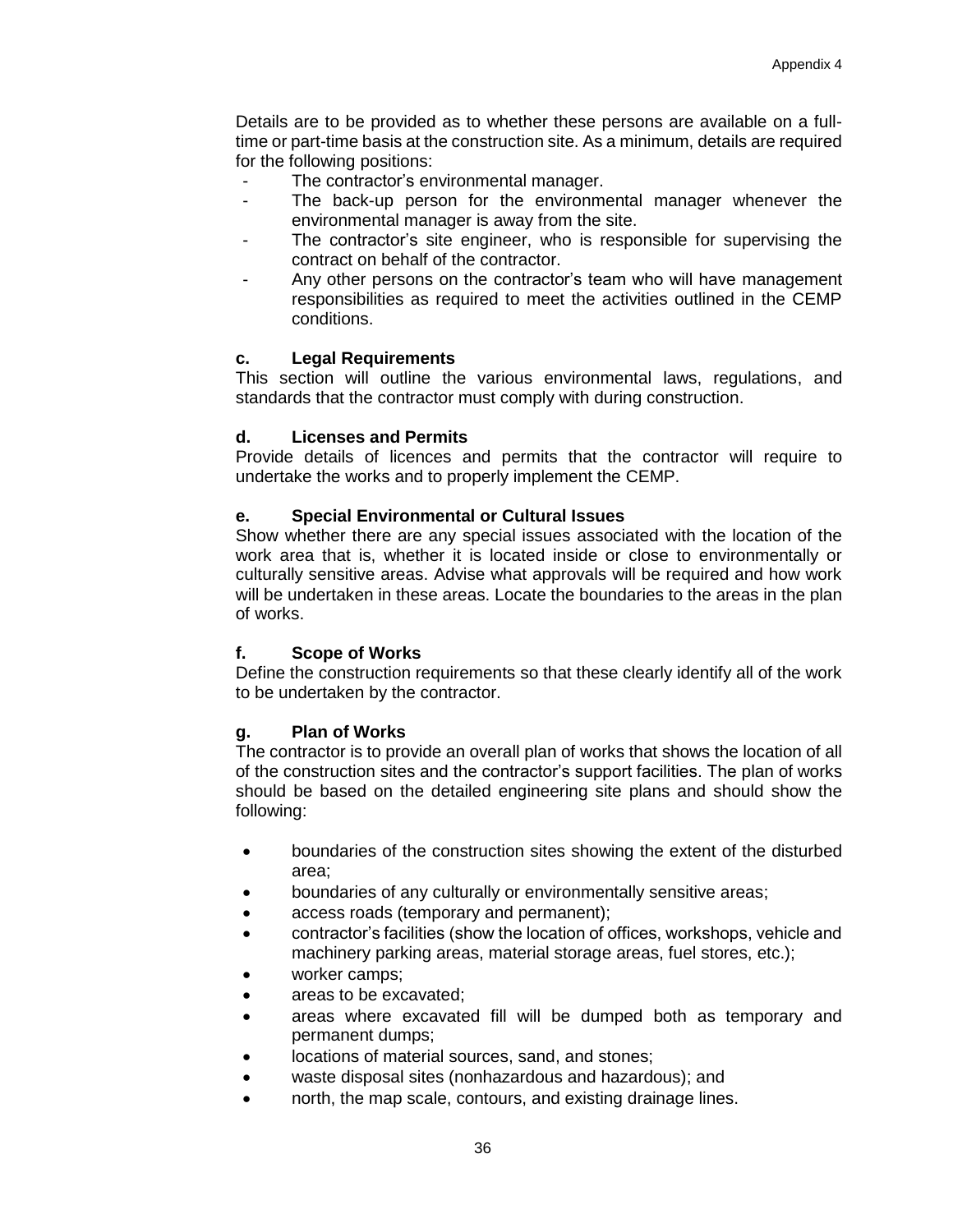## **h. Machinery and Support Equipment Brought to Site**

The contractor is to provide:

- a list of all the machinery, vehicles, and support equipment that will be brought to the project;
- the age of the machinery;
- an assessment of the condition of the machinery $6$  as good, average, or poor; where average or poor machinery is listed, describe the defect;<sup>7.</sup>
- where vibratory rollers are to be used, indicate the weight of the roller and the safe operating distances where the machine can be operated without causing harm to surrounding buildings or other susceptible infrastructure (the zone of vibration); and
- any machinery that will create noise above 45 dBA is to be listed.

## **Table 1 - Example of Table for Machinery that will be Brought to Site**

| <b>Make and Type</b> | Age (years) | <b>Condition</b> |
|----------------------|-------------|------------------|
| <b>ABC</b> utility   |             | Good             |
| <b>DEF</b> tractor   | 3           | Average          |
| <b>GHI</b> excavator |             | Average          |
| JKL 7-ton truck      |             | Good             |

## **i. Details of Sites Used to Source Raw Materials**

The CEMP is to detail raw materials to be sourced for the works this includes borrow pits and quarries. As quarries and materials extraction is a Prescribed Activity under EPAR, an environmental permit may be required. This will need to be obtained from CEPA. This section of the CEMP can be submitted to CEPA as part of the consideration of the application for the permit. The CEMP is to provide the following details:

- location of material supply areas;
- type of activity and material extracted, e.g., borrow pit for sub-base or quarry for aggregate;
- requirement for any permits or approvals to open the borrow pit of quarry;
- estimated amounts to be extracted total volume required and daily amounts as numbers of truckloads for how many days/months;
- names of villages and distances along road (in kilometers) that the haul road may need to traverse before reaching the site;
- machinery that will be operated at the site; and
- health and safety issues that will be required to be addressed at the site.

### **j. Contractor's Facilities and Worker Camps**

Provide details of the facilities that the contractor will erect on-site for (i) its own use, and (ii) worker camps. The contractor is to show the location of these facilities on the plan of works and provide the following details:

• For contractor facilities: show the areas required in square meters for all facilities such as administration offices, stores and workshops, vehicles

 $\overline{a}$ 6 Condition relates to the age and the maintenance of the machinery or vehicles. Any vehicles or machinery that are leaking oil or fuel and are operated without satisfactory silencing or are deficient in safety equipment must be classified as average or poor.

 $7$  Under the contract, the PMU is able to reject any machinery or vehicles that are unsatisfactory.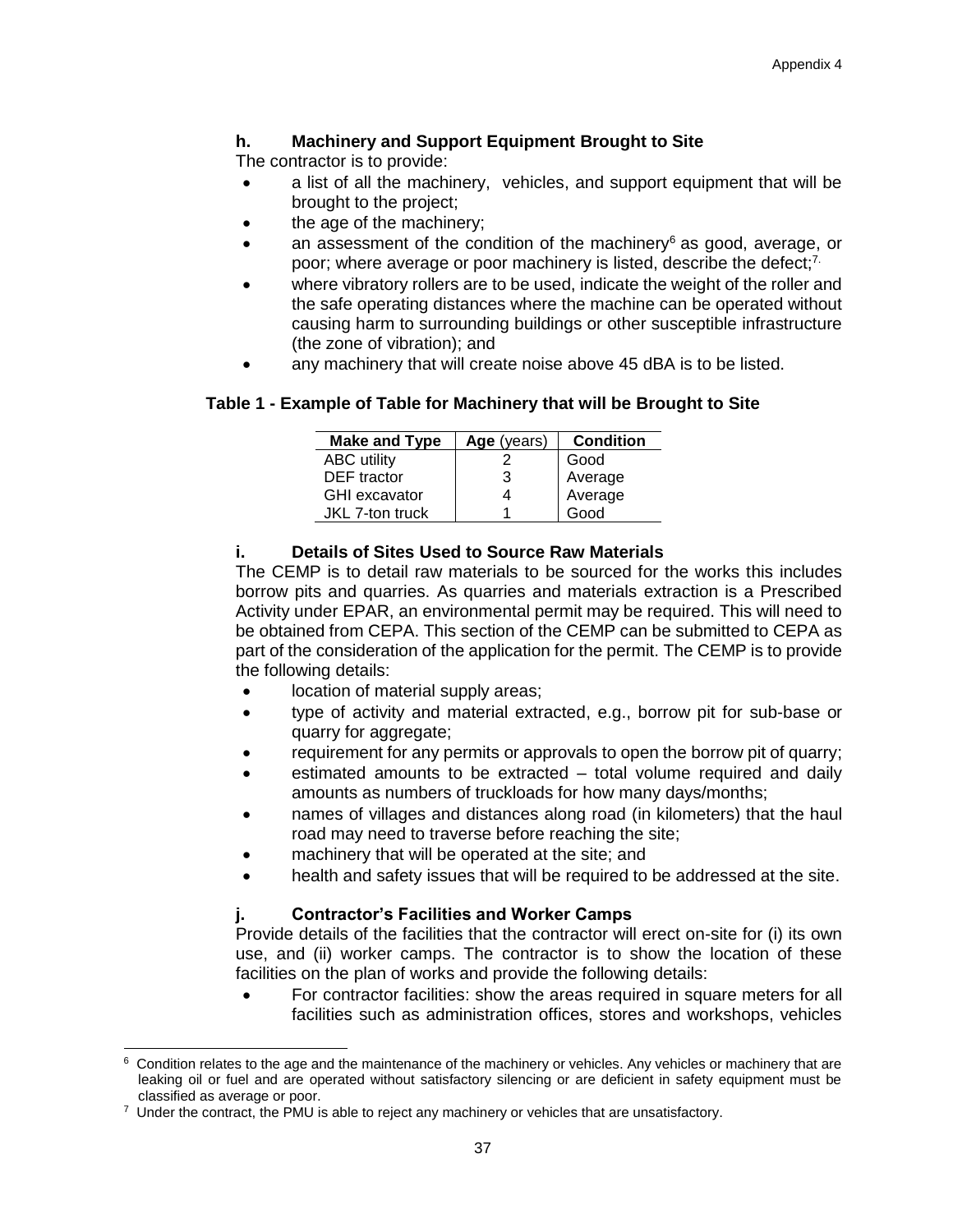and machinery parking areas. Show sources of electricity and water supply.

• For worker camps: provide details of (i) number of people occupying the camps; and (ii) areas  $(m^2)$  and facilities installed for (a) washing and sanitation areas, (b) cooking, (c) sleeping areas, and (d) recreation areas. For both the contractor and worker facilities, describe the following:

type of construction of facilities (floor, walls, and roof);

- stormwater drainage, collection systems, flow paths, and disposal areas;
- source of water and type of treatment required for cooking, washing, and drinking;
- effluent systems to handle the disposal of washing, sanitation, and kitchen waste water;
- source of energy to be used for heating and cooking;
- confirm as "yes" or "no" if the facilities or camps are to be located within or closer than 2 kilometers of a protected or forested area;
- how long the camps will be required to be used; and
- procedure for closing and dismantling the camps.

Enter details in a table like Table 2.

### **Table 2: Example of Contractor's Facilities to be Used during Construction**

|                | <b>Facility</b>                          | Area $(m2)$                                                 | <b>Construction</b>        |        |                                               | <b>Stormwater</b>                                            | <b>Effluent</b> |
|----------------|------------------------------------------|-------------------------------------------------------------|----------------------------|--------|-----------------------------------------------|--------------------------------------------------------------|-----------------|
|                |                                          |                                                             | Floor                      | Walls  | Roof                                          | drains to                                                    | drains to       |
|                | Administration offices                   | 300 $m2$                                                    | New transportable building |        |                                               | Freshwater                                                   | Closed septic   |
|                |                                          | (30 m x 10 m)                                               |                            |        |                                               | tanks                                                        | system          |
| $\overline{2}$ | Workshop and                             | $200 \; \text{m}^2$                                         | concrete                   | c.g.i. | c.g.i                                         | Oil & water                                                  | Closed septic   |
|                | machinery washdown<br>areas              | $(20 \text{ m} \times 10 \text{ m})$                        |                            |        |                                               | separator ><br>sediment basin><br>natural drainage<br>system | system          |
| 3              | Vehicle and<br>machinery parking<br>area | $800 \; \text{m}^2$<br>$(40 \text{ m} \times 20 \text{ m})$ | Compacted coral aggregate  |        | sediment basin><br>natural drainage<br>system | n.a.                                                         |                 |
| 4              | Storage area -                           | 400 m <sup>2</sup>                                          | Coral                      | c.g.i. | c.g.i                                         | Sediment                                                     | n.a.            |
|                | materials                                | $(40 \text{ m} \times 10 \text{ m})$                        | aggregate                  |        |                                               | basin> natural                                               |                 |
|                |                                          |                                                             |                            |        |                                               | drainage system                                              |                 |
| 5              | Storage area - fuel                      | $15 \text{ m}^2$                                            | Concrete bunded base       |        |                                               | Oil and water                                                | n.a             |
|                | (5,000 liter) skid tank                  | (5 m x 3 m)                                                 |                            |        |                                               | separator >                                                  |                 |
|                |                                          |                                                             |                            |        |                                               | sediment basin>                                              |                 |
|                |                                          |                                                             |                            |        |                                               | natural drainage                                             |                 |
|                |                                          |                                                             |                            |        |                                               | system                                                       |                 |

 $c.g.i. =$  corrugated iron;  $n.a. =$  not applicable.

## **3. ENVIRONMENTAL PROTECTION WORK PROCEDURES**

8. The CEMP is to provide a series of procedures that are designed to protect the environment. These are called environmental work procedures (EWP) and outline how work will be arranged to address the various issues that have been outlined in the CEMP.

9. The CEMP will review and build on the project EMP requirements to develop more detailed procedures for implementation in the construction activity. While the project EMP provides a list of mitigation requirements that will require procedures to be developed for each of them, the contractor is required to review the adequacy of the requirements and if necessary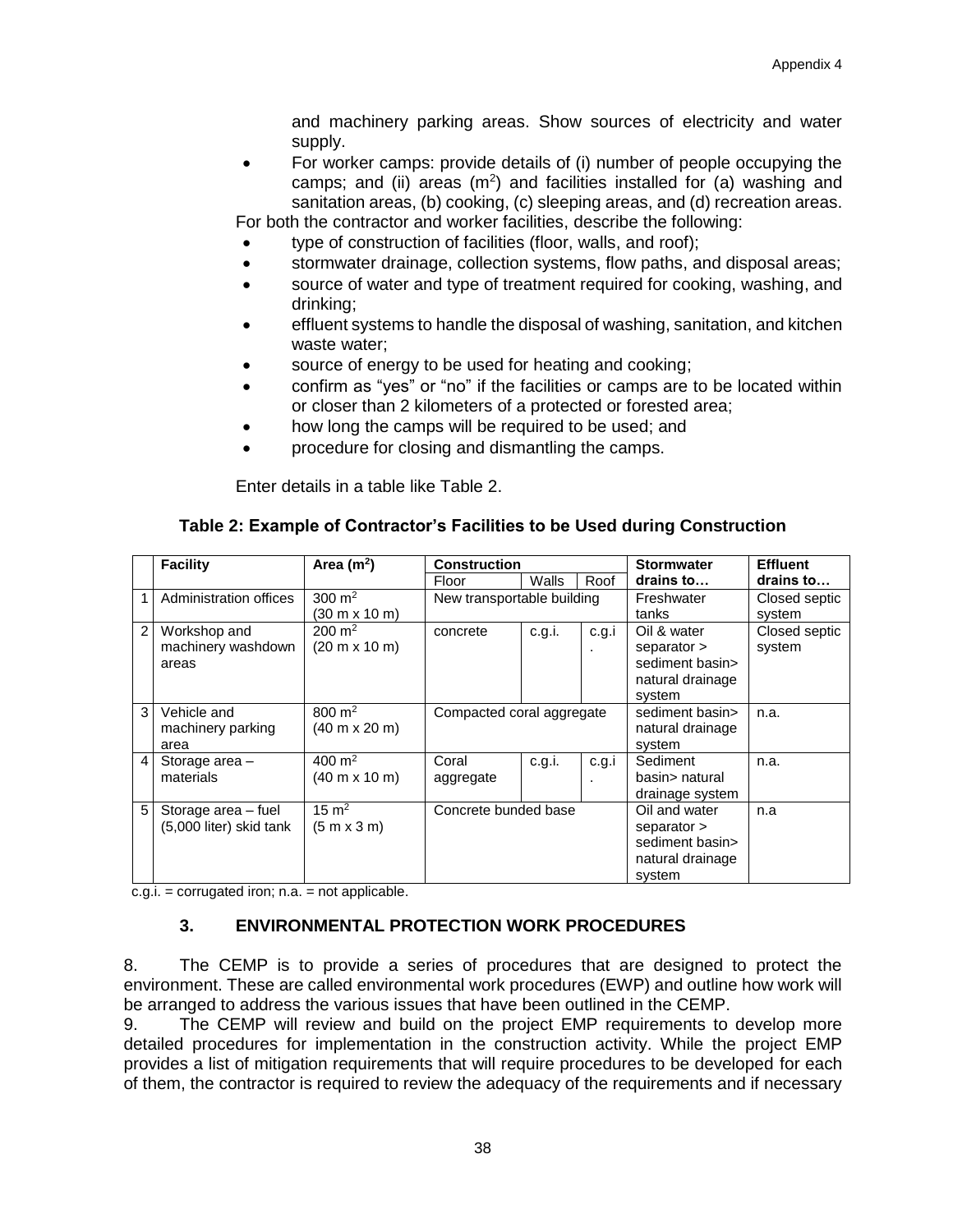include additional procedures. Should the contractor consider that a procedure that is shown in the project EMP is not required, the contractor will need to justify that decision.

10. The following is a list of procedures that may be required to be included in the CEMP. The project EMP will confirm which of these procedures or others will be required.

- Site preparation
- Excavation of construction sites
- Removal and disposal of excavated waste
- Erosion and sedimentation
- Storage and handling of construction materials, fuel, and lubricants
- Noise and vibration
- Dust generation
- Public access to site
- Risk to public and worker health and safety
- Use of hazardous materials
- Worker issues (e.g., use of fuel wood, hunting, clearing areas for gardening)
- Disposal of waste material (solid and liquid)
- Archaeological discoveries
- Rehabilitation of construction sites and contractor facilities

## **4. MONITORING OF WORK**

11. The CEMP is to provide details of how each activity will be monitored: how frequently the monitoring will be carried out, what criteria will be monitored, and who will undertake the monitoring. A monthly report on monitoring activities is to be included in the monthly CEMP report.

### **5. STAFF AND WORKER TRAINING**

12. The CEMP is to provide details of staff and worker training and awareness programs that will be required to ensure compliance with the CEMP. Awareness of staff and workers about safety and environmental regulations, the CEMP requirements, and in special circumstances where work will need to be carried out within or adjacent to protected areas or areas of cultural heritage will be particularly important. The program will need to show who will be responsible for implementing the program and where the program will be introduced so as to ensure that all workers are aware of the CEMP requirements before commencing work.

### **6. REPORTING**

13. The contractor is to provide details in a monthly CEMP report. The report will be prepared by the person who has been identified within the contractor's team as responsible for overseeing the CEMP procedures. The report will outline progress with regard to the project's physical monitoring targets and implementation of the CEMP for these works. The report should note which tasks have been completed and have been approved for payment by the PMU. The report is to specify if any notices have been issued by the PMU to correct work and what has been done by the contractor to address these issues.

14. Any complaints or issues that have been received from the public are to follow the general requirements of the GRM and be listed in the report. Three copies of the report are to be sent to the PMU. The report will address the following topics: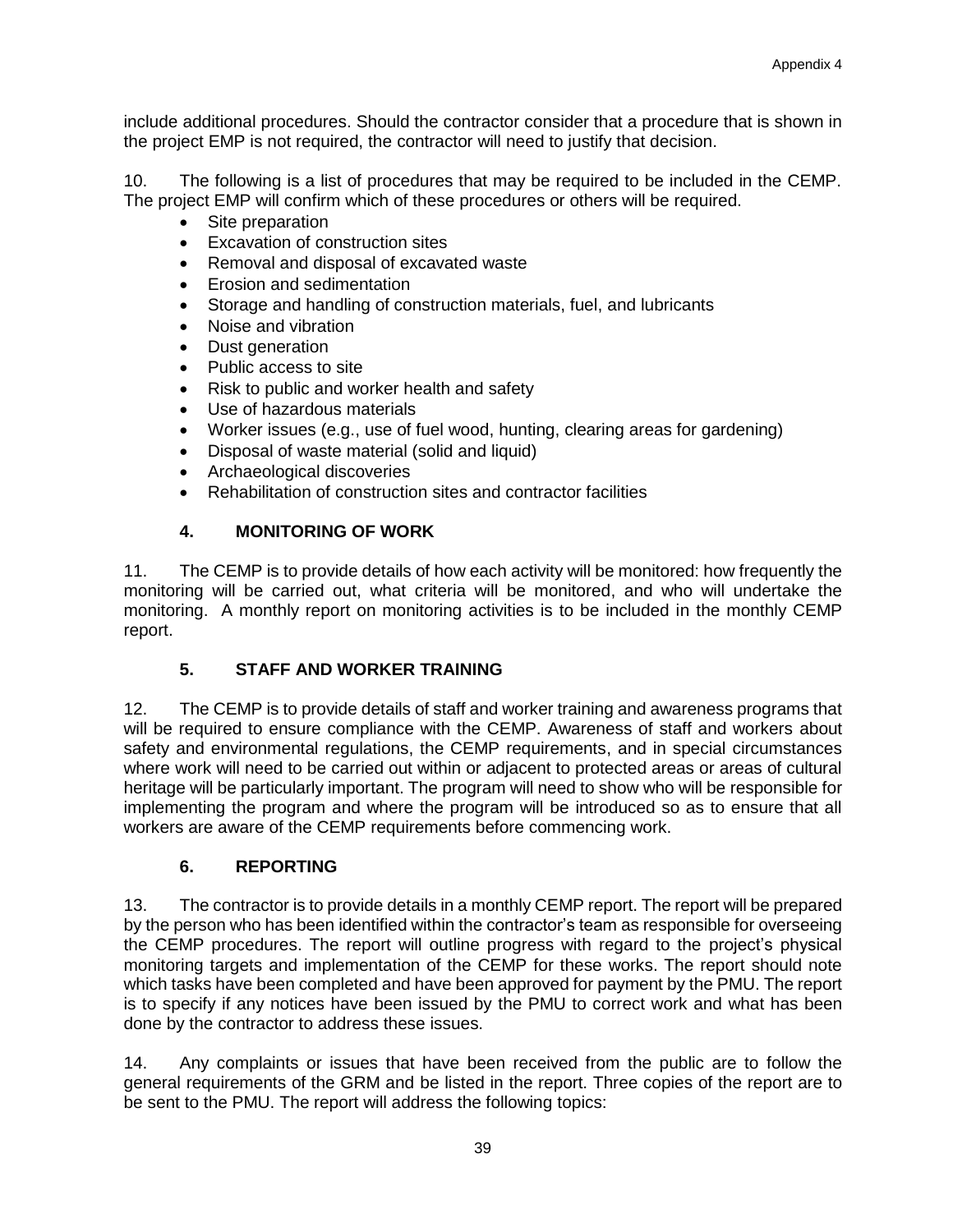- Status of work program: work completed, construction under way, and work planned
- Environmental unit and staff situation for the month
- Staff and worker awareness training carried out
- Waste volumes, types, and disposal (inorganic and organic)
- Areas revegetated and rehabilitated
- Dust control report
- Discovery of artifacts
- Safety and monthly accident report
- Status of CEMP environmental mitigation measures
- PMU notices issued and status of all nonconforming work
- Environmental Incidents
- Complaints received (as per GRM)
- Other relevant environmental issues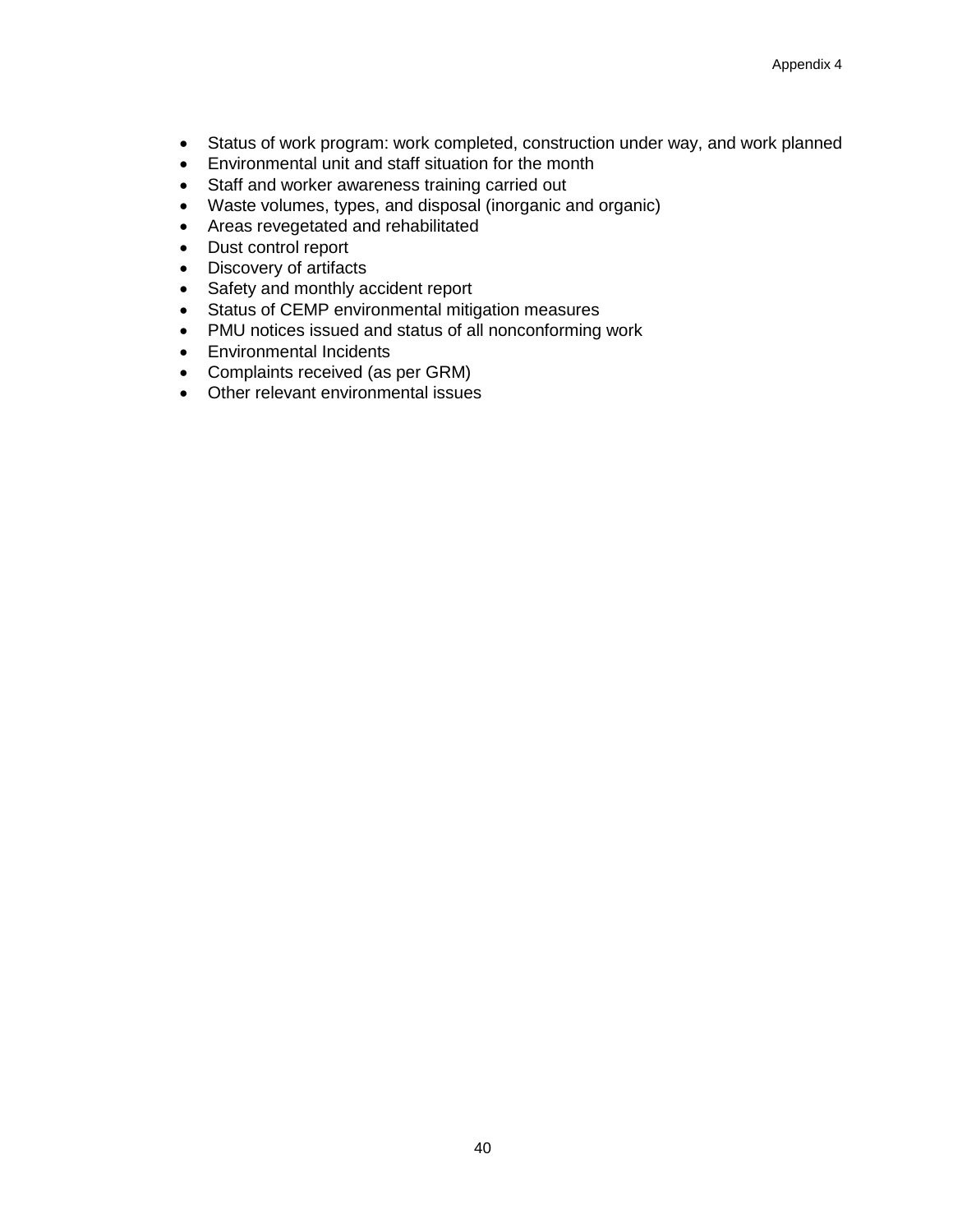## **SAMPLE SITE ENVIRONMENTAL COMPLIANCE INSPECTION AND MONITORING FORM**

| Project                       |                                                 |                                   |                          |               | <b>Implementing Agency</b>   |                                            |                                      |                      |
|-------------------------------|-------------------------------------------------|-----------------------------------|--------------------------|---------------|------------------------------|--------------------------------------------|--------------------------------------|----------------------|
| <b>Province</b>               |                                                 |                                   |                          |               | <b>Monitoring Agency</b>     |                                            |                                      |                      |
| Location                      |                                                 |                                   |                          |               | <b>Enforcement Agency</b>    |                                            |                                      |                      |
| <b>Date</b>                   |                                                 |                                   |                          | Contractor(s) |                              |                                            |                                      |                      |
|                               |                                                 |                                   |                          |               | <b>Implementation Phase:</b> | Preconstruction / Construction / Operation |                                      |                      |
| 1. Contractor(s)              |                                                 |                                   |                          |               |                              |                                            |                                      |                      |
|                               | <b>Contractor(s) Environmental Awareness</b>    |                                   | Yes / No                 |               | <b>Actions Required</b>      |                                            | <b>Contractor Response / Comment</b> |                      |
|                               | Contractor(s) aware of mitigation requirements? |                                   |                          |               |                              |                                            |                                      |                      |
|                               | Contractor(s) have a copy of EMP?               |                                   |                          |               |                              |                                            |                                      |                      |
|                               | 2. Mitigation Compliance Inspection             |                                   |                          |               |                              |                                            |                                      |                      |
| Impact /<br><b>Mitigation</b> | <b>Mitigations</b>                              | <b>Mitigations</b>                | <b>Impact Observed /</b> |               | <b>Action Required</b>       | <b>Contractor</b>                          | <b>Endorsed by:</b>                  |                      |
| <b>Measure</b><br>(From EMP)  | Implemented<br>(Yes, No)                        | <b>Effective?</b><br>$(1 to 5)^*$ | Location                 |               |                              | Response /<br><b>Comment</b>               | Implementing<br>Agency               | Monitoring<br>Agency |
|                               |                                                 |                                   |                          |               |                              |                                            |                                      |                      |
|                               |                                                 |                                   |                          |               |                              |                                            |                                      |                      |

Mitigation Effectiveness Rating Criteria (Indicative examples)

- 1. Very Good (all required mitigations implemented)
- 2. Good ( the majority of required mitigations implemented)
- 3. Fair (some mitigations implemented)

4. Poor (few mitigations implemented)

5. Very Poor (very few mitigations implemented).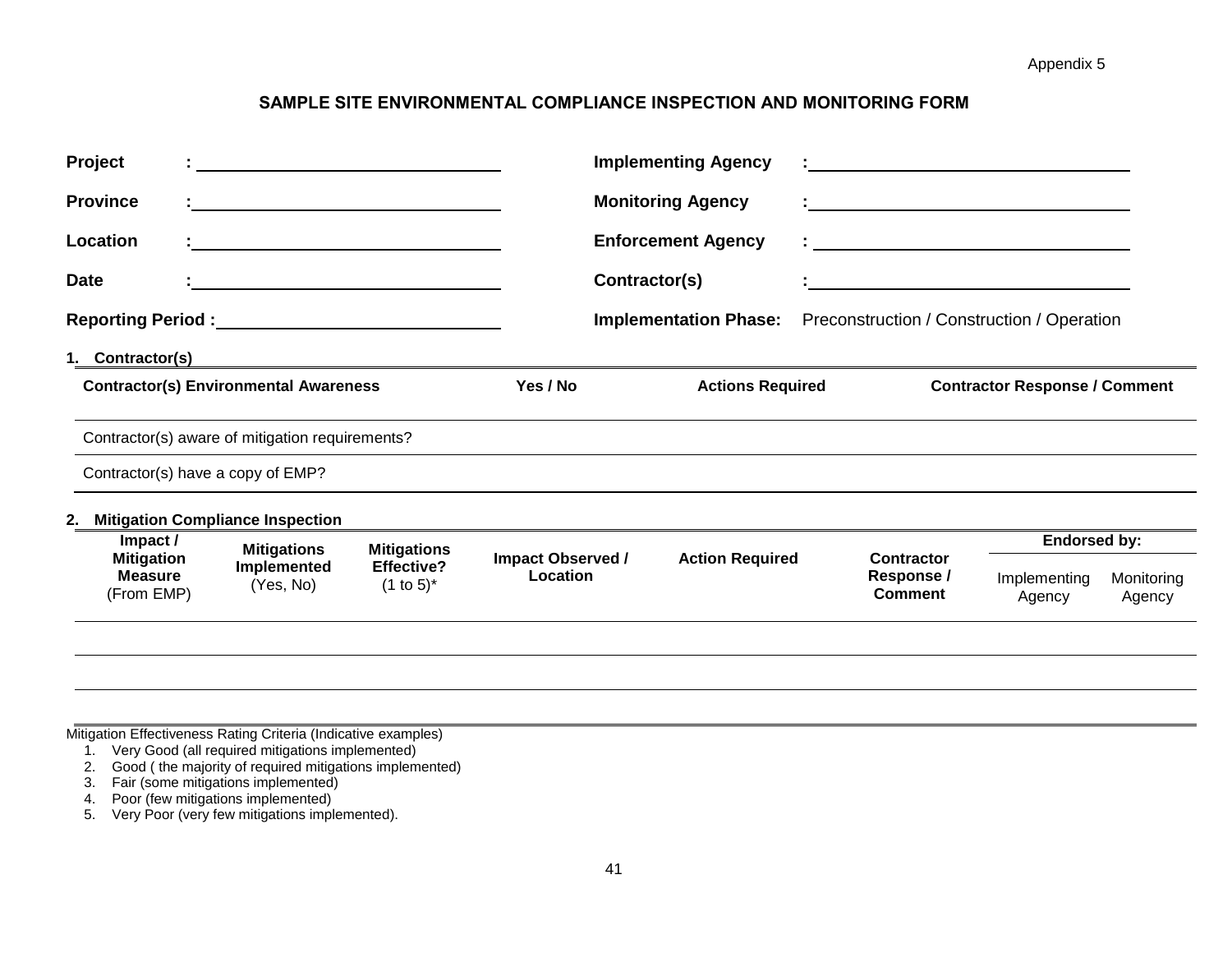# **DOCUMENTATION OF PUBLIC CONSULTATION ACTIVITIES**

| <b>CONSULTATION</b><br><b>METHOD</b> | <b>DETAILS OF ACTIVITIES</b>                |  |                                                | <b>CONSULTATION OUTCOMES</b> |
|--------------------------------------|---------------------------------------------|--|------------------------------------------------|------------------------------|
|                                      | Date(s) of notice                           |  | n/a                                            |                              |
| <b>Public Notice</b>                 | Location of notice                          |  |                                                |                              |
| Newspaper                            | Date(s) of notice                           |  | n/a                                            |                              |
| Notification                         | Name of<br>newspaper                        |  |                                                |                              |
| Public                               | Date(s) of<br>announcement                  |  | n/a                                            |                              |
| announcement/<br>radio               | $Time(s)$ of<br>announcement                |  |                                                |                              |
|                                      | Date(s) sent                                |  | Number<br>received                             |                              |
|                                      | Number sent                                 |  | Main issues<br>raised                          |                              |
| Newsletter /<br>questionnaire        | Area of distribution                        |  |                                                |                              |
|                                      | Feedback sought<br>(Yes / No)               |  |                                                |                              |
|                                      | Date(s) held                                |  | Meeting<br>minutes<br>attached (Yes<br>$/$ No) |                              |
|                                      | Location(s) held                            |  | Attendees                                      |                              |
| Public meeting                       | Invitees                                    |  |                                                |                              |
|                                      | Methods of<br>invitation<br>Agenda attached |  |                                                |                              |
|                                      | (Yes / No)                                  |  |                                                |                              |

## **Table 1: Summary of Key Information Required for Consultation**

Note: you may need to include agendas, list of attendees, minutes of meetings etc. as Annexes to the EMP.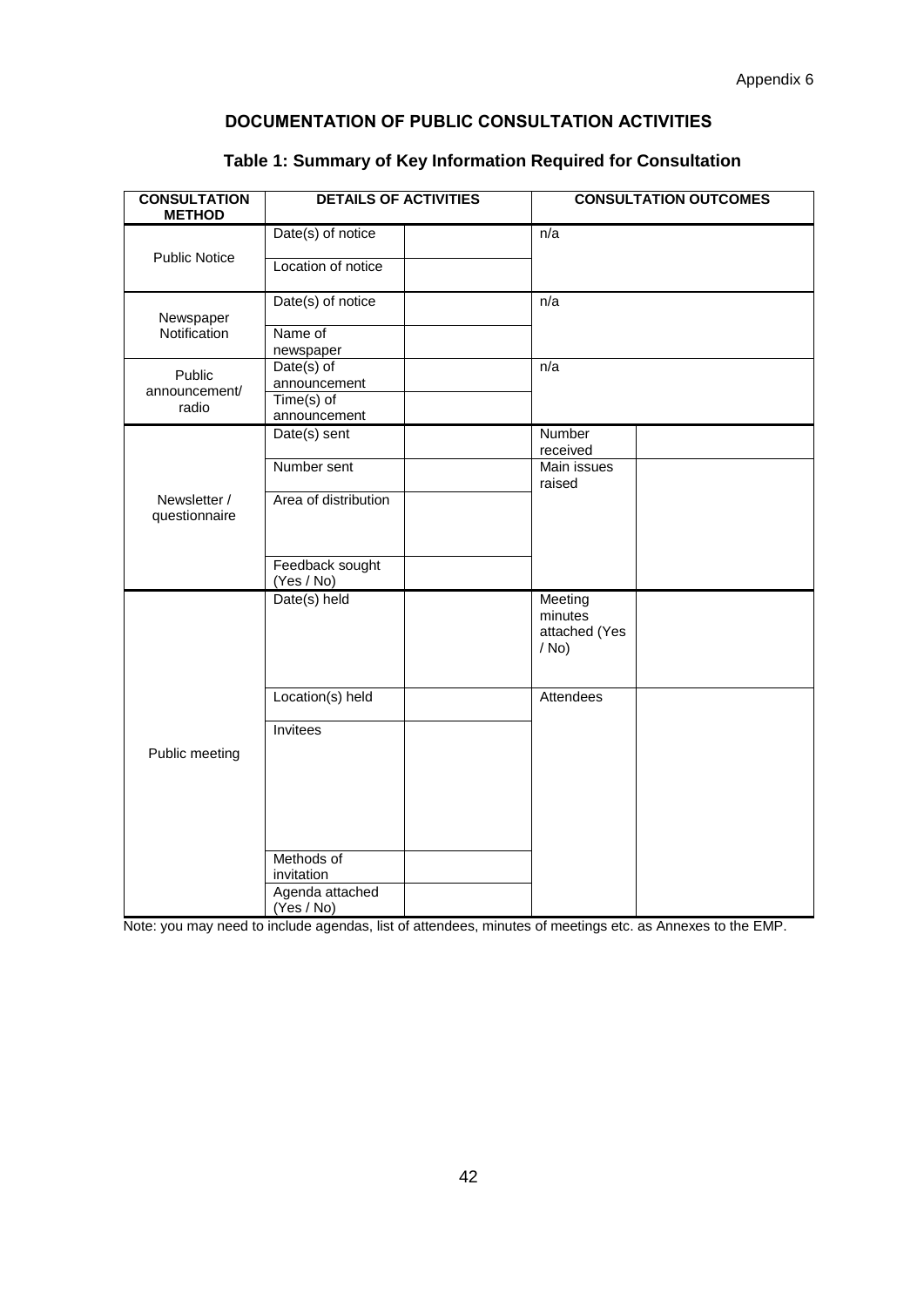#### **Table 2: Summary of Key Information Required for Consultation**

#### **Name of Subproject Location**

**Date: Time: Location:** 

## **MEETING AGENDA**

Introduction ….

1. Presentation and key points….:

#### **PARTICIPANTS**

Name (if possible) number, associated organization, gender.

## **COMMENTS OF PARTICIPANTS AT MEETING**

- 1. 2. 3.
- 4. etc

### **REPLIES OF EMPLOYER**

- 1.
- 2.
- 3.
- 4. etc

*The meeting was ended at XXX same day, all participants agreed with the minutes of meeting.* 

Signed by person taking minutes: Position: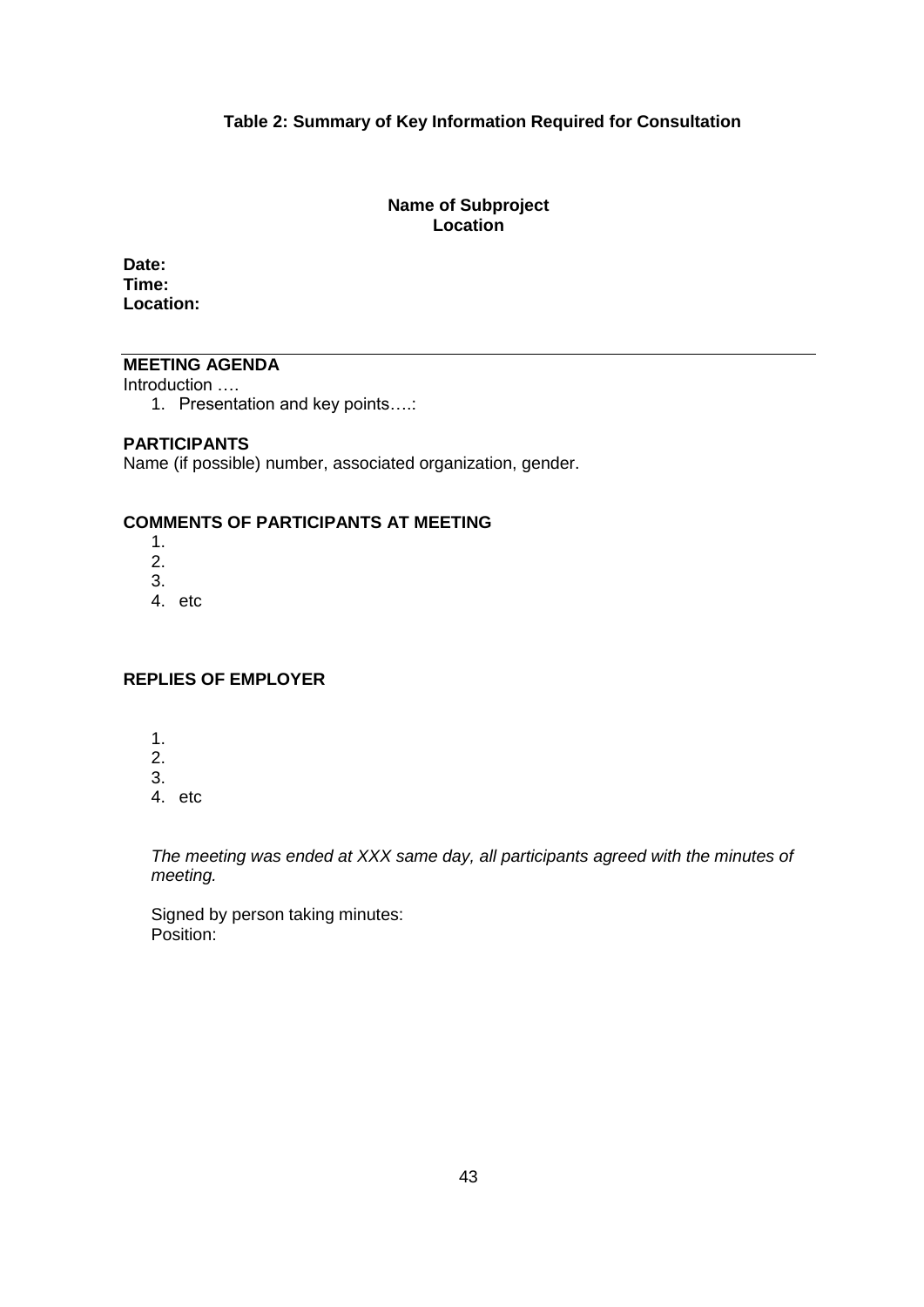#### **GRIEVANCE INTAKE FORM (GRM)**

#### *Name of Subproject:*

| <b>Site Location:</b> |  |
|-----------------------|--|
|                       |  |

Project \_\_\_\_ welcomes complaints, suggestions, comments, and queries regarding project implementation and its stakeholders. We encourage persons with grievances to provide their name and contact information to enable us to get in touch for clarification and feedback.

Should you choose to include your personal details but want that information to remain confidential, please inform us by writing/typing "(CONFIDENTIAL)" above your name.

#### Thank you.

#### **Contact Information**

| Name          | <b>I</b> Gender | □ Male<br>□ Female |
|---------------|-----------------|--------------------|
| Home Address  | $\parallel$ Age |                    |
|               | Phone No.       |                    |
| City/Province | Il Email        |                    |

**Complaint/Suggestion/Comment/Question** Please provide the details (who, what, where, and how) of your grievance below:

How do you want us to reach you for feedback or update on your comment/grievance?

#### **Portion to be filled in by the staff:**

| Date received:                                      |           |          |           |         |                            |     |
|-----------------------------------------------------|-----------|----------|-----------|---------|----------------------------|-----|
| Received through:                                   | In person | $-$ mail | $-$ email | $-$ fax | $\rule{1em}{0.15mm}$ phone | sms |
| Name of staff who<br>received comment/<br>complaint |           |          |           |         |                            |     |
| Position of staff:                                  |           |          |           |         |                            |     |
| Type of grievance:                                  |           |          |           |         |                            |     |
| Remarks                                             |           |          |           |         |                            |     |
| Signature of staff                                  |           |          |           |         |                            |     |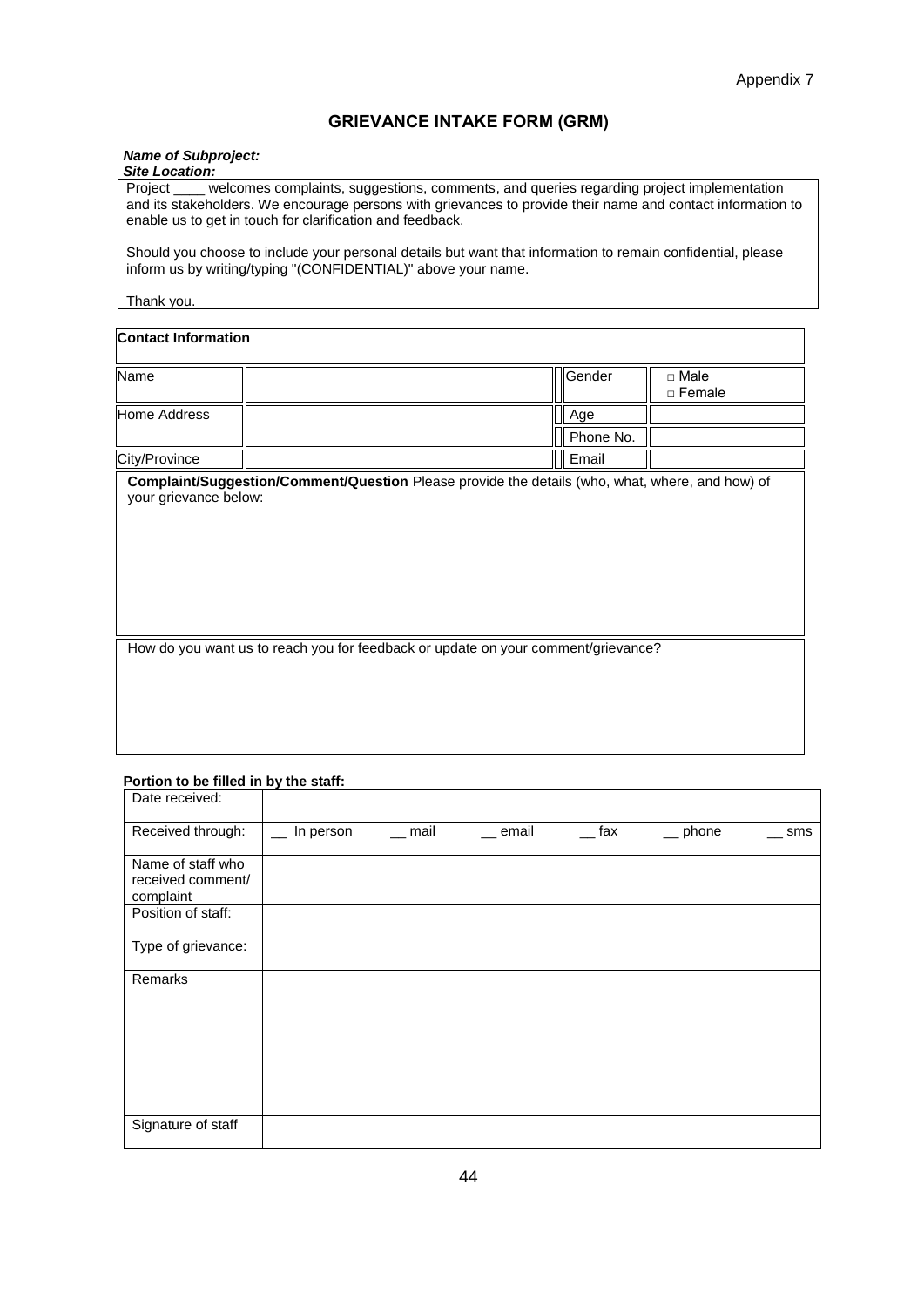#### **Update on the case:**

| Date: | Update |
|-------|--------|
|       |        |
|       |        |
|       |        |
|       |        |
|       |        |
|       |        |
|       |        |
|       |        |
|       |        |
|       |        |
|       |        |
|       |        |
|       |        |
|       |        |
|       |        |
|       |        |
|       |        |
|       |        |
|       |        |
|       |        |
|       |        |
|       |        |
|       |        |
|       |        |
|       |        |
|       |        |
|       |        |
|       |        |
|       |        |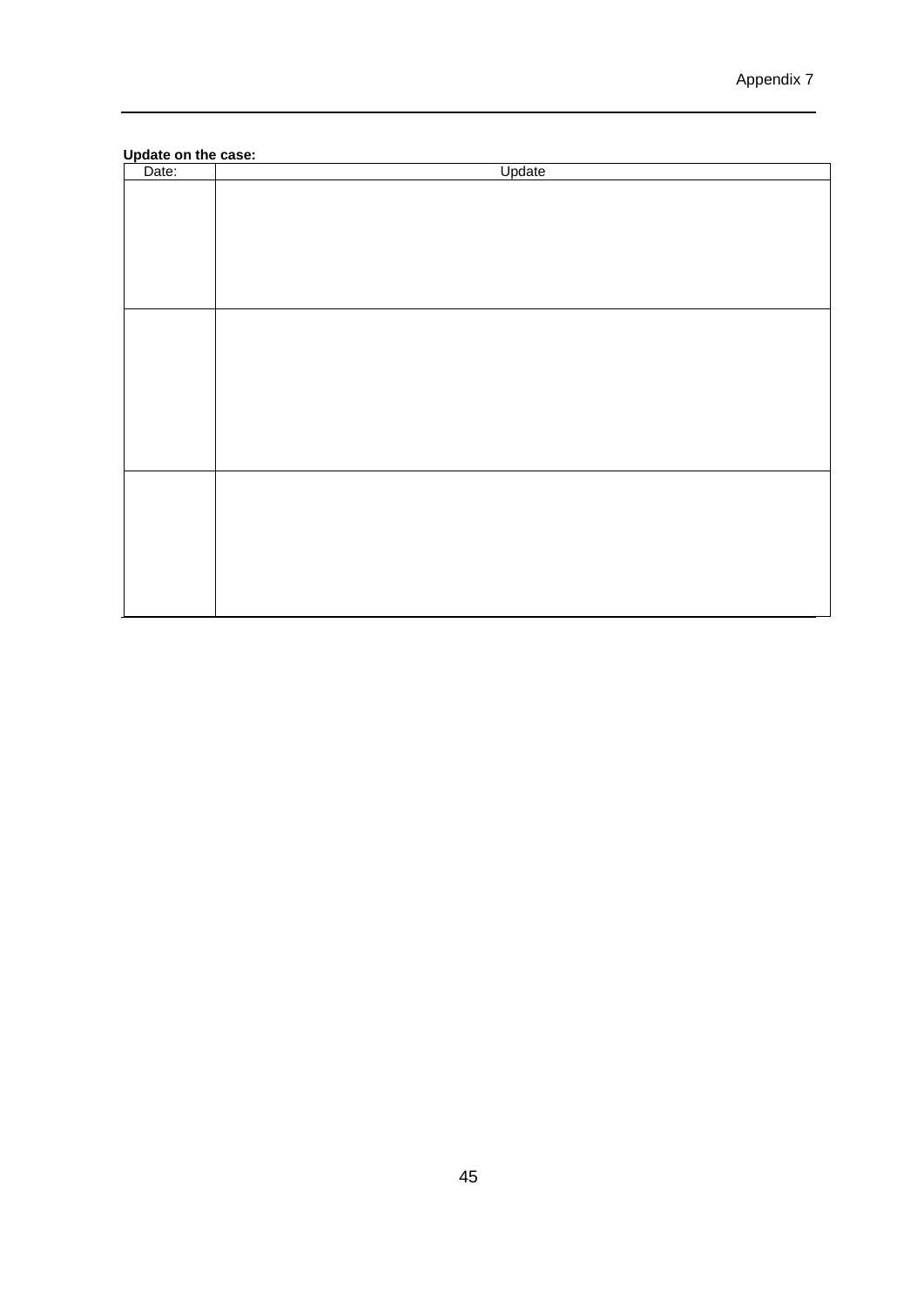#### **OUTLINE OF AN EMP MONITORING REPORT**

1. The borrower is required to prepare and submit to ADB semiannual monitoring reports that describe progress with implementation of the project EMP, compliance issues, and corrective actions. A sample outline that can be adapted as necessary is provided below.

#### **1. Introduction** Report purpose

Project implementation progress

**2. Verification of environmental assessment preparation and approval before commencement of construction**

Verify that each project implementing agency (i) produced an environmental assessment document, and (ii) received ADB's no-objection before commencement of construction. Include a copy of the document providing approval in appendixes.

**3. Incorporation of environmental requirements into project contractual arrangements**

Confirm that EMP requirements were incorporated into contractual arrangements, such as with contractors or other parties. Provide example clauses of contractor bidding documents in the appendixes.

**4. Summary of environmental mitigations and compensation measures implemented during the reporting period** Summarize key mitigations listed in the subprogram's EMP. This may include measures related to air quality, water quality, noise quality, pollution prevention, biodiversity and natural resources, health and safety, physical cultural resources, capacity building, and others.

### **5. Adequacy of public consultation / disclosure activities**

Provide information on the number and type of public consultation and disclosure events and key issues raised for all project environmental assessments. It may be useful to provide this information in a table (See Table 1 example).

### **6. Summary of environmental monitoring**

Compliance Inspections. Describe the inspection schedule and methods by the PMU and/or government. Include inspection reports as appendixes. Provide information on mitigation compliance and effectiveness.

Emission Discharge (Source) Monitoring Program (if relevant). Include summary of monitoring, results, and assessment of results. Note that discharge levels should be compared with the relevant discharge standards and/or performance indicators noted in the EMP. Noncompliance should be highlighted for attention and follow-up.

Ambient Monitoring Program (if relevant). Include summary of monitoring, results, and assessment of results. Note that ambient environmental conditions should be compared to the relevant ambient standards and/or performance indicators noted in the EMP. Any exceedences should be highlighted for attention and follow-up.

### **7. Key environmental issues**